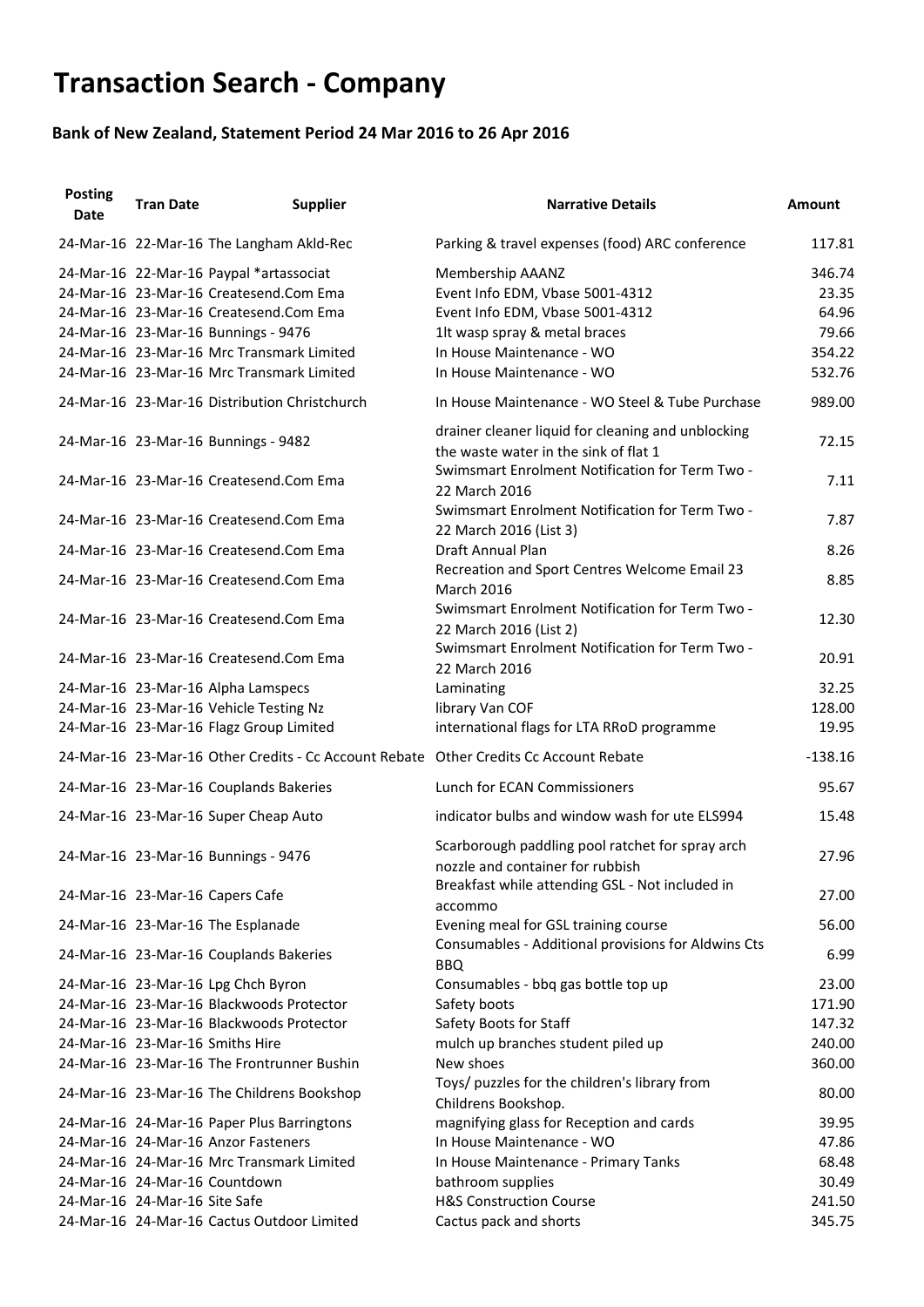| <b>Posting</b><br><b>Date</b> | <b>Tran Date</b> | <b>Supplier</b>                                                                      | <b>Narrative Details</b>                                                                                  | <b>Amount</b>  |
|-------------------------------|------------------|--------------------------------------------------------------------------------------|-----------------------------------------------------------------------------------------------------------|----------------|
|                               |                  | 24-Mar-16 24-Mar-16 Noel Leeming 1k                                                  | speakers for playing files at LTA education                                                               | 39.98          |
|                               |                  |                                                                                      | programmes (bird calls)                                                                                   |                |
|                               |                  | 24-Mar-16 24-Mar-16 Property Council Nz                                              | Women in Property                                                                                         | 51.75          |
|                               |                  | 24-Mar-16 24-Mar-16 Property Council Nz<br>24-Mar-16 24-Mar-16 Property Council Nz   | Women in Property<br>Women in Property                                                                    | 51.75<br>51.75 |
|                               |                  | 24-Mar-16 24-Mar-16 Property Council Nz                                              | Women in Property                                                                                         | 51.75          |
|                               |                  | 24-Mar-16 24-Mar-16 Property Council Nz                                              | Women in Property                                                                                         | 51.75          |
|                               |                  | 24-Mar-16 24-Mar-16 Goldpine Christchurch                                            | replacement waratah lifter other one got broken                                                           | 258.28         |
|                               |                  |                                                                                      | grazon and roundup for track side/drain                                                                   |                |
|                               |                  | 24-Mar-16 24-Mar-16 Pgg Wrightson Chch                                               | maintenance                                                                                               | 770.80         |
|                               |                  | 24-Mar-16 24-Mar-16 Old Stables Nursery                                              | rhododendrons                                                                                             | 935.00         |
|                               |                  | 24-Mar-16 24-Mar-16 Mitre 10 Mega Hornby                                             | Staple gun for ataching possum bait to trees<br>Warehouse Stationery, South City - Event costs, for       | 78.03          |
|                               |                  | 24-Mar-16 24-Mar-16 Wsl South City                                                   | Spreydon Heathcote Community Recreation<br>Adviser.                                                       | 30.98          |
|                               |                  | 24-Mar-16 24-Mar-16 Relish Catering                                                  | Relish - Catering for Summit Road Protection                                                              | 185.45         |
|                               |                  |                                                                                      | Authority meeting - 14 March 2016                                                                         |                |
|                               |                  | 29-Mar-16 22-Mar-16 Travelodge Southbank<br>29-Mar-16 22-Mar-16 Dilma Taxi P/I M1671 | breakfast at Travelodge Southbank Melbourne<br>NGV to Melbourne airport taxi                              | 22.35<br>70.68 |
|                               |                  | 29-Mar-16 23-Mar-16 Sprout Social                                                    | Social Media platform March, Vbase 5001-4342                                                              | 180.57         |
|                               |                  | 29-Mar-16 23-Mar-16 Paknsave Moorhouse                                               | Milk - C.L. Manchester                                                                                    | 6.95           |
|                               |                  | 29-Mar-16 24-Mar-16 Bunnings - 9476                                                  | batteries & weed mat                                                                                      | 86.50          |
|                               |                  | 29-Mar-16 24-Mar-16 Www.Tomtom.Com                                                   | Software Update                                                                                           | 103.46         |
|                               |                  | 29-Mar-16 24-Mar-16 Bunnings - 9482                                                  | electric light bulbs comprising 12 with bayonet and<br>12 with screw type connections to replace existing | 138.28         |
|                               |                  | 29-Mar-16 24-Mar-16 Wilson Parking                                                   | Parking at Civic                                                                                          | 10.60          |
|                               |                  | 29-Mar-16 24-Mar-16 Createsend.Com Ema                                               | Art Gallery Friends Grahame Sydney newsletter                                                             | 14.41          |
|                               |                  | 29-Mar-16 24-Mar-16 Createsend.Com Ema                                               | Jellie Park sport pool will open on 29 March 2016                                                         | 45.69          |
|                               |                  | 29-Mar-16 24-Mar-16 Ross Galt Lock & Key                                             | Padlocks for Centennial and Bower parks                                                                   | 183.55         |
|                               |                  | 29-Mar-16 24-Mar-16 Waitikiri Golf Club                                              | <b>Burwood Pegasus Community Pride Garden Awards</b><br>Venue Hire                                        | 345.00         |
|                               |                  | 29-Mar-16 24-Mar-16 Waitikiri Catering                                               | Catering for Burwood Pegasus Community Pride<br>Garden Awards 2016                                        | 745.00         |
|                               |                  | 29-Mar-16 24-Mar-16 Bp 2go Linwood                                                   | Petrol Fleet car 2027                                                                                     | 70.01          |
|                               |                  | 29-Mar-16 24-Mar-16 Therapy Cafe                                                     | Lunch with Sport New Zealand, Metro Sport<br>Manager Interview.                                           | 20.80          |
|                               |                  | 29-Mar-16 24-Mar-16 Bp Connect Edgeware                                              | Milk for BLFP tearoom                                                                                     | 7.49           |
|                               |                  | 29-Mar-16 24-Mar-16 Paramount Pools & Spas                                           | 6 No. Ladder end caps for sport pool at Jellie Park                                                       | 25.80          |
|                               |                  | 29-Mar-16 24-Mar-16 Riverstone Kitchen                                               | Lunch at GSL training course - receipt to follow                                                          | 18.00          |
|                               |                  | 29-Mar-16 24-Mar-16 Capers Cafe                                                      | Breakfast for GSL training course - receipt to follow                                                     | 19.50          |
|                               |                  | 29-Mar-16 24-Mar-16 Kevin Daly Mowers Ltd                                            | Victa service                                                                                             | 40.00          |
|                               |                  | 29-Mar-16 24-Mar-16 Bunnings - 9476                                                  | cloche for alpine yard                                                                                    | 75.75          |
|                               |                  | 29-Mar-16 24-Mar-16 Oderings Nurseries                                               | Plants selection                                                                                          | 485.67         |
|                               |                  | 29-Mar-16 24-Mar-16 Nzls Cle - Zeald                                                 | <b>Expert Witness Webinar and Mediation Webinar</b>                                                       | 416.00         |
|                               |                  | 29-Mar-16 24-Mar-16 Blackwoods Protector                                             | x4 new tape measures for new starts                                                                       | 24.88          |
|                               |                  | 29-Mar-16 24-Mar-16 The Frontrunner Bushin                                           | New shoes                                                                                                 | 180.00         |
|                               |                  | 29-Mar-16 24-Mar-16 Couplands Bakeries                                               | Bread and milk for re sale in the shop, receipt has<br>been misplaced                                     | 22.86          |
|                               |                  | 29-Mar-16 24-Mar-16 Netlink Retail                                                   | Magazine subscription through kiwi holiday parks                                                          | 230.00         |
|                               |                  | 29-Mar-16 24-Mar-16 Bunnings - 9482                                                  | smoke alarms                                                                                              | 492.00         |
|                               |                  |                                                                                      |                                                                                                           |                |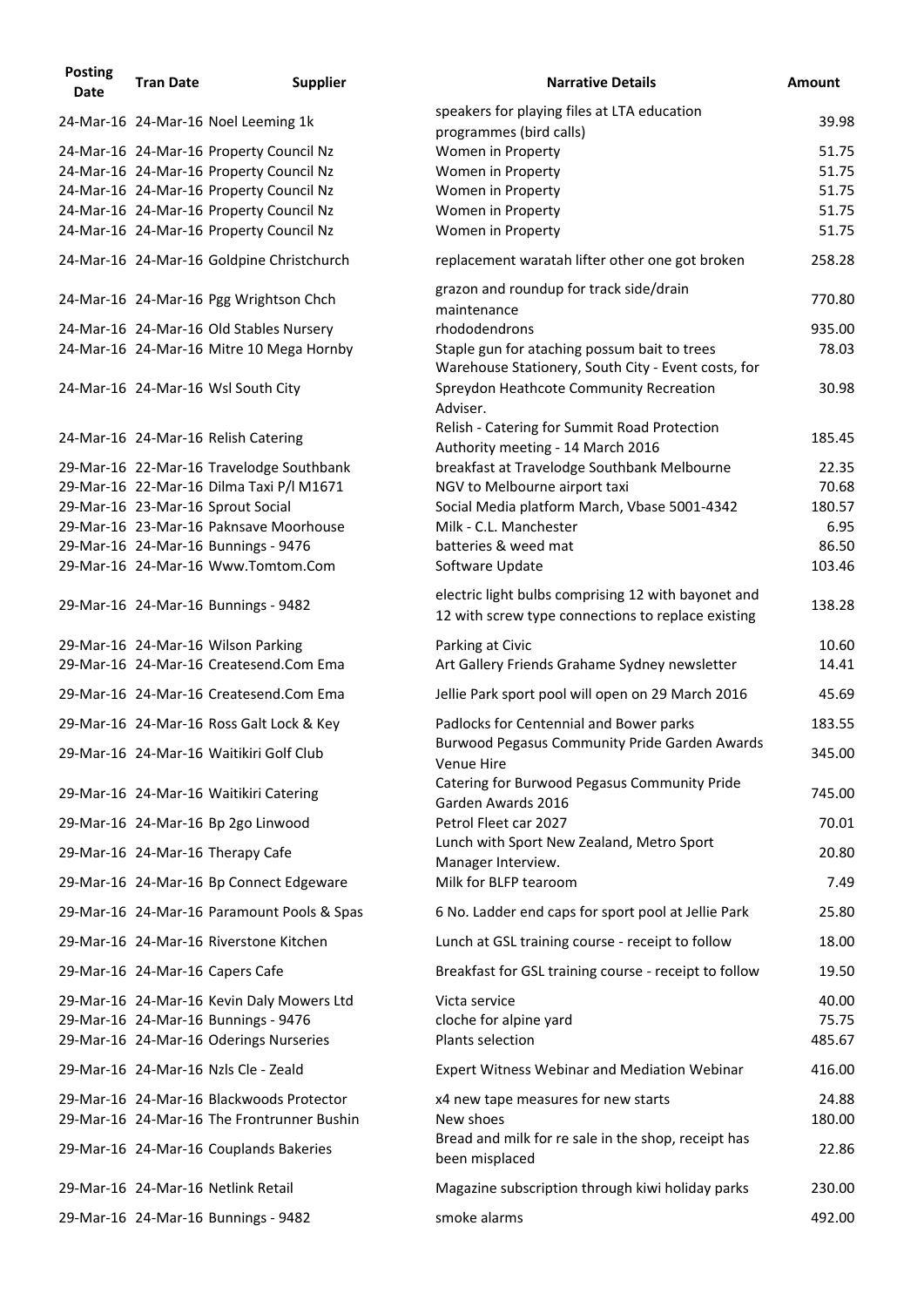| <b>Posting</b><br><b>Date</b> | <b>Tran Date</b>               | <b>Supplier</b>                               | <b>Narrative Details</b>                                                            | <b>Amount</b> |
|-------------------------------|--------------------------------|-----------------------------------------------|-------------------------------------------------------------------------------------|---------------|
|                               |                                | 29-Mar-16 25-Mar-16 Paypal *ihrsa             | IHRSA Global Health and Fitness Industry Club<br>Report 2015                        | 115.90        |
|                               |                                | 29-Mar-16 26-Mar-16 Briscoes Riccarton        | New toaster for staff room                                                          | 69.99         |
|                               |                                | 29-Mar-16 26-Mar-16 Countdown                 | Biscuits for sister city meetins                                                    | 6.89          |
|                               |                                | 29-Mar-16 26-Mar-16 Paknsave Moorhouse        | coffee and sugar for office                                                         | 76.44         |
|                               |                                | 29-Mar-16 26-Mar-16 Global Pc Shirley         | cellphone car charger                                                               | 11.95         |
|                               |                                | 29-Mar-16 26-Mar-16 Bunnings - 9482           | wrenches hand tools, batteries for cordless drills                                  | 449.88        |
|                               |                                | 29-Mar-16 28-Mar-16 Bunnings - 9482           | scraper - cwtp kitchen                                                              | 13.83         |
|                               |                                | 29-Mar-16 28-Mar-16 Mitre 10 Rangiora         | Desolvit cleaning fluid                                                             | 30.64         |
|                               |                                | 29-Mar-16 29-Mar-16 Prebble Seeds Ltd         | grass seed general                                                                  | 173.36        |
|                               |                                | 29-Mar-16 29-Mar-16 Ferrymead Mitre 10 Mega   | In House Maintenance - Grit Tanks                                                   | 35.52         |
|                               |                                | 29-Mar-16 29-Mar-16 Pgg Wrightson Chch        | salt for weed control                                                               | 14.99         |
|                               |                                | 29-Mar-16 29-Mar-16 Roses Auto Electrical     | replacement for stolen trailer lights plug                                          | 51.52         |
|                               |                                | 29-Mar-16 29-Mar-16 New World Northwood       | Groynes milk 1 x 2lt 4 x long life                                                  | 12.60         |
|                               |                                | 29-Mar-16 29-Mar-16 Pgg Wrightson Chch        | Tags and pen purchased to label artefacts at pages<br>road storage                  | 68.99         |
|                               |                                | 29-Mar-16 29-Mar-16 Old Stables Nursery       | Rhododendrons for G & H parks                                                       | 1150.00       |
|                               |                                | 29-Mar-16 29-Mar-16 Caltex Redwood            | Milk for staff room                                                                 | 3.20          |
|                               |                                | 29-Mar-16 29-Mar-16 Twl 175 South City        | Miscellaneous - supplies for Airdale Cts common<br>room                             | 78.17         |
|                               |                                | 29-Mar-16 29-Mar-16 Mitre 10 Mega Hornby      | Cloche for alpine yard                                                              | 59.99         |
|                               |                                | 29-Mar-16 29-Mar-16 Nzls Cle - Zeald          | Cyber Law Conference Wellington 6 May<br>2016 Waiting for invoice                   | 875.00        |
|                               |                                | 29-Mar-16 29-Mar-16 Mitre 10 Beckenham        | drill bits and roller sleeves                                                       | 59.32         |
|                               |                                | 30-Mar-16 28-Mar-16 Act*gartner - Ps24        | Gold Coast Symposium/ITxpo Invoice                                                  | 4371.49       |
|                               |                                | 30-Mar-16 29-Mar-16 Mico Montreal St 7080     | In House Maintenance - WO                                                           | 148.58        |
|                               |                                | 30-Mar-16 29-Mar-16 Bunnings - 9476           | Glue for fitness centre                                                             | 33.87         |
|                               |                                | 30-Mar-16 29-Mar-16 P935 Chester Street       | Parking for Town Hall PCG meeting                                                   | 6.60          |
|                               |                                | 30-Mar-16 29-Mar-16 Accurate Instruments      | Safety and first aid equipment                                                      | 862.50        |
|                               |                                | 30-Mar-16 29-Mar-16 Min Bus Innovation & Em   | <b>Tenancy Tribunal application</b>                                                 | 20.44         |
|                               |                                | 30-Mar-16 29-Mar-16 Bunnings - 9482           | 800665868                                                                           | 175.53        |
|                               |                                | 30-Mar-16 29-Mar-16 Bp Connect Edgeware       | Milk for BLFP tearoom                                                               | 14.98         |
|                               |                                | 30-Mar-16 29-Mar-16 New Zealand Planning Inst | Registration Fees to attend an NZPI seminar called -<br><b>Advanced Maori</b>       | 450.00        |
|                               |                                | 30-Mar-16 29-Mar-16 New Zealand Planning Inst | Registration fees to attend an NZPI Seminar called -<br><b>Effective Engagement</b> | 450.00        |
|                               |                                | 30-Mar-16 29-Mar-16 New Zealand Planning Inst | Registration fees to attend an NZPI Seminar called -<br>PM 1 2016                   | 450.00        |
|                               |                                | 30-Mar-16 29-Mar-16 Kidds Cakes & Bakery      | Morning tea savories for farewell                                                   | 104.50        |
|                               |                                | 30-Mar-16 29-Mar-16 Bp 2go Mairehau           | Petrol for Van 744, fuel card wouldn't work                                         | 45.96         |
|                               |                                | 30-Mar-16 29-Mar-16 Deane Apparel             | staff uniform                                                                       | 275.53        |
|                               |                                | 30-Mar-16 29-Mar-16 Bunnings - 9476           | chain and padlock for Lyttelton pool to secure<br>tables & reel                     | 71.12         |
|                               |                                | 30-Mar-16 29-Mar-16 Blackwoods Protector      | 1 Pair work shoes.                                                                  | 223.81        |
|                               |                                | 30-Mar-16 29-Mar-16 Farmlands Co-Operative So | red dye for spraying                                                                | 47.22         |
|                               |                                | 30-Mar-16 29-Mar-16 Bernina Dress Sundries    | Steel pins for Lingard loan                                                         | 8.60          |
|                               |                                | 30-Mar-16 29-Mar-16 Nz Safety Br 23           | safety glasses and earmuffs for workshop                                            | 282.06        |
|                               | 30-Mar-16 29-Mar-16 Decrastrip |                                               | Spare blade for vinyl cutter - PEL / Te H.                                          | 218.02        |
|                               |                                |                                               | Couplands - Catering for Older Adults Network                                       |               |
|                               |                                | 30-Mar-16 29-Mar-16 Couplands Bakeries        | (OAN) Meeting - Wednesday 30 March 2016.                                            | 12.79         |
|                               |                                | 30-Mar-16 30-Mar-16 Briscoes Hornby           | Wall clock for office, bath mats for staff shower.                                  | 84.96         |
|                               |                                | 30-Mar-16 30-Mar-16 Bselect - Moorhouse Ave   | repair wheel barrow tyre                                                            | 30.00         |
|                               |                                | 30-Mar-16 30-Mar-16 Dove Electronics          | In House Maintenance - WO                                                           | 716.45        |
|                               |                                | 30-Mar-16 30-Mar-16 Countdown                 | Morning tea for community members attending the<br>Linwood Aspirations Workshop     | 33.41         |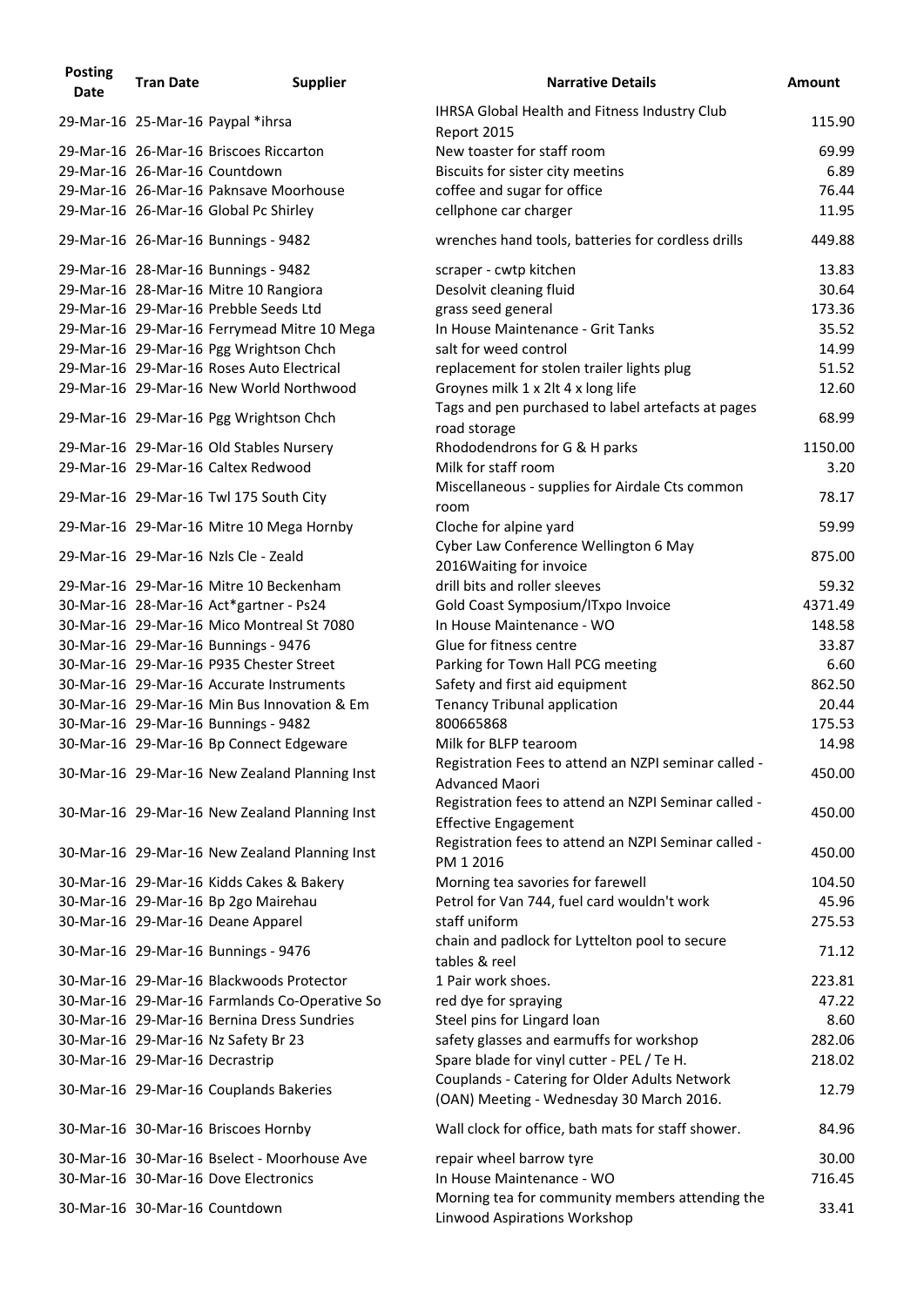| <b>Posting</b><br><b>Date</b> | <b>Tran Date</b>          | <b>Supplier</b>                             | <b>Narrative Details</b>                                                                                  | <b>Amount</b> |
|-------------------------------|---------------------------|---------------------------------------------|-----------------------------------------------------------------------------------------------------------|---------------|
|                               |                           | 30-Mar-16 30-Mar-16 Countdown               | Milk for Carlyle St staffroom                                                                             | 7.47          |
|                               |                           | 30-Mar-16 30-Mar-16 Pak N Save Northlands   | Pak n Sav purchases February 2016                                                                         | 454.14        |
|                               |                           | 30-Mar-16 30-Mar-16 Shq Hts Group           | Fittings for new touch pads to Sport Pool                                                                 | 604.90        |
|                               |                           | 30-Mar-16 30-Mar-16 Ccc Parking             | Parking - Civic AKW Community Board Seminar 30<br><b>March 2016</b>                                       | 6.70          |
|                               |                           | 30-Mar-16 30-Mar-16 Ccc Parking             | Parking - Civic AKW Community Board Seminar 30<br><b>March 2016</b>                                       | 6.70          |
|                               |                           | 30-Mar-16 30-Mar-16 Lincraft NZ Limited     | Hama beads for 3D Tinker Workshop holiday<br>programme and school programmes                              | 85.38         |
|                               |                           | 30-Mar-16 30-Mar-16 Wsl South City          | Diary                                                                                                     | 5.00          |
|                               |                           | 30-Mar-16 30-Mar-16 New World South City    | Consumables - Provisions for Fendalton Away Day<br>on 01/04/2016                                          | 17.84         |
|                               |                           | 30-Mar-16 30-Mar-16 Mitre 10 Beckenham      | Miscellaneous - exchanged 17x padlocks for bigger<br>size for exterior storage cupboards at Biddick Court | 138.94        |
|                               |                           | 30-Mar-16 30-Mar-16 Chch City Council Civic | Parking coupons for meetings at Civic                                                                     | 31.00         |
|                               |                           | 30-Mar-16 30-Mar-16 Fishpond Co NZ          | Fishpond Manual Tally Counter for Arena Expos /<br>Events WBS 65110 5-3-08-4208                           | 131.88        |
|                               |                           | 30-Mar-16 30-Mar-16 Countdown               | Building Consenting Unit Planning Day - catering                                                          | 28.98         |
|                               |                           | 30-Mar-16 30-Mar-16 Old Stables Nursery     | Rhododendron G & H parks                                                                                  | 1092.00       |
|                               | 30-Mar-16 30-Mar-16 Branz |                                             | <b>BRANZ Standards</b>                                                                                    | 640.00        |
|                               | 30-Mar-16 30-Mar-16 Branz |                                             | <b>BRANZ Standards</b>                                                                                    | 1140.00       |
|                               |                           | 30-Mar-16 30-Mar-16 Pet Central Hornby Ltd  | Dog carry cage for carrying sick yellow-eyed<br>penguins                                                  | 173.99        |
|                               |                           | 30-Mar-16 30-Mar-16 Hurrell Holdings Ltd    | Engraving of 4 names in the lawn bowls cup                                                                | 25.30         |
|                               |                           | 30-Mar-16 30-Mar-16 The Mad Butcher Colombo | Consumables - Provisions for Mabel Howard and<br>Jecks Places BBQ                                         | 77.70         |
|                               |                           | 30-Mar-16 30-Mar-16 Paper Plus Barringtons  | Paint for South Busy books programme                                                                      | 5.49          |
|                               |                           | 30-Mar-16 30-Mar-16 New World Ilam          | Catering for Riccarton Liaison Group meeting 30<br><b>March 2016</b>                                      | 13.13         |
|                               |                           | 30-Mar-16 30-Mar-16 Fresh Choice Parklands  | pk milk                                                                                                   | 2.95          |
|                               |                           | 31-Mar-16 28-Mar-16 Surveymonkey.Com        | Parklands @ Play survey Monkey                                                                            | 35.00         |
|                               |                           | 31-Mar-16 29-Mar-16 Hootsuite Media Inc.    | Hootsuite monthly licence                                                                                 | 115.87        |
|                               |                           | 31-Mar-16 29-Mar-16 Www.Cleverbridge.Net    | <b>SmartBear Renewal</b>                                                                                  | 3804.45       |
|                               |                           | 31-Mar-16 29-Mar-16 Surveymonkey.Com        | Survey Monkey monthly subscription                                                                        | 39.64         |
|                               |                           | 31-Mar-16 29-Mar-16 Box.Com UK Ltd Usd      | Box sub Apr 2016                                                                                          | 68.62         |
|                               |                           |                                             |                                                                                                           |               |
|                               |                           | 31-Mar-16 29-Mar-16 Cips Australia Pty      | <b>Finance Course</b>                                                                                     | 785.40        |
|                               |                           | 31-Mar-16 29-Mar-16 Paknsave Moorhouse      | Miscellaneous - additional supplies for Airdale Cts<br>common room                                        | 26.87         |
|                               |                           | 31-Mar-16 29-Mar-16 George Henry & Co Lt    | laser measurer and drill/grinder combination tool                                                         | 974.63        |
|                               |                           | 31-Mar-16 30-Mar-16 Blackwoods Protector    | Cartridges for face mask.                                                                                 | 276.70        |
|                               |                           | 31-Mar-16 30-Mar-16 Ibby Congress 2016      | <b>IBBY Conference Fees</b>                                                                               | 610.00        |
|                               |                           | 31-Mar-16 30-Mar-16 Ibby Congress 2016      | <b>IBBY Conference Fees</b>                                                                               | 610.00        |
|                               |                           | 31-Mar-16 30-Mar-16 Ibby Congress 2016      | <b>IBBY Conference Fees</b>                                                                               | 610.00        |
|                               |                           | 31-Mar-16 30-Mar-16 French Bakery Limited   | Lunch for members of the community attending the                                                          | 153.80        |
|                               |                           | 31-Mar-16 30-Mar-16 Vehicle Testing - #80   | Linwood Aspirations Workshop<br>label holders and 'd' shackle for trailer                                 | 14.37         |
|                               |                           | 31-Mar-16 30-Mar-16 Countdown               | Serviettes, candles & banners for UR 10th birthday                                                        | 15.45         |
|                               |                           |                                             | party                                                                                                     |               |
|                               |                           | 31-Mar-16 30-Mar-16 Twl 120 Northlands      | Cups for staffroom                                                                                        | 40.00         |
|                               |                           | 31-Mar-16 30-Mar-16 Global Pc Riccarton     | Splitter adaptors and power supply capacitors                                                             | 68.13         |
|                               |                           | 31-Mar-16 30-Mar-16 The Sauce Kitchen Ltd   | Catering for Kamaishi Japan student group Civic<br>Welcome hosted by the Deputy Mayor on 22 March         | 85.00         |
|                               |                           | 31-Mar-16 30-Mar-16 Mad Butcher Ferry Road  | Consumables - Additional provisions for BBQ                                                               | 13.85         |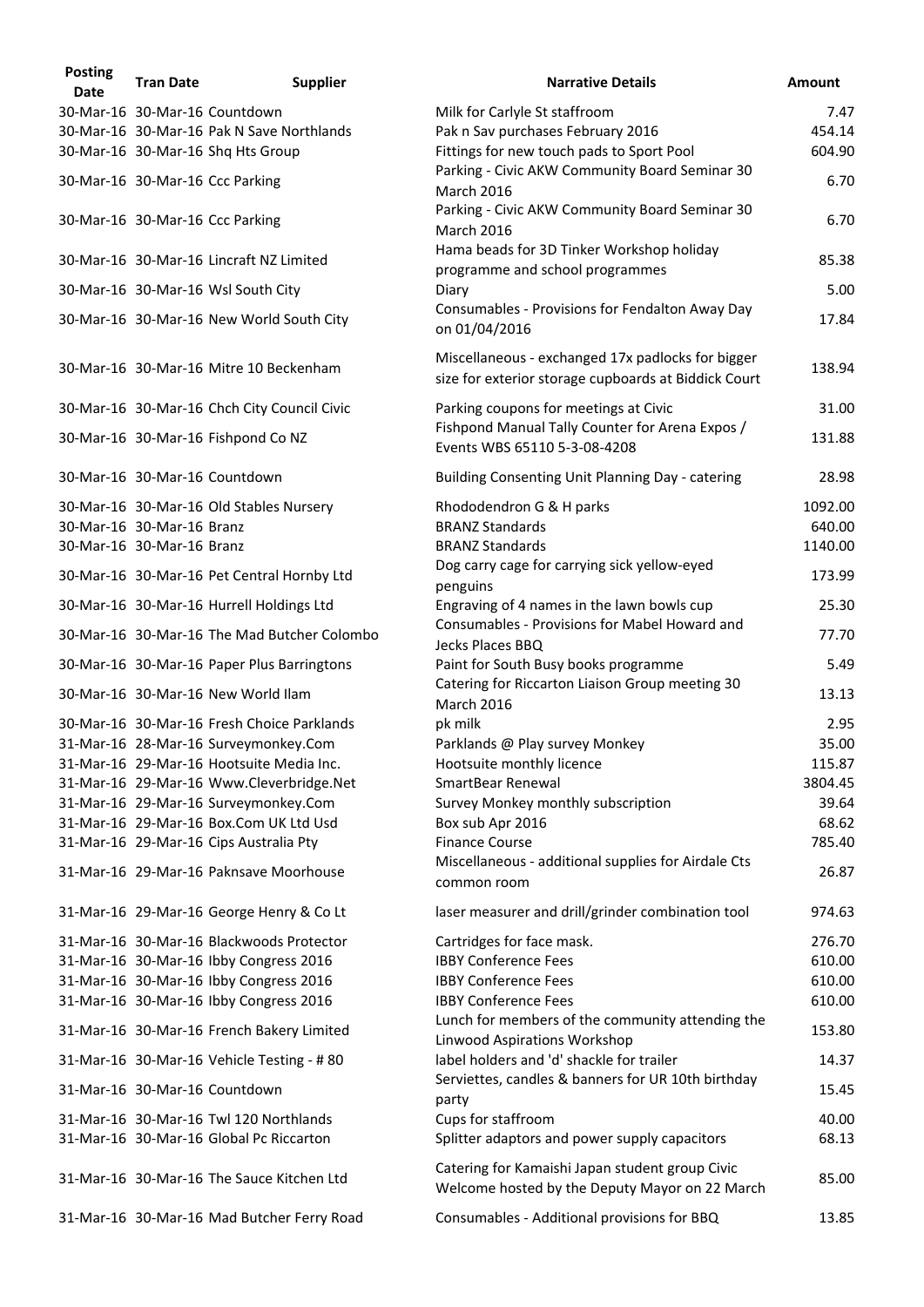| <b>Posting</b><br><b>Date</b> | <b>Tran Date</b>              | <b>Supplier</b>                                                                           | <b>Narrative Details</b>                                                                          | <b>Amount</b>   |
|-------------------------------|-------------------------------|-------------------------------------------------------------------------------------------|---------------------------------------------------------------------------------------------------|-----------------|
|                               |                               | 31-Mar-16 30-Mar-16 Couplands Bakeries                                                    | Catering for Riccarton Liaison Group meeting 30<br><b>March 2016</b>                              | 47.69           |
|                               |                               | 31-Mar-16 31-Mar-16 Countdown                                                             | Cups and marshmellows for library promotion                                                       | 12.27           |
|                               |                               | 31-Mar-16 31-Mar-16 Briscoes Riccarton                                                    | towels for hire<br>Purchase ceremonial ribbon for the opening of                                  | 263.87          |
|                               |                               | 31-Mar-16 31-Mar-16 Victoria Florists                                                     | Gaiety Hall, Akaroa                                                                               | 40.00           |
|                               |                               | 31-Mar-16 31-Mar-16 Freshchoice Barrington<br>31-Mar-16 31-Mar-16 Online Security Service | <b>Milk</b><br>Secure Storage                                                                     | 2.75<br>1139.08 |
|                               |                               | 31-Mar-16 31-Mar-16 Arabica Cafe                                                          | Breakfast meeting in Wellington on work related<br>travel.                                        | 42.70           |
|                               |                               | 31-Mar-16 31-Mar-16 New World South City                                                  | Supplies for Lunch meeting                                                                        | 53.19           |
|                               |                               | 31-Mar-16 31-Mar-16 Sydenham Bakery                                                       | Building Consenting Unit Planning Day - catering                                                  | 148.30          |
|                               |                               | 31-Mar-16 31-Mar-16 Old Stables Nursery                                                   | Rhododendron for G & H parks                                                                      | 65.50           |
|                               |                               | 31-Mar-16 31-Mar-16 Acorn Models                                                          | wheel axles for laboratory                                                                        | 21.40           |
|                               |                               | 31-Mar-16 31-Mar-16 Southern Woods Nursery                                                | Plants for section A                                                                              | 219.47          |
|                               |                               | 31-Mar-16 31-Mar-16 Lotsa Goodies                                                         | For Shirley/Papanui Community Pride Garden                                                        | 13.90           |
|                               |                               | 31-Mar-16 31-Mar-16 Zest Products Ltd                                                     | Awards 2016 - supplies gift basket for speaker.<br>Gift and homewares for resale in BG VC         | 487.08          |
|                               |                               | 1-Apr-16 29-Mar-16 Ryder NZ Ltd                                                           | gas bottle fills for BBQ at groynes Sept oct nov<br>invoice 2015                                  | 701.77          |
|                               |                               | 1-Apr-16 29-Mar-16 Ryder NZ Ltd                                                           | Gas Bottle swap                                                                                   | 959.46          |
|                               |                               | 1-Apr-16 31-Mar-16 The Service Company Ltd                                                | Disenfectant for poolside                                                                         | 169.23          |
|                               |                               | 1-Apr-16 31-Mar-16 Bunnings - 9476                                                        | Grinding stone to remedy the slippery tiles used in<br>leisure pool during maintenance closedown. | 31.50           |
|                               |                               | 1-Apr-16 31-Mar-16 Createsend.Com Ema                                                     | Recreation and Sport Centres Welcome Email 31<br><b>March 2016</b>                                | 8.44            |
|                               |                               | 1-Apr-16 31-Mar-16 Bouquet Balloon & Bskt                                                 | Flowers for Burwood/Pegasus Garden Pride Awards<br>2016                                           | 340.00          |
|                               |                               | 1-Apr-16 31-Mar-16 Min Bus Innovation & Em                                                | <b>Tenancy Tribunal application</b>                                                               | 20.44           |
|                               |                               | 1-Apr-16 31-Mar-16 Solar Bright                                                           | solar bollard for Purau wharf/jetty                                                               | 776.25          |
|                               |                               | 1-Apr-16 31-Mar-16 Sushi Time Southcity                                                   | Supplies for lunch mtg                                                                            | 23.50           |
|                               |                               | 1-Apr-16 31-Mar-16 New World St Martins                                                   | staff morning tea supplies                                                                        | 31.52           |
|                               |                               | 1-Apr-16 31-Mar-16 Global Pc Riccarton                                                    | dual port PCI serial card                                                                         | 49.95           |
|                               |                               | 1-Apr-16 31-Mar-16 Mainland Fasteners Ltd                                                 | hi viz vests, safety glasses, machine screws                                                      | 56.70           |
|                               |                               | 1-Apr-16 31-Mar-16 Computer Food                                                          | toner for laboratory printer                                                                      | 156.28          |
|                               |                               | 1-Apr-16 31-Mar-16 Bunnings - 9476                                                        | chilly bins and misc items                                                                        | 250.48          |
|                               |                               | 1-Apr-16 31-Mar-16 Ian Coombes Ltd                                                        | <b>Steam Generator Descaling Acid</b>                                                             | 448.50          |
|                               | 1-Apr-16 31-Mar-16 The Villas | 1-Apr-16 31-Mar-16 Mad Butcher Ferry Road                                                 | To be reimbursed<br>Consumables - additional provisions for Mabel                                 | 8.40<br>20.25   |
|                               |                               | 1-Apr-16 31-Mar-16 Bunnings - 9476                                                        | Howard Place and Poulton Cts Places BBQ<br>Electric pole hedge trimmer                            | 239.00          |
|                               |                               | 1-Apr-16 31-Mar-16 Freshchoice Merivale                                                   | For Shirley/Papanui Community Pride Garden                                                        | 44.59           |
|                               |                               |                                                                                           | Awards 2016 - gift basket items for speaker                                                       | 133.86          |
|                               |                               | 1-Apr-16 31-Mar-16 Freshchoice Merivale<br>1-Apr-16 31-Mar-16 Caltex Hornby               | Catering for IHP panel - Definitions hearing<br>Milk for Staffroom at Hornby                      | 7.20            |
| 1-Apr-16                      |                               | 1-Apr-16 Auckland Co Op Taxis                                                             | Taxi - Queen St to Auckland Airport                                                               | 79.90           |
| $1$ -Apr-16                   |                               | 1-Apr-16 Auckland Co Op Taxis                                                             | Taxi - Auckland Airport to Queen St                                                               | 88.50           |
| $1$ -Apr-16                   |                               | 1-Apr-16 Gardenmakers                                                                     | dump fees MAR 2016                                                                                | 153.00          |
| $1$ -Apr-16                   |                               | 1-Apr-16 Gardenmakers                                                                     | dump fees MAR 2016                                                                                | 300.60          |
| $1$ -Apr-16                   |                               | 1-Apr-16 Gardenmakers                                                                     | dump fees MAR 2016                                                                                | 389.70          |
| $1$ -Apr-16                   |                               | 1-Apr-16 Ccc Parking                                                                      | Parking fees for meeting at Civic                                                                 | 4.50            |
| $1-Apr-16$                    |                               | 1-Apr-16 Paper Plus Barringtons                                                           | <b>Books</b>                                                                                      | 32.49           |
| $1$ -Apr-16                   |                               | 1-Apr-16 Briscoes Chch Salisbury                                                          | Electric jug for staffroom                                                                        | 39.99           |
| $1$ -Apr-16                   |                               | 1-Apr-16 Twl 178 Barrington                                                               | shelf storeage unit for stationery cupboard Vic Park                                              | 18.00           |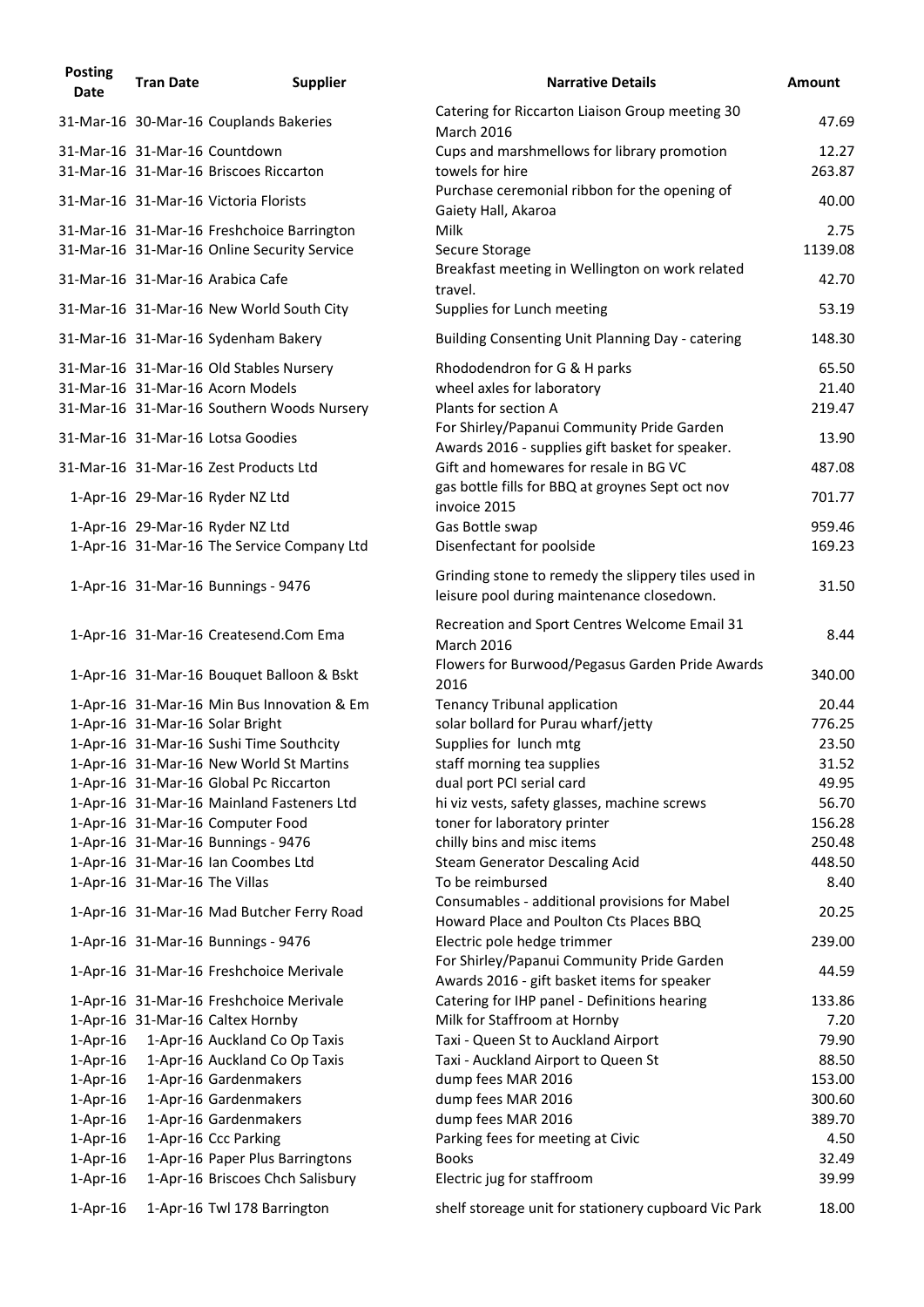| <b>Posting</b><br><b>Date</b> | <b>Tran Date</b>             | <b>Supplier</b>                              | <b>Narrative Details</b>                                                                        |
|-------------------------------|------------------------------|----------------------------------------------|-------------------------------------------------------------------------------------------------|
| $1$ -Apr-16                   |                              | 1-Apr-16 Mitre 10 Beckenham                  | battery jumper cabels for Groynes/Styx vehio<br>3 x tickets for staff to attend the NZPI Confer |
| $1-Apr-16$                    | 1-Apr-16 On Cue              |                                              | Dinner to accept a prize                                                                        |
| $1-Apr-16$                    |                              | 1-Apr-16 Mitre 10 Mega Hornby                | Purchase of Screwdriver, Tape Measure and<br><b>Wrecking Bar</b>                                |
| $1$ -Apr-16                   |                              | 1-Apr-16 Chch City Council Civic             | Application for an Alcohol License for the lau<br>NZ Music Month event                          |
| $1-Apr-16$                    |                              | 1-Apr-16 Countdown                           | snacks for card club yearly celebration                                                         |
| $1-Apr-16$                    |                              | 1-Apr-16 Parsley And Sage                    | Christchurch West Melton Water Manageme<br>Zone Committee March 2016                            |
| $1-Apr-16$                    |                              | 1-Apr-16 Little River Cafe & Sto             | Banks Peninsula Water Management Zone<br>Committee 30 April 2016                                |
| $1$ -Apr-16                   |                              | 1-Apr-16 Goldpine Christchurch               | strainer posts for marking okuti track                                                          |
| $1$ -Apr-16                   |                              | 1-Apr-16 Adgraphix Ltd                       | <b>Smokefree Tear Drop Flags</b>                                                                |
| $1$ -Apr-16                   |                              | 1-Apr-16 Mitre 10 Beckenham                  | Secateurs and pouch, leaf rakes and gloves                                                      |
| $1$ -Apr-16                   |                              | 1-Apr-16 Mitre 10 Beckenham                  | dry sand for Grant lingard collection work                                                      |
| $1$ -Apr-16                   |                              | 1-Apr-16 Marshalls Tv & Health               | UV sunscreen for seasonal staff                                                                 |
| $1$ -Apr-16                   |                              | 1-Apr-16 Obr Merino Limited                  | Merino wraps for resale in BG VC                                                                |
|                               | 4-Apr-16 30-Mar-16 Goformz   |                                              | Goformz liquor lic sub Apr 16                                                                   |
|                               |                              | 4-Apr-16 31-Mar-16 Facebk *6s98e96tl2        | Facebook Post Boost, Vbase 5001-4342                                                            |
|                               |                              | 4-Apr-16 31-Mar-16 Facebk *l9b6y8wa32        | Facebook Paid Ads Lot55, Vbase 5001-4342                                                        |
|                               |                              | 4-Apr-16 31-Mar-16 Facebk *I38ws86t62        | Facebook posts for Newsline & 30k Speed Lir                                                     |
|                               |                              | 4-Apr-16 31-Mar-16 Facebk *zfyvd9ecr2        | Facebook posts for NRL & Art Gallery                                                            |
|                               |                              | 4-Apr-16 31-Mar-16 Facebk *xwb8n8jm92        | Facebook posts for SummerTimes                                                                  |
|                               | 4-Apr-16 31-Mar-16 Fbpoll.Co |                                              | Facebook polls subscription                                                                     |
|                               |                              | 4-Apr-16 31-Mar-16 Facebk *k38ws86t62        | March Facebook posts for 30k speed limit, 7<br>pass, Nappy Lady, NRL and Newsline.              |
|                               |                              | 4-Apr-16 31-Mar-16 Facebk *yehc6964t2        | <b>Promotions for Event</b>                                                                     |
|                               |                              | 4-Apr-16 31-Mar-16 Paknsave Moorhouse        | Food & Drink for retirement function                                                            |
|                               |                              | 4-Apr-16 31-Mar-16 Facebook 72u6l8jm32       | facebook boost for workshop                                                                     |
|                               |                              | 4-Apr-16 31-Mar-16 Facebk *cwwn9968v2        | <b>Facebook Advertising</b>                                                                     |
|                               |                              | 4-Apr-16 31-Mar-16 Facebk *bpgnb9nzs2        | Facebook promotion                                                                              |
|                               |                              | 4-Apr-16 31-Mar-16 Paknsave Moorhouse        | Consumables - Additional provisions for Feno<br>Away Day                                        |
|                               |                              | 4-Apr-16 31-Mar-16 Project Management Instit | PMI membership                                                                                  |
|                               |                              | 4-Apr-16 31-Mar-16 National Lib Aus          | Licence for Balfour audio                                                                       |
| $4$ -Apr-16                   |                              | 1-Apr-16 Socket Group Limited                | Keyword Lot55 12 months, Vbase 5001-4310                                                        |
| $4$ -Apr-16                   |                              | 1-Apr-16 Chch Airport Carpark                | Parking Christchurch Airport                                                                    |
| $4$ -Apr-16                   |                              | 1-Apr-16 Blacks Fasteners Lt                 | <b>Workshop Materials - Stock</b>                                                               |
| $4$ -Apr-16                   |                              | 1-Apr-16 Saecowilson - Christch              | In House Maintenance - WO                                                                       |
| $4$ -Apr-16                   |                              | 1-Apr-16 Anderson & Hill                     | Handle tape for badminton racquets                                                              |
| $4$ -Apr-16                   |                              | 1-Apr-16 Blackwoods Protector                | New assembly point signs                                                                        |
| $4$ -Apr-16                   | 1-Apr-16 Nzila               |                                              | <b>NZILA</b> registration                                                                       |
| $4$ -Apr-16                   |                              | 1-Apr-16 Richard Suckling                    | staff eye test in accordance with CCC policy<br>Swimsmart Enrolment Reminder Term Two (         |
| $4$ -Apr-16                   |                              | 1-Apr-16 Createsend.Com Ema                  | PARK ONLY)                                                                                      |
| $4$ -Apr-16                   |                              | 1-Apr-16 Createsend.Com Ema                  | FRP March 2016 video update                                                                     |
| $4$ -Apr-16                   |                              | 1-Apr-16 Terrace End Post Sho                | Gallery PO Box 2626 annual fee                                                                  |
| $4$ -Apr-16                   |                              | 1-Apr-16 Paknsave Moorhouse                  | BBQ held to encourage people to attend<br>information gathering session                         |
| $4$ -Apr-16                   |                              | 1-Apr-16 M J Shardlow & Colid                | safety tape for dockway events area                                                             |
| $4$ -Apr-16                   |                              | 1-Apr-16 Pmi*project Mgmt Inst               | <b>PMP</b> materials                                                                            |
| $4$ -Apr-16                   |                              | 1-Apr-16 Strawberry Sound Canty              | Repair to Center Court scoreboard controller                                                    |
| $4$ -Apr-16                   |                              | 1-Apr-16 Couplands Bakeries                  | Bread and milk for re sale in the shop                                                          |
| $4$ -Apr-16                   |                              | 1-Apr-16 French Country Collect              | Giftware for resale in BG VC                                                                    |
| $4$ -Apr-16                   |                              | 2-Apr-16 Yogaglo.Com                         | Yogaglo website for instructor training                                                         |

| osting<br><b>Date</b> | <b>Tran Date</b>             | <b>Supplier</b>                                              | <b>Narrative Details</b>                                                                      | <b>Amount</b>  |
|-----------------------|------------------------------|--------------------------------------------------------------|-----------------------------------------------------------------------------------------------|----------------|
| $1-Apr-16$            |                              | 1-Apr-16 Mitre 10 Beckenham                                  | battery jumper cabels for Groynes/Styx vehicles                                               | 41.60          |
| $1$ -Apr-16           | 1-Apr-16 On Cue              |                                                              | 3 x tickets for staff to attend the NZPI Conference<br>Dinner to accept a prize               | 603.75         |
| 1-Apr-16              |                              | 1-Apr-16 Mitre 10 Mega Hornby                                | Purchase of Screwdriver, Tape Measure and<br><b>Wrecking Bar</b>                              | 34.92          |
| $1$ -Apr-16           |                              | 1-Apr-16 Chch City Council Civic                             | Application for an Alcohol License for the launch of<br>NZ Music Month event                  | 207.00         |
| 1-Apr-16              |                              | 1-Apr-16 Countdown                                           | snacks for card club yearly celebration                                                       | 7.99           |
| 1-Apr-16              |                              | 1-Apr-16 Parsley And Sage                                    | Christchurch West Melton Water Management<br>Zone Committee March 2016                        | 197.86         |
| 1-Apr-16              |                              | 1-Apr-16 Little River Cafe & Sto                             | Banks Peninsula Water Management Zone<br>Committee 30 April 2016                              | 421.00         |
| 1-Apr-16              |                              | 1-Apr-16 Goldpine Christchurch                               | strainer posts for marking okuti track                                                        | 780.25         |
| 1-Apr-16              |                              | 1-Apr-16 Adgraphix Ltd                                       | Smokefree Tear Drop Flags                                                                     | 718.75         |
| 1-Apr-16              |                              | 1-Apr-16 Mitre 10 Beckenham                                  | Secateurs and pouch, leaf rakes and gloves                                                    | 298.74         |
| 1-Apr-16              |                              | 1-Apr-16 Mitre 10 Beckenham                                  | dry sand for Grant lingard collection work                                                    | 12.98          |
| $1-Apr-16$            |                              | 1-Apr-16 Marshalls Tv & Health                               | UV sunscreen for seasonal staff                                                               | 75.50          |
| $1-Apr-16$            |                              | 1-Apr-16 Obr Merino Limited                                  | Merino wraps for resale in BG VC                                                              | 1063.75        |
|                       | 4-Apr-16 30-Mar-16 Goformz   |                                                              | Goformz liquor lic sub Apr 16                                                                 | 93.63          |
|                       |                              |                                                              |                                                                                               |                |
|                       |                              | 4-Apr-16 31-Mar-16 Facebk *6s98e96tl2                        | Facebook Post Boost, Vbase 5001-4342                                                          | 10.00          |
|                       |                              | 4-Apr-16 31-Mar-16 Facebk *l9b6y8wa32                        | Facebook Paid Ads Lot55, Vbase 5001-4342                                                      | 330.20         |
|                       |                              | 4-Apr-16 31-Mar-16 Facebk *l38ws86t62                        | Facebook posts for Newsline & 30k Speed Limit                                                 | 12.49          |
|                       |                              | 4-Apr-16 31-Mar-16 Facebk *zfyvd9ecr2                        | Facebook posts for NRL & Art Gallery                                                          | 64.45          |
|                       |                              | 4-Apr-16 31-Mar-16 Facebk *xwb8n8jm92                        | Facebook posts for SummerTimes                                                                | 167.79         |
|                       | 4-Apr-16 31-Mar-16 Fbpoll.Co |                                                              | Facebook polls subscription                                                                   | 321.03         |
|                       |                              | 4-Apr-16 31-Mar-16 Facebk *k38ws86t62                        | March Facebook posts for 30k speed limit, 7 day<br>pass, Nappy Lady, NRL and Newsline.        | 837.58         |
|                       |                              | 4-Apr-16 31-Mar-16 Facebk *yehc6964t2                        | Promotions for Event                                                                          | 5.59           |
|                       |                              | 4-Apr-16 31-Mar-16 Paknsave Moorhouse                        | Food & Drink for retirement function                                                          | 36.41          |
|                       |                              | 4-Apr-16 31-Mar-16 Facebook 72u6l8jm32                       | facebook boost for workshop                                                                   | 7.10           |
|                       |                              | 4-Apr-16 31-Mar-16 Facebk *cwwn9968v2                        | <b>Facebook Advertising</b>                                                                   | 134.72         |
|                       |                              | 4-Apr-16 31-Mar-16 Facebk *bpgnb9nzs2                        | Facebook promotion                                                                            | 100.00         |
|                       |                              | 4-Apr-16 31-Mar-16 Paknsave Moorhouse                        | Consumables - Additional provisions for Fendalton                                             | 19.49          |
|                       |                              |                                                              | Away Day                                                                                      |                |
|                       |                              | 4-Apr-16 31-Mar-16 Project Management Instit                 | PMI membership                                                                                | 191.73         |
|                       |                              | 4-Apr-16 31-Mar-16 National Lib Aus                          | Licence for Balfour audio                                                                     | 18.74          |
| 4-Apr-16              |                              | 1-Apr-16 Socket Group Limited                                | Keyword Lot55 12 months, Vbase 5001-4310                                                      | 95.00          |
| 4-Apr-16              |                              | 1-Apr-16 Chch Airport Carpark                                | Parking Christchurch Airport                                                                  | 25.00          |
| 4-Apr-16              |                              | 1-Apr-16 Blacks Fasteners Lt                                 | <b>Workshop Materials - Stock</b>                                                             | 209.13         |
| 4-Apr-16              |                              | 1-Apr-16 Saecowilson - Christch                              | In House Maintenance - WO                                                                     | 370.32         |
| 4-Apr-16              |                              | 1-Apr-16 Anderson & Hill                                     | Handle tape for badminton racquets                                                            | 21.60          |
| 4-Apr-16              |                              | 1-Apr-16 Blackwoods Protector                                | New assembly point signs                                                                      | 31.26          |
|                       |                              |                                                              |                                                                                               | 420.00         |
| 4-Apr-16              | 1-Apr-16 Nzila               |                                                              | NZILA registration                                                                            |                |
| 4-Apr-16              |                              | 1-Apr-16 Richard Suckling                                    | staff eye test in accordance with CCC policy<br>Swimsmart Enrolment Reminder Term Two (JELLIE | 51.75          |
| 4-Apr-16              |                              | 1-Apr-16 Createsend.Com Ema                                  | PARK ONLY)                                                                                    | 22.02          |
| 4-Apr-16              |                              | 1-Apr-16 Createsend.Com Ema                                  | FRP March 2016 video update                                                                   | 104.59         |
| 4-Apr-16<br>4-Apr-16  |                              | 1-Apr-16 Terrace End Post Sho<br>1-Apr-16 Paknsave Moorhouse | Gallery PO Box 2626 annual fee<br>BBQ held to encourage people to attend                      | 190.00<br>8.22 |
|                       |                              |                                                              | information gathering session                                                                 |                |
| 4-Apr-16              |                              | 1-Apr-16 M J Shardlow & Colid                                | safety tape for dockway events area                                                           | 172.50         |
| 4-Apr-16              |                              | 1-Apr-16 Pmi*project Mgmt Inst                               | <b>PMP</b> materials                                                                          | 112.89         |
| 4-Apr-16              |                              | 1-Apr-16 Strawberry Sound Canty                              | Repair to Center Court scoreboard controller                                                  | 126.50         |
| 4-Apr-16              |                              | 1-Apr-16 Couplands Bakeries                                  | Bread and milk for re sale in the shop                                                        | 22.86          |
| 4-Apr-16              |                              | 1-Apr-16 French Country Collect                              | Giftware for resale in BG VC                                                                  | 1043.75        |
| 4-Apr-16              |                              | 2-Apr-16 Yogaglo.Com                                         | Yogaglo website for instructor training                                                       | 26.93          |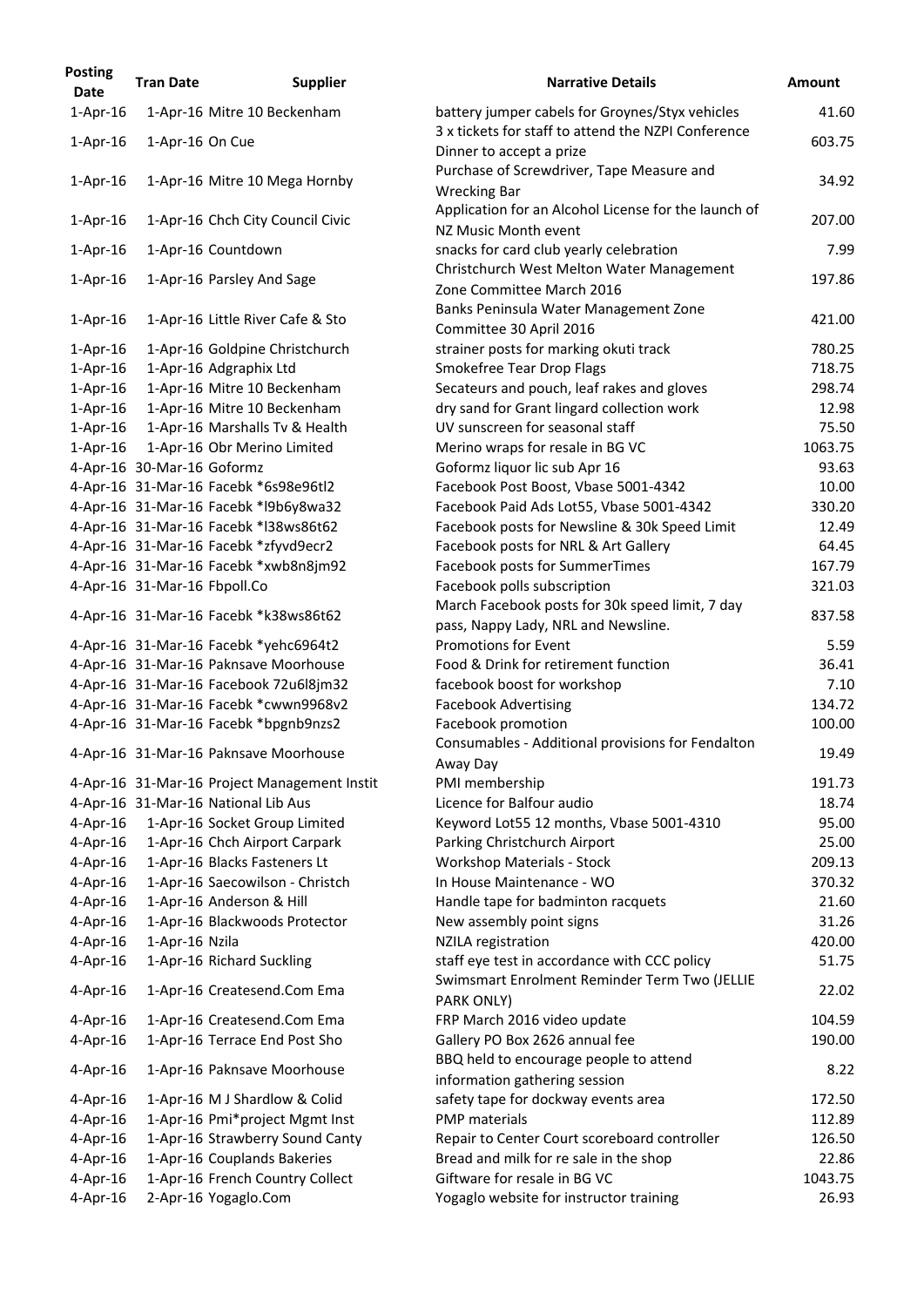| <b>Posting</b><br><b>Date</b> | <b>Tran Date</b> | <b>Supplier</b>                    | <b>Narrative Details</b>                                                                           | <b>Amount</b> |
|-------------------------------|------------------|------------------------------------|----------------------------------------------------------------------------------------------------|---------------|
| 4-Apr-16                      |                  | 2-Apr-16 National Storage Ltd      | Storage facility costs for overflow shop merchandise<br>and storing tools and equipment.           | 458.00        |
| 4-Apr-16                      |                  | 3-Apr-16 Countdown                 | Catering - Akaroa Wairewa Sea Level Rise Peer<br>Review and Annual Plan Public Meetings April 2016 | 36.32         |
| 4-Apr-16                      |                  | 3-Apr-16 Ecocentral Ltd            | dump fees                                                                                          | 38.56         |
| 4-Apr-16                      |                  | 3-Apr-16 Cashmere Super Dairy      | volunteer expenses morning tea supplies                                                            | 15.96         |
|                               |                  |                                    | Used wrong card to pay parking. The money has                                                      |               |
| $4$ -Apr-16                   |                  | 3-Apr-16 Chch Airport Carpark      | been reimbursed.                                                                                   | 4.00          |
| 4-Apr-16                      |                  | 3-Apr-16 Papertree                 | Christchurch Maps for Area allocation<br>Fendalton New World Florist - Flowers for 2016            | 13.98         |
| $4$ -Apr-16                   |                  | 3-Apr-16 New World Fendalton       | Spreydon/Heathcote Garden Awards on 6 April<br>2016.                                               | 565.43        |
| $4$ -Apr-16                   |                  | 4-Apr-16 Supervalue Lyttelton      | LMH Board 6 April 2016                                                                             | 27.29         |
| 4-Apr-16                      |                  | 4-Apr-16 Twl 220 Riccarton         | Buying of glasses and kettle for meeting rooms                                                     | 22.00         |
| $4$ -Apr-16                   |                  | 4-Apr-16 Ferrymead Mitre 10 Mega   | Sack barrow for New Brighton Library                                                               | 37.80         |
| $4$ -Apr-16                   |                  | 4-Apr-16 Paper Plus Barringtons    | Card for customer                                                                                  | 5.80          |
| $4$ -Apr-16                   |                  | 4-Apr-16 Repco Hornby 43           | Paint for labelling towels                                                                         | 33.48         |
| $4$ -Apr-16                   |                  | 4-Apr-16 Pgg Wrightson Chch        | <b>Fence Posts</b>                                                                                 | 155.88        |
| $4$ -Apr-16                   |                  | 4-Apr-16 Chch Airport Car Park     | Overnight parking, Christchurch Airport                                                            | 32.00         |
| $4$ -Apr-16                   |                  | 4-Apr-16 Mitre 10 Beckenham        | De Solvit and Microfibre white magic - network                                                     | 244.93        |
| 4-Apr-16                      |                  | 4-Apr-16 Pgg Wrightson Chch        | Tyllanex & Hammer for nursery weedkilling                                                          | 588.00        |
| $4$ -Apr-16                   | 4-Apr-16 Nziqs   |                                    | NZIQS membership                                                                                   | 515.00        |
| $4$ -Apr-16                   |                  | 4-Apr-16 Countdown                 | Catering - Burwood/Pegasus Community Board<br>Meeting 4 April 2016                                 | 15.98         |
| $4$ -Apr-16                   |                  | 4-Apr-16 Merivale Paper Plus       | gardener magazine                                                                                  | 14.00         |
| 4-Apr-16                      |                  | 4-Apr-16 Wgtn Combined Taxis       | Smart Cities meeting in Wellington                                                                 | 30.00         |
| $4$ -Apr-16                   |                  | 4-Apr-16 Pet Central Limited       | Dog carry cage for carrying sick yellow-eyed<br>penguins for BPCT                                  | 173.99        |
| $4$ -Apr-16                   |                  | 4-Apr-16 Chch Airport Carpark      | Collecting a contract conservator from the airport in<br>the gallery van                           | 12.00         |
| $4$ -Apr-16                   |                  | 4-Apr-16 Auckland Co Op Taxis      | Taxi Airport to meeting                                                                            | 68.10         |
| 4-Apr-16                      |                  | 4-Apr-16 Looksmart Alteration      | <b>Trouser Alterations</b>                                                                         | 14.99         |
| $4$ -Apr-16                   |                  | 4-Apr-16 Pak N Save Northlands     | How We Work Together - off-site training - morning<br>& afternoon tea                              | 10.77         |
| $5-Apr-16$                    |                  | 3-Apr-16 Fulcrumapp.Com            | Supply of data capture tool CWW assets.                                                            | 148.13        |
| $5 - Apr - 16$                |                  | 4-Apr-16 Bunnings - 9482           | Door chime for alerting staff required replacing                                                   | 34.98         |
| 5-Apr-16                      |                  | 4-Apr-16 Blacks Fasteners Lt       | In House Maintencance - WO                                                                         | 8.69          |
| $5 - Apr - 16$                |                  | 4-Apr-16 Hillside Building Supplie | Timber & Nails                                                                                     | 138.93        |
| 5-Apr-16                      |                  | 4-Apr-16 Ecoglo International Limi | Styx Mill Ranger House HQ producer statement for                                                   | 215.63        |
|                               |                  |                                    | construction review (PS4) of visible strips.                                                       |               |
| $5 - Apr - 16$                |                  | 4-Apr-16 Ubs Canterbury            | <b>Book</b>                                                                                        | 34.99         |
| 5-Apr-16                      |                  | 4-Apr-16 Mactang Enterprises       | Shuttle from WGTN airport to city for conference                                                   | 23.00         |
| $5 - Apr - 16$                |                  | 4-Apr-16 Aarburg Motel             | Miscellaneous - Accommodation for tenant at 2/23<br>Mooray Ave while unit is under maintenance     | 460.00        |
| $5 - Apr - 16$                |                  | 4-Apr-16 Blackwoods Protector      | Safety boots                                                                                       | 192.48        |
| 5-Apr-16                      |                  | 4-Apr-16 Richard Suckling          | Eye test                                                                                           | 51.75         |
| $5 - Apr - 16$                |                  | 4-Apr-16 Mountain Adventure N      | La Sportiva boots                                                                                  | 379.50        |
| 5-Apr-16                      |                  | 4-Apr-16 Arbi Monograms            | incorrect charge for uniform has been credited                                                     | 151.06        |
| $5 - Apr - 16$                |                  | 4-Apr-16 Arbi Monograms            | Credit Voucher Arbi Monograms                                                                      | $-151.06$     |
| 5-Apr-16                      |                  | 4-Apr-16 Arbi Monograms            | staff uniform                                                                                      | 370.07        |
| $5 - Apr - 16$                |                  | 4-Apr-16 Arbi Monograms            | staff uniform                                                                                      | 832.83        |
| $5 - Apr - 16$                |                  | 4-Apr-16 Ballantynes               | Team Function - Resignation                                                                        | 90.00         |
| 5-Apr-16                      |                  | 4-Apr-16 Chch Airport Carpark      | parking at airport for Smart Cities meeting in<br>Wellington                                       | 32.00         |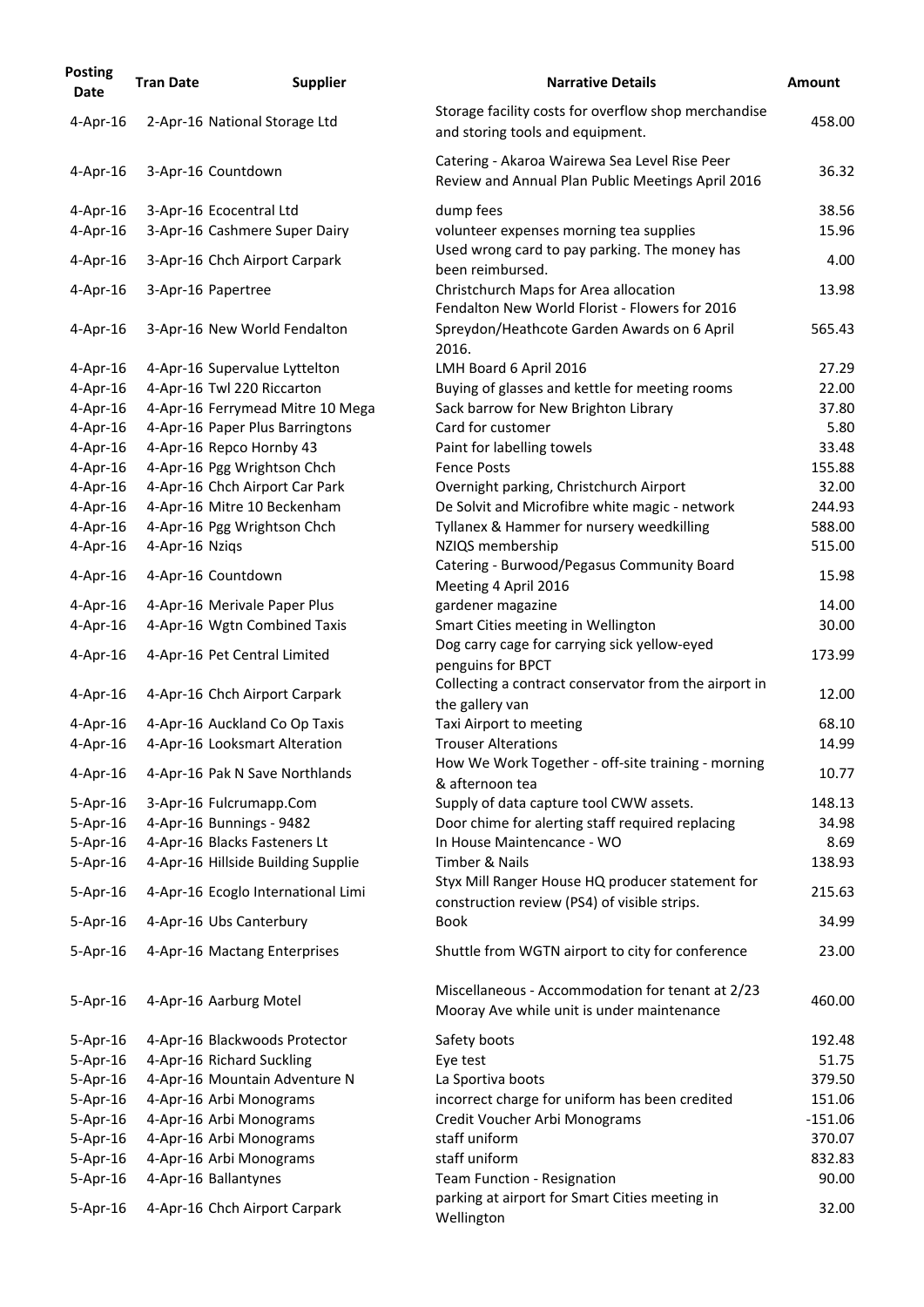| <b>Posting</b><br><b>Date</b> | <b>Tran Date</b> | <b>Supplier</b>                          | <b>Narrative Details</b>                                                                               | <b>Amount</b> |
|-------------------------------|------------------|------------------------------------------|--------------------------------------------------------------------------------------------------------|---------------|
| $5 - Apr - 16$                |                  | 4-Apr-16 Green Cabs Limited              | Smart Cities meeting in Wellington                                                                     | 36.40         |
| $5 - Apr - 16$                |                  | 4-Apr-16 Wilson Parking                  | Parking during Recruitment Round                                                                       | 9.10          |
| $5-Apr-16$                    |                  | 4-Apr-16 Blackwoods Protector            | Safety boots, ear muffs etc                                                                            | 231.50        |
| $5 - Apr - 16$                |                  | 4-Apr-16 Hannahs Corner                  | Meal while overseas for conference                                                                     | 9.57          |
| $5 - Apr - 16$                |                  | 4-Apr-16 Blackwoods Protector            | New wet weather jacket                                                                                 | 70.72         |
| $5 - Apr - 16$                |                  | 4-Apr-16 Farmers 5579                    | new pants x5                                                                                           | 296.19        |
| 5-Apr-16                      |                  | 4-Apr-16 Kidds Cakes & Bakery            | How We Work Together - off-site training - lunch                                                       | 93.60         |
| $5 - Apr - 16$                |                  | 4-Apr-16 Couplands Bakeries              | bread and milk for re sale in shop                                                                     | 18.90         |
| $5 - Apr - 16$                |                  | 4-Apr-16 South City Lotto                | Postage to BG VC customer                                                                              | 3.00          |
| $5 - Apr - 16$                |                  | 5-Apr-16 Briscoes Northlands             | Clock for staff room                                                                                   | 24.99         |
| $5 - Apr - 16$                |                  | 5-Apr-16 Leedsafe Limited                | Deloittes Staff Member PPE For site visits                                                             | 106.89        |
| $5 - Apr - 16$                |                  | 5-Apr-16 Freshchoice Barrington          | <b>Milk</b>                                                                                            | 2.75          |
| $5 - Apr - 16$                |                  | 5-Apr-16 Mitre 10 Beckenham              | ply, glue and wire for Summit Road closure sign<br>backing                                             | 53.79         |
| $5-Apr-16$                    |                  | 5-Apr-16 New World South City            | Catering for 15 delegates at an all day workshop<br>with MSH consultants - Lunch only                  | 125.00        |
| 5-Apr-16                      |                  | 5-Apr-16 Ccc Parking                     | Parking - CCC Civic Offices                                                                            | 6.70          |
| $5 - Apr - 16$                |                  | 5-Apr-16 Paper Plus South City           | Greeting card to send to Chinese Consulate Office                                                      | 5.99          |
| $5 - Apr - 16$                |                  | 5-Apr-16 Paper Plus South City           | 8 copies of Christchurch book to be used as<br>corporate gift                                          | 119.92        |
| $5 - Apr - 16$                |                  | 5-Apr-16 Mitre 10 Beckenham              | wasp poison to kill wasp nests                                                                         | 56.94         |
| $5 - Apr - 16$                |                  | 5-Apr-16 Fendalton Service Ctr           | Parking coupons for use by staff when attending<br>meetings in town                                    | 62.00         |
| $5 - Apr - 16$                |                  | 5-Apr-16 Larson Juhl                     | framing points for matting                                                                             | 242.18        |
| 5-Apr-16                      |                  | 5-Apr-16 Four Square Akaroa              | Milk for morning tea, biscuits for visitor from CCLs,<br>scourer and detergent for dishes, liquid soap | 18.61         |
|                               |                  | 6-Apr-16 31-Mar-16 Matrix Publishing Ltd | Art News NZ subscription                                                                               | 84.00         |
| $6$ -Apr-16                   |                  | 3-Apr-16 Surveymonkey.Com                | Subscription for Survey Monkey 2016                                                                    | 300.00        |
| $6$ -Apr-16                   |                  | 4-Apr-16 Voyager Travel                  | <b>IFLA registration</b>                                                                               | 2330.39       |
| $6$ -Apr-16                   |                  | 4-Apr-16 Formassembly.Com                | Online form building software                                                                          | 374.56        |
| $6$ -Apr-16                   |                  | 4-Apr-16 Gus*spot Messenger              | Spot GPS location device subscription                                                                  | 172.30        |
| $6$ -Apr-16                   |                  | 4-Apr-16 Paknsave Moorhouse              | H/F Board Meeting on 5th April 2016                                                                    | 40.20         |
| $6$ -Apr-16                   |                  | 4-Apr-16 Paypal *landmanlimi             | Gel paste for treating pastoral weeds such as                                                          | 409.90        |
|                               |                  |                                          | broom, gorse, boxthorn and hawthorn                                                                    |               |
| $6$ -Apr-16                   |                  | 4-Apr-16 Whitcoulls Sth City 95          | Star Stamp for updating Reg 18 Chart                                                                   | 13.99         |
| $6$ -Apr-16                   |                  | 4-Apr-16 Paypal *matthewsnur             | Roses for central rose garden                                                                          | 241.00        |
| $6$ -Apr-16                   |                  | 4-Apr-16 Crown Cabs Ltd                  | taxi from meeting to hotel                                                                             | 17.59         |
| $6$ -Apr-16                   |                  | 4-Apr-16 Tfnsw Transport Shop            | Transport while overseas for conference                                                                | 57.00         |
| $6$ -Apr-16                   |                  | 4-Apr-16 Www.Ingogo                      | Transport while overseas for conference                                                                | 59.61         |
| $6$ -Apr-16                   |                  | 5-Apr-16 Go-Bus Transport                | Bus transport to event for seniors "Winter Blast"                                                      | 150.00        |
| $6$ -Apr-16                   |                  | 5-Apr-16 Parsley And Sage                | <b>Catering for Community Board Meeting</b>                                                            | 113.28        |
| $6$ -Apr-16                   |                  | 5-Apr-16 Createsend.Com Ema              | Sumner Lyttelton Corridor E-Newsletter April 2016                                                      | 11.38         |
| $6$ -Apr-16                   |                  | 5-Apr-16 Createsend.Com Ema              | Jellie Park Swimsmart - Online bookings for Term<br>Two                                                | 22.14         |
| $6$ -Apr-16                   |                  | 5-Apr-16 Bunnings - 9482                 | Bunnings Vouchers for Burwood/Pegasus Garden<br>Pride Awards 2016                                      | 720.00        |
| $6$ -Apr-16                   |                  | 5-Apr-16 Chch Airport Carpark            | Airport Parking for NZTA Meeting in Wellington                                                         | 25.00         |
| $6$ -Apr-16                   |                  | 5-Apr-16 Kbb Music                       | Musical instruments for Makerspace and<br>programming                                                  | 196.35        |
| $6$ -Apr-16                   |                  | 5-Apr-16 Soho Browns Cuba Street         | Dinner during conference                                                                               | 30.00         |
| $6$ -Apr-16                   |                  | 5-Apr-16 Two Rivers Cafe                 | Food expenses during trip to Wellington                                                                | 18.00         |
| $6$ -Apr-16                   |                  | 5-Apr-16 Mexico Wellington               | Food expenses during trip to Wellington                                                                | 21.00         |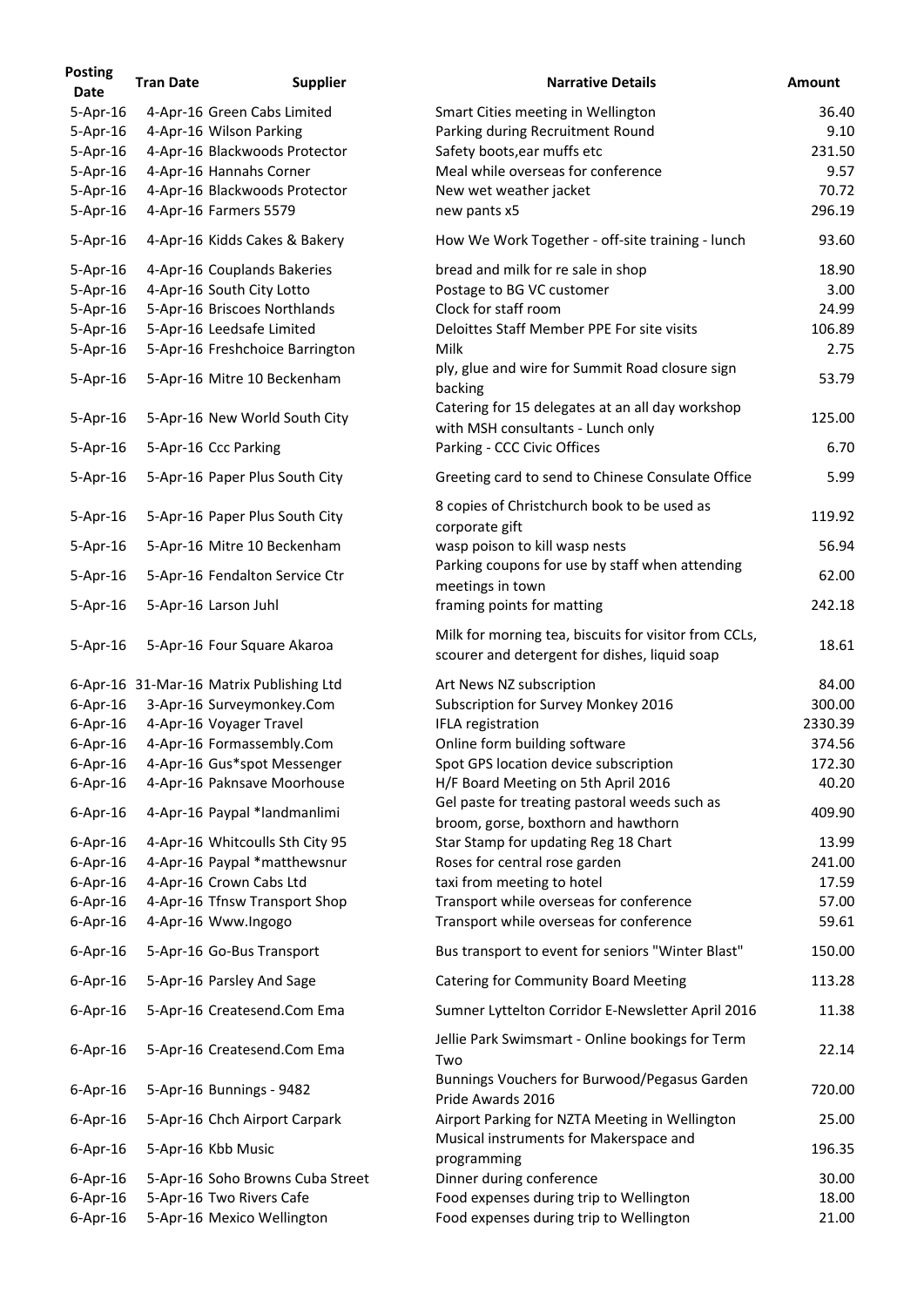| <b>Posting</b><br><b>Date</b> | <b>Tran Date</b>   | <b>Supplier</b>                   | <b>Narrative Details</b>                                                                          | <b>Amount</b> |
|-------------------------------|--------------------|-----------------------------------|---------------------------------------------------------------------------------------------------|---------------|
| $6$ -Apr-16                   |                    | 5-Apr-16 Bp Papanui               | Petrol expense for loan return trip to Wellington                                                 | 42.94         |
| $6$ -Apr-16                   |                    | 5-Apr-16 Hirepool Christchurch    | main payment for hire of 5 tonne tipper truck                                                     | 450.00        |
| $6$ -Apr-16                   |                    | 5-Apr-16 Avonside Wainoni Vet     | 3x invoices for vet expenses - February16                                                         | 515.20        |
| $6$ -Apr-16                   |                    | 5-Apr-16 Dun Pub Art Gallery      | Library book                                                                                      | 39.90         |
| $6$ -Apr-16                   |                    | 5-Apr-16 Oderings Nurseries       | Oderings - Plastic saucers for recipients' flowers<br>(oases) at Spreydon/Heathcote Garden Awards | 38.28         |
| $6$ -Apr-16                   | 6-Apr-16 Z Belfast |                                   | Petrol for water blaster                                                                          | 9.40          |
| $6$ -Apr-16                   |                    | 6-Apr-16 Twl 220 Riccarton        | Petrol container and hose connection for water<br>blaster                                         | 16.99         |
| $6$ -Apr-16                   |                    | 6-Apr-16 Coffee Culture Lyttelt   | LMH Board 6 April 2016                                                                            | 10.90         |
| $6$ -Apr-16                   |                    | 6-Apr-16 Supervalue Lyttelton     | LMH Board 6 April 2016                                                                            | 11.17         |
| $6$ -Apr-16                   |                    | 6-Apr-16 Twl 123 Eastgate         | Warehouse Gift Card for photographer for Hagley<br>Ferrymead Garden Pride Awards                  | 150.00        |
| $6$ -Apr-16                   |                    | 6-Apr-16 Pak N Save Wainoni       | In House Maintenance - WO                                                                         | 39.40         |
| $6$ -Apr-16                   |                    | 6-Apr-16 Ferrymead Mitre 10 Mega  | Hinges & chain for Aranui rubbish bin                                                             | 22.36         |
| $6$ -Apr-16                   |                    | 6-Apr-16 Southern Woods Nursery   | rabbit repellant                                                                                  | 75.55         |
| $6$ -Apr-16                   |                    | 6-Apr-16 Relish Catering          | Catering for Board Chairpersons and Staff Forum                                                   | 238.05        |
| $6$ -Apr-16                   |                    | 6-Apr-16 Orchard Farmshop & Cafe  | Regional Challenge Database Meeting with<br>volunteer - 3 people (Geraldine)                      | 58.39         |
| $6$ -Apr-16                   |                    | 6-Apr-16 New World South City     | New world Catering for 15 delegates at offsite<br>workshop with MSH consultants                   | 150.00        |
| $6$ -Apr-16                   |                    | 6-Apr-16 South City Lotto         | Courier bags                                                                                      | 18.50         |
| $6$ -Apr-16                   |                    | 6-Apr-16 Twl 220 Riccarton        | Storage containers                                                                                | 66.00         |
| $6$ -Apr-16                   |                    | 6-Apr-16 Mitre 10 Beckenham       | DeSolvit & meths.                                                                                 | 94.23         |
| $6$ -Apr-16                   |                    | 6-Apr-16 Countdown                | capacity building workshop/meeting with outside<br>organisations/groups                           | 59.89         |
| $6$ -Apr-16                   |                    | 6-Apr-16 Green Cabs Ltd           | smart Cities visit to Wellington                                                                  | 45.30         |
| $6$ -Apr-16                   |                    | 6-Apr-16 Linden Leaves Ltd        | Gift items - 20 Rugby gift set for men, 20 hand<br>cream set for women and gift bags              | 398.48        |
| $6$ -Apr-16                   |                    | 6-Apr-16 Massey Uni Tussock 1     | Food expenses for collection trip to Wellington                                                   | 25.90         |
| $6$ -Apr-16                   |                    | 6-Apr-16 Gordon Harris Chch       | Vinyl supplies for PEL - Te H.                                                                    | 7.56          |
| $6$ -Apr-16                   |                    | 6-Apr-16 Countdown                | Milk for Carlyle St                                                                               | 8.20          |
| $7$ -Apr-16                   |                    | 4-Apr-16 Lindt & Sprungli Aus     | Meal while overseas for conference                                                                | 22.91         |
| $7$ -Apr-16                   |                    | 4-Apr-16 Paypal *wilsonflame      | Samsung S5 case + screen protectors                                                               | 143.45        |
| 7-Apr-16                      |                    | 5-Apr-16 Myfonts Inc              | Typefaces for Bad Hair Day exhibition                                                             | 72.63         |
| $7$ -Apr-16                   |                    | 5-Apr-16 Liga Liga La Pty Ltd     | Meal while overseas for conference                                                                | 22.34         |
| $7$ -Apr-16                   |                    | 5-Apr-16 The Elms Hotel           | For Shirley/Papanui Community Pride Garden<br>Awards 2016.                                        | 360.00        |
| $7$ -Apr-16                   |                    | 5-Apr-16 The Elms Hotel           | For Shirley/Papanui Community Pride Garden<br>Awards 2016 - Venue hire, audio/visual hire         | 806.50        |
| $7$ -Apr-16                   |                    | 6-Apr-16 Chch Airport Carpark     | airport parking                                                                                   | 75.00         |
| 7-Apr-16                      |                    | 6-Apr-16 Bunnings - 9476          | strap bracing for seat repairs                                                                    | 33.74         |
| 7-Apr-16                      |                    | 6-Apr-16 Blacks Fasteners Lt      | In House Maintenanace - WO                                                                        | 6.26          |
| $7$ -Apr-16                   |                    | 6-Apr-16 Dotmar Engineering Plast | In House Maintenance - WO                                                                         | 35.94         |
| $7$ -Apr-16                   |                    | 6-Apr-16 Saecowilson - Christch   | In House Maintenance - WO                                                                         | 56.90         |
| $7$ -Apr-16                   |                    | 6-Apr-16 Planet Audio Tech        | Supplies Woolston Transitional Project - Key to Euro<br>City                                      | 96.90         |
| $7$ -Apr-16                   |                    | 6-Apr-16 Bunnings - 9482          | Yale lock to replace broken lock in flat.<br>Recreation and Sport Centres Welcome Email 6         | 35.27         |
| 7-Apr-16                      |                    | 6-Apr-16 Createsend.Com Ema       | April 2016                                                                                        | 8.05          |
| $7$ -Apr-16                   |                    | 6-Apr-16 Createsend.Com Ema       | Art Gallery Friends Grahame Sydney reminder                                                       | 14.34         |
| $7$ -Apr-16                   |                    | 6-Apr-16 Createsend.Com Ema       | Draft Annual Plan consultation begins today                                                       | 19.36         |
| 7-Apr-16                      |                    | 6-Apr-16 Createsend.Com Ema       | Jellie Park Swimsmart - Online bookings open<br>tomorrow                                          | 22.12         |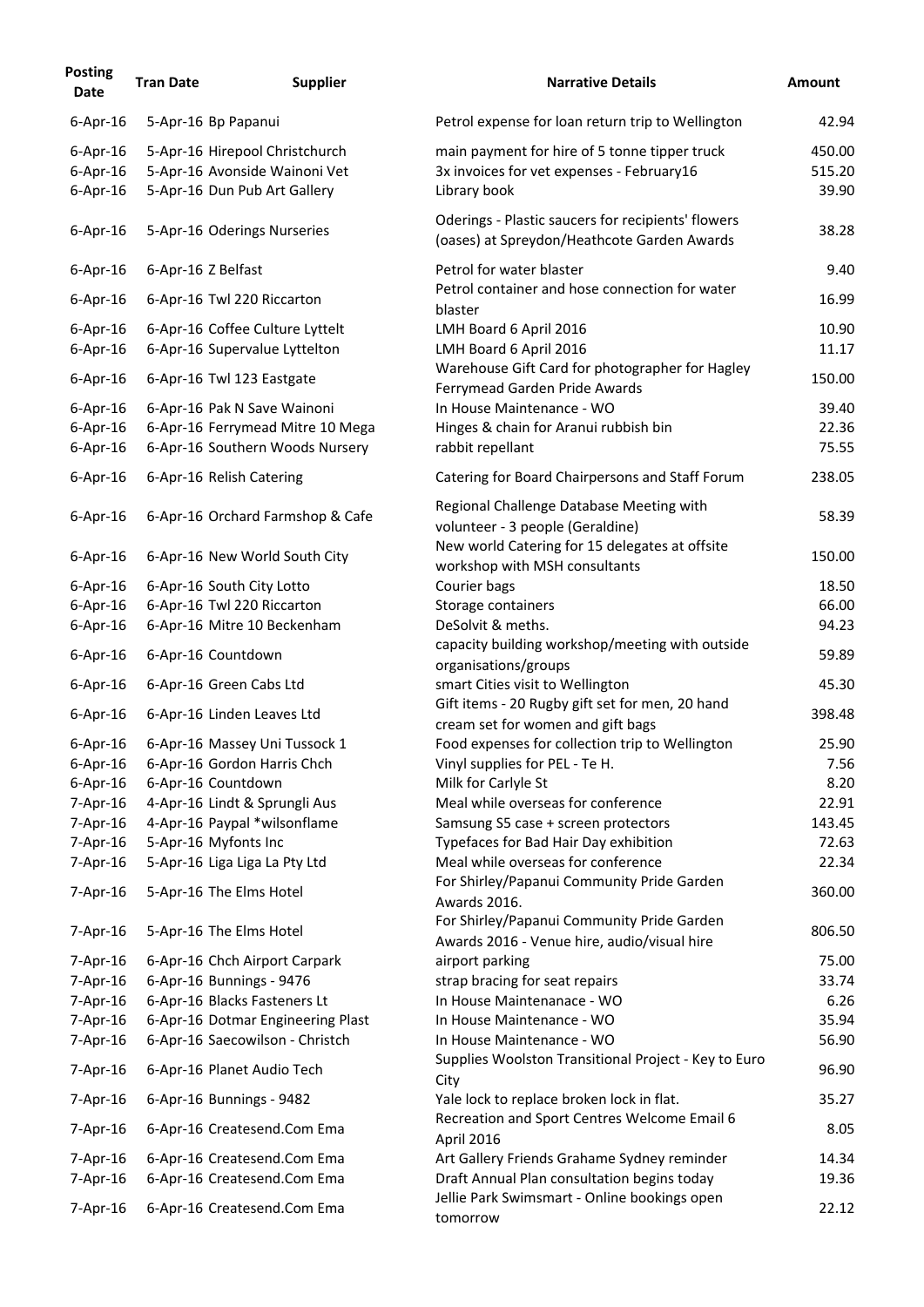| <b>Posting</b><br>Date | <b>Tran Date</b>  | <b>Supplier</b>                    | <b>Narrative Details</b>                                                                          | <b>Amount</b> |
|------------------------|-------------------|------------------------------------|---------------------------------------------------------------------------------------------------|---------------|
| 7-Apr-16               |                   | 6-Apr-16 Createsend.Com Ema        | Art Gallery E Newsletter                                                                          | 111.69        |
| 7-Apr-16               |                   | 6-Apr-16 The Palms Shopping Centre | Mall Voucher for Photographer for<br>Burwood/Pegasus Garden Pride Awards 2016                     | 151.50        |
| 7-Apr-16               |                   | 6-Apr-16 Shands Outdoor Power      | Chain saw sharpening                                                                              | 10.00         |
| 7-Apr-16               |                   | 6-Apr-16 Blackwoods Protector      | Danger tape, safety glasses, safety sign                                                          | 73.26         |
| 7-Apr-16               |                   | 6-Apr-16 Chch Airport Carpark      | Carpark at airport - smart cities visit                                                           | 32.00         |
| $7$ -Apr-16            |                   | 6-Apr-16 Wellington Internati      | Parking expense for collection trip of new<br>acquisitions/loans                                  | 2.00          |
| 7-Apr-16               |                   | 6-Apr-16 Soho Browns Cuba Street   | Food expenses for loan return trip to Wellington                                                  | 17.20         |
| $7$ -Apr-16            | 6-Apr-16 Tatsushi |                                    | Food expenses for collection trip of new<br>acquisitions/loans                                    | 68.50         |
| $7$ -Apr-16            |                   | 6-Apr-16 Nz Safety Br 23           | safety footwear                                                                                   | 321.37        |
| $7 - Apr - 16$         |                   | 6-Apr-16 Blackwoods Protector      | Safety boots PBDuct tape                                                                          | 207.07        |
| 7-Apr-16               |                   | 6-Apr-16 Wilson Parking            | Parking during Recruitment Round                                                                  | 9.10          |
| $7$ -Apr-16            |                   | 6-Apr-16 Mad Butcher Ferry Road    | Consumables - provisions for tenant bbq                                                           | 102.09        |
|                        |                   |                                    | phone charger broken, charger needed to maintain                                                  |               |
| $7 - Apr - 16$         |                   | 6-Apr-16 Hub Convenience + Cafe    | communication                                                                                     | 12.78         |
| $7$ -Apr-16            |                   | 6-Apr-16 Chch Airport Carpark      | airport parking                                                                                   | 75.00         |
| $7$ -Apr-16            |                   | 6-Apr-16 Total Pos Solutions       | hire eftpos for intelli swimsmart pref day - call<br>centre support resource                      | 172.50        |
| $7$ -Apr-16            |                   | 6-Apr-16 St Pierres Northlands     | For Shirley/Papanui Community Board meeting on 6<br>April 2016.                                   | 32.80         |
| $7$ -Apr-16            |                   | 6-Apr-16 New World Bishopdale      | For Shirley/Papanui Community Board meeting on 6<br>April 2016.                                   | 43.25         |
| $7$ -Apr-16            |                   | 7-Apr-16 Fairfax Media (Ps)        | Press Account for March 2016                                                                      | 238.68        |
| $7$ -Apr-16            |                   | 7-Apr-16 Relish Catering           | Breakfast for principals attending the annual<br>Principals Breakfast meeting at Hagley/Ferrymead | 400.20        |
| 7-Apr-16               |                   | 7-Apr-16 Mitre 10 Beckenham        | new storage cupboard for kitchen                                                                  | 69.90         |
| $7$ -Apr-16            |                   | 7-Apr-16 Every Educaid             | Euipment for the Southern Centre - ribbons, tunnell                                               | 193.76        |
| $7 - Apr - 16$         |                   | 7-Apr-16 Amora Hotel Wellington    | Attendance at International interpretation<br>conference Wellington                               | 890.46        |
| $7 - Apr - 16$         |                   | 7-Apr-16 Peninsula Trading Post    | emergency kit torches                                                                             | 32.97         |
| 7-Apr-16               |                   | 7-Apr-16 Fresh Choice Parklands    | pk milk                                                                                           | 2.95          |
| 7-Apr-16               |                   | 7-Apr-16 Edgeware Supervalue       | <b>IHP Kitchen supplies</b>                                                                       | 14.77         |
| $7$ -Apr-16            |                   | 7-Apr-16 Carlton Flowers           | Flowers for unwell panel member                                                                   | 95.00         |
| $8 - Apr - 16$         |                   | 1-Apr-16 Fulton Hogan Chch         | label for Aberhart Springboard                                                                    | 109.25        |
| $8 - Apr - 16$         |                   | 5-Apr-16 Pigeonhole Wholesale      | Freight to BG VC                                                                                  | 22.80         |
| $8 - Apr - 16$         |                   | 6-Apr-16 The Rogue & Vagabond      | Food expenses for collection trip of new<br>acquisitions/loans                                    | 12.00         |
|                        |                   |                                    | extraction tool for Scissor                                                                       | 12.40         |
| $8 - Apr - 16$         |                   | 6-Apr-16 George Henry & Co Lt      |                                                                                                   |               |
| 8-Apr-16               |                   | 6-Apr-16 Amazon.Uk Payments        | Library book                                                                                      | 85.89         |
| 8-Apr-16               |                   | 7-Apr-16 Parkhouse Rd Garden       | 6 m3 of parkhouse plus compost                                                                    | 213.30        |
| $8 - Apr - 16$         |                   | 7-Apr-16 Advance Fitness           | New rubber feet for gym equipment                                                                 | 336.21        |
| $8 - Apr - 16$         |                   | 7-Apr-16 Bunnings - 9482           | Yale lock to replace broken lock in cabin                                                         | 35.27         |
| $8 - Apr - 16$         |                   | 7-Apr-16 Nikau Gallery Cafe        | Lunch at Nikau Cafe while in Wellington for<br>conference                                         | 26.00         |
| $8 - Apr - 16$         |                   | 7-Apr-16 Createsend.Com Ema        | Recreation and Sport Centres Newsletter Fourteen<br>April / May 2016 (MEMBERS + NON-MEMBERS)      | 109.21        |
| $8 - Apr - 16$         |                   | 7-Apr-16 Blackwoods Protector      | Inspector Apparel plus tape measures and<br>protective gear                                       | 300.08        |
| $8 - Apr - 16$         |                   | 7-Apr-16 Min Bus Innovation & Em   | <b>Tenancy Tribunal application</b>                                                               | 20.44         |
| $8 - Apr - 16$         |                   | 7-Apr-16 Min Bus Innovation & Em   | <b>Tenancy Tribunal application</b>                                                               | 20.44         |
| $8-Apr-16$             |                   | 7-Apr-16 Min Bus Innovation & Em   | <b>Tenancy Tribunal application</b>                                                               | 20.44         |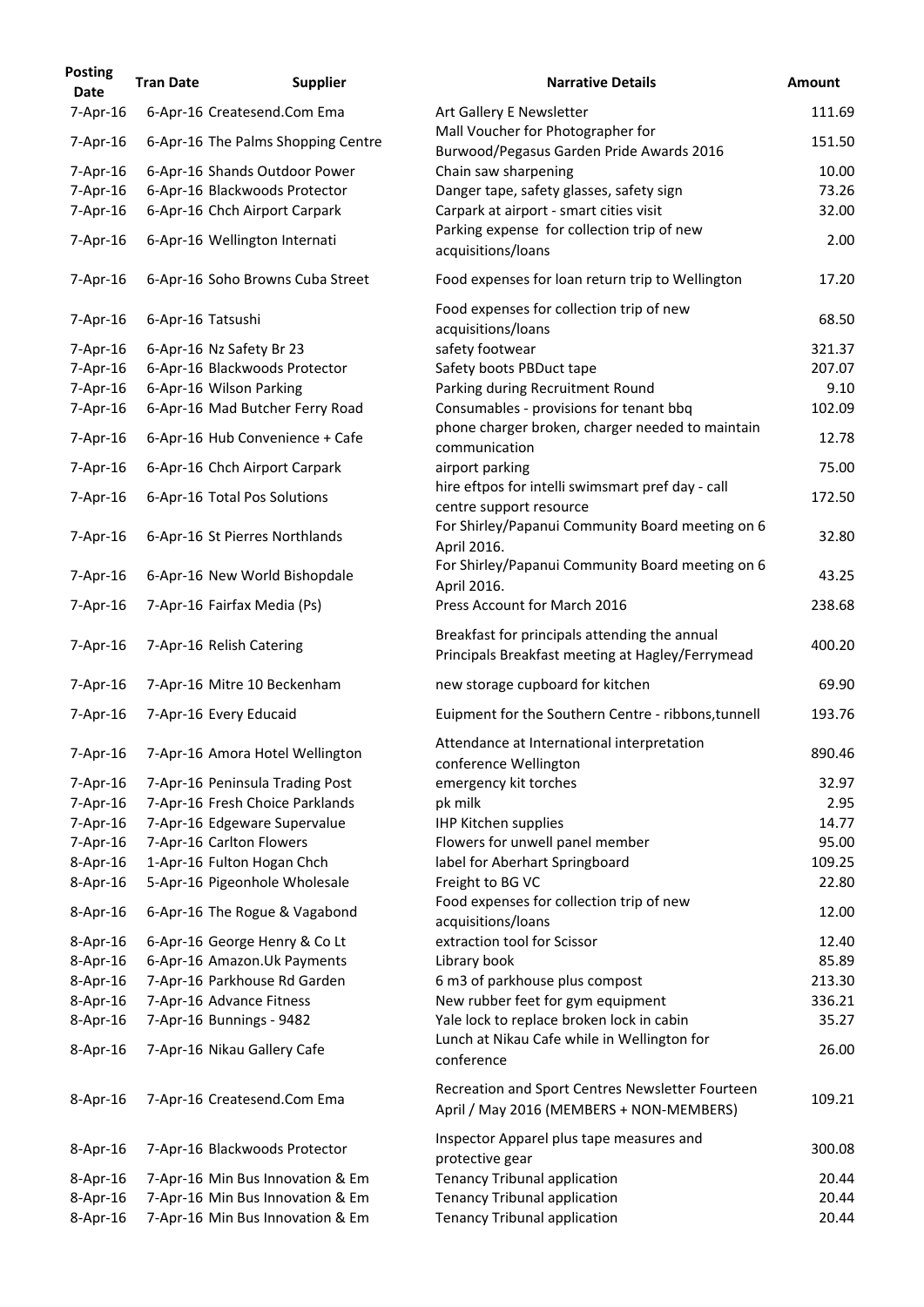| <b>Posting</b><br><b>Date</b> | <b>Tran Date</b> | <b>Supplier</b>                     | <b>Narrative Details</b>                                            | <b>Amount</b> |
|-------------------------------|------------------|-------------------------------------|---------------------------------------------------------------------|---------------|
| $8 - Apr - 16$                |                  | 7-Apr-16 Min Bus Innovation & Em    | <b>Tenancy Tribunal application</b>                                 | 20.44         |
| $8$ -Apr-16                   |                  | 7-Apr-16 Institute Of Directo       | Attendance at Institute of Directors event 19 May<br>2016           | 1895.00       |
| $8$ -Apr-16                   |                  | 7-Apr-16 Dept Internal Affairs      | digital image for exhibition purposes                               | 30.00         |
| $8$ -Apr-16                   |                  | 7-Apr-16 The Store Kekerengu        | Food expenses for collection trip of new<br>acquisitions/loans      | 24.00         |
| $8$ -Apr-16                   |                  | 7-Apr-16 Hirepool Christchurch      | payment for hire of 5 tonne tipper truck                            | 51.98         |
| $8 - Apr - 16$                |                  | 7-Apr-16 Service Fees - Spendvision | Service Fees Spendvision                                            | 3161.93       |
| $8 - Apr - 16$                |                  | 7-Apr-16 Richard Suckling           | CCC eye test                                                        | 51.75         |
| $8 - Apr - 16$                |                  | 7-Apr-16 Mad Butcher Ferry Road     | Consumables - provisions for tenant bbq                             | 16.43         |
| $8-Apr-16$                    |                  | 7-Apr-16 Bunnings - 9476            | HQP Picnic Table/ base sealer products                              | 182.23        |
| $8 - Apr - 16$                |                  | 7-Apr-16 Concrete Plus Ltd          | <b>HQP Sealer for Picnic Tables</b>                                 | 370.30        |
| $8-Apr-16$                    |                  | 7-Apr-16 Ecocentral Ltd             | Disposal of signs                                                   | 77.12         |
| $8 - Apr - 16$                |                  | 7-Apr-16 Eccocentral Ltd            | Disposal of signs                                                   | 96.40         |
| $8 - Apr - 16$                |                  | 7-Apr-16 Blackwoods Protector       | Safety gear for Compliance Officer                                  | 193.46        |
| $8$ -Apr-16                   |                  | 7-Apr-16 Chch Airport Carpark       | CHCH Airport carparking costs while at workshop in<br>cambridge     | 25.00         |
| $8 - Apr - 16$                |                  | 7-Apr-16 Harvey Norman              | Logitech Fabricskin Keyboard Pad5 - Black                           | 79.20         |
| $8 - Apr - 16$                |                  | 7-Apr-16 The Frontrunner Bushin     | New shoes                                                           | 180.00        |
| $8 - Apr - 16$                |                  | 8-Apr-16 Ticketmaster Internet      | Fees for Auckland Writers Festival                                  | 365.00        |
| $8 - Apr - 16$                |                  | 8-Apr-16 Photo Warehouse            | small tripod for video interviews for website etc                   | 288.00        |
| $8$ -Apr-16                   |                  | 8-Apr-16 Leedsafe Limited           | Safety Glasses - Purchased for PS136 Opening                        | 234.14        |
| $8 - Apr - 16$                |                  | 8-Apr-16 Freshchoice Barrington     | Milk                                                                | 2.75          |
| 8-Apr-16                      |                  | 8-Apr-16 Bully Hayes                | Catering AKW Board meeting 8 March 2016                             | 128.60        |
| $8 - Apr - 16$                |                  | 8-Apr-16 Verve Cafe                 | Breakfast in Wellington while attending Dowse<br>conference         | 14.00         |
| 8-Apr-16                      |                  | 8-Apr-16 Countdown                  | Survey Monkey incentive - iTunes voucher                            | 40.00         |
| $8 - Apr - 16$                |                  | 8-Apr-16 Ccc Parking                | Parking while attending a meeting in Civic                          | 6.70          |
| $8 - Apr - 16$                |                  | 8-Apr-16 Mitre 10 Bishopdale        | General items for nursery maintenance                               | 83.62         |
| $8 - Apr - 16$                |                  | 8-Apr-16 The Kitchen Cafe           | Morning tea for Mayor's welfare fund committee                      | 45.00         |
| $8-Apr-16$                    |                  | 8-Apr-16 Pak N Save Riccarton       | kitchen supplies                                                    | 26.78         |
| $8 - Apr - 16$                |                  | 8-Apr-16 Caltex Redwood             | milk for staff room                                                 | 6.40          |
| $8 - Apr - 16$                |                  | 8-Apr-16 Wgtn Combined Taxis        | meetings in Wellington, MFE, MBIE                                   | 39.80         |
| $8 - Apr - 16$                |                  | 8-Apr-16 Blue Star Taxis            | Travel to the Aiport for meetings in wellington                     | 82.20         |
| $8 - Apr - 16$                |                  | 8-Apr-16 Placemakers Riccarton      | Tools x 2<br>2016 In-House Lawyers NZ Annual Conference 13-         | 65.98         |
| $8 - Apr - 16$                | 8-Apr-16 On Cue  |                                     | 15 May 2016                                                         | 1169.04       |
| 11-Apr-16                     |                  | 6-Apr-16 Swanson Hotel              | Meal while overseas for conference                                  | 39.40         |
| 11-Apr-16                     |                  | 7-Apr-16 Apple NZ 2                 | Replacement chargers & adapters for ipads, Vbase<br>5001-4160       | 140.00        |
| 11-Apr-16                     |                  | 7-Apr-16 Trumba Corporation         | Trumba monthly licence                                              | 196.60        |
| 11-Apr-16                     |                  | 7-Apr-16 Paypal *landmanlimi        | 20Lweedgel and bottles 800665868                                    | 1022.70       |
| 11-Apr-16                     |                  | 7-Apr-16 Bp 2go Kaikoura            | Food expensesfor collection trip of new<br>acquisitions/loans       | 7.39          |
| 11-Apr-16                     |                  | 8-Apr-16 Dotmar Engineering Plast   | In House Maintence - WO                                             | 89.70         |
| 11-Apr-16                     |                  | 8-Apr-16 Mainland Fasteners Ltd     | In House Maintenance - WO                                           | 810.18        |
| 11-Apr-16                     |                  | 8-Apr-16 Egmont Commercial Lt M/o   | plant labels for purchases                                          | 52.32         |
| 11-Apr-16                     |                  | 8-Apr-16 Chch Airport Carpark       | Parking 7/8 April at airport while at Dowse<br>conference           | 50.00         |
| 11-Apr-16                     |                  | 8-Apr-16 Westwick Farrow            | Registration for Comms Connect conference<br>Wellington 14-15 April | 350.00        |
| 11-Apr-16                     |                  | 8-Apr-16 Createsend.Com Ema         | Swimsmart online bookings - Thank you 8 April                       | 22.11         |
| 11-Apr-16                     |                  | 8-Apr-16 Globalcollect Apple Nz     | App                                                                 | 119.99        |
| 11-Apr-16                     |                  | 8-Apr-16 Complete Outdoors Ltd      | neoprene waders 2 pairs8006665867                                   | 799.98        |
| 11-Apr-16                     |                  | 8-Apr-16 The Service Company Ltd C  | bleach and jiff for cleaning at BLFP office                         | 152.49        |
|                               |                  |                                     |                                                                     |               |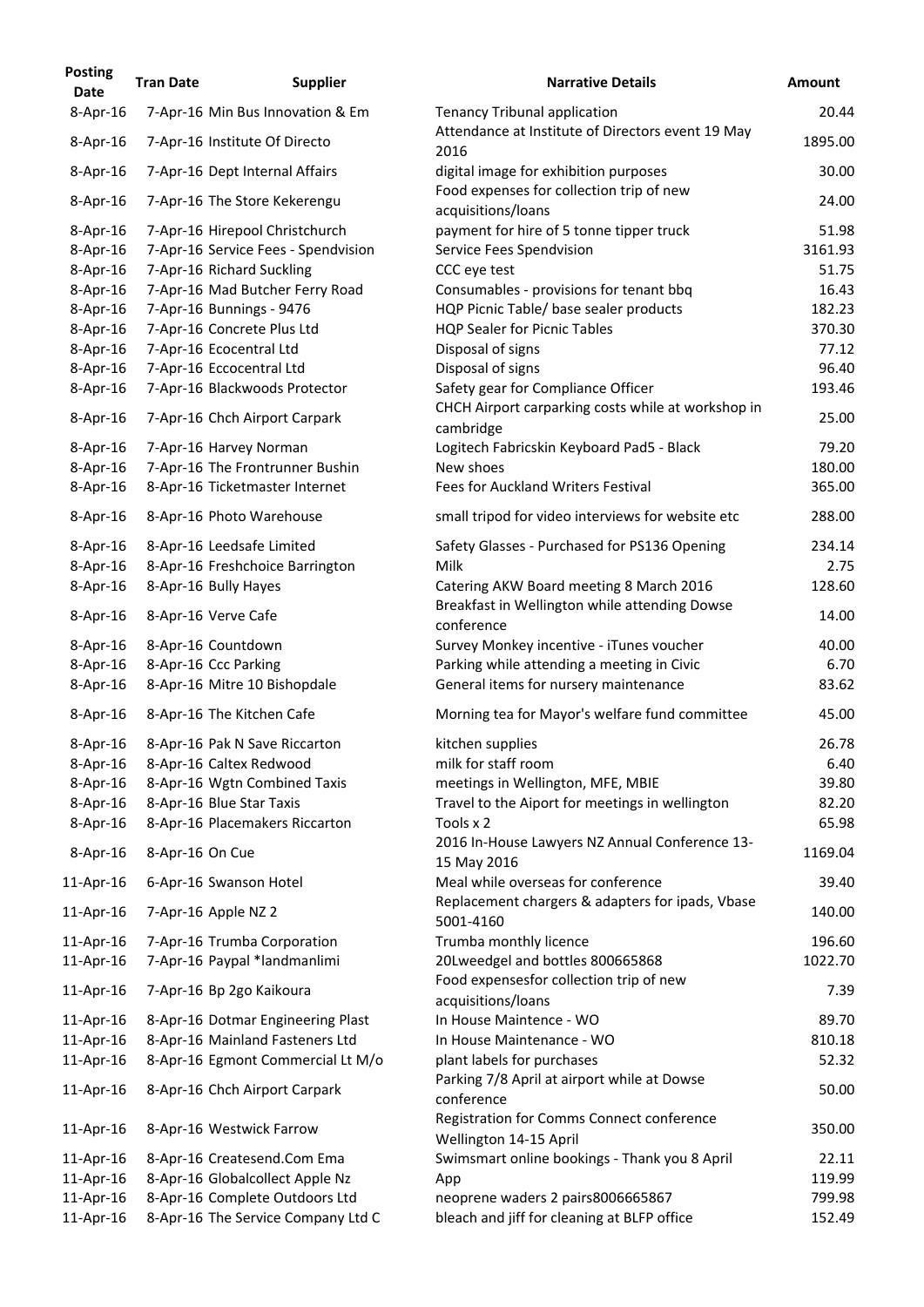| <b>Posting</b><br><b>Date</b> | <b>Tran Date</b> | <b>Supplier</b>                                           | <b>Narrative Details</b>                                                                                   | <b>Amount</b> |
|-------------------------------|------------------|-----------------------------------------------------------|------------------------------------------------------------------------------------------------------------|---------------|
| 11-Apr-16                     |                  | 8-Apr-16 The Kitchen Cafe                                 | UDSIC meeting 8 April 2016                                                                                 | 81.00         |
| 11-Apr-16                     |                  | 8-Apr-16 Wilson Parking                                   | Meeting in Civic no CCC carparks avalible                                                                  | 6.60          |
| 11-Apr-16                     |                  | 8-Apr-16 Bunnings - 9476                                  | Pruning saw and rake                                                                                       | 74.88         |
| 11-Apr-16                     |                  | 8-Apr-16 South Hort                                       | Alpine potting mix                                                                                         | 236.21        |
| 11-Apr-16                     |                  | 8-Apr-16 Caltex Hornby                                    | Milk for tearoom                                                                                           | 7.20          |
| 11-Apr-16                     | 8-Apr-16 Alga    |                                                           | <b>Credit Voucher Alga</b>                                                                                 | $-661.25$     |
| 11-Apr-16                     |                  | 8-Apr-16 Luneburger Central                               | Meal while overseas for conference                                                                         | 13.70         |
| 11-Apr-16                     |                  | 8-Apr-16 Blackwoods Protector                             | New boots, wet weather jacket and sunglasses                                                               | 236.61        |
| 11-Apr-16                     |                  | 8-Apr-16 The Frontrunner Bushin                           | New shoes                                                                                                  | 360.00        |
|                               |                  |                                                           |                                                                                                            | 987.90        |
| 11-Apr-16<br>11-Apr-16        |                  | 8-Apr-16 The Cleaners Warehouse<br>9-Apr-16 Sprout Social | cleaning equipment for Gaiety Akaroa<br>Social media management and monitoring software                    | 299.19        |
| 11-Apr-16                     |                  | 9-Apr-16 Sockburn Bakery                                  | Volunteer supplies                                                                                         | 39.60         |
| 11-Apr-16                     |                  | 9-Apr-16 Mad Butcher Ferry Road                           | BBQ Items - information gathering session for<br>Riccarton/West Community Garden                           | 39.18         |
| 11-Apr-16                     |                  | 9-Apr-16 Chch Airport Carpark                             | Parking at airport while overseas for conference                                                           | 125.00        |
| 11-Apr-16                     |                  | 9-Apr-16 Pakn Save Rangiora                               | Bread and milk for re sale in the shop                                                                     | 30.13         |
| 11-Apr-16                     |                  | 9-Apr-16 Twl 120 Northlands                               | origami paper for holiday programme.                                                                       | 8.00          |
| 11-Apr-16                     |                  | 9-Apr-16 Noel Leeming 12                                  | Toasted sandwich machine                                                                                   | 84.99         |
| 11-Apr-16                     |                  | 9-Apr-16 Briscoes Northlands                              | Microwave & cutlery for staffroom                                                                          | 244.97        |
| 11-Apr-16                     |                  | 10-Apr-16 New World St Martins                            | catering for tea break for Charlesworth and<br>McCormacks Bay vols April - June                            | 111.56        |
| 11-Apr-16                     |                  | 10-Apr-16 Wishbone Itb Building                           | Lunch Connections Conference Wellington                                                                    | 11.90         |
| 11-Apr-16                     |                  | 10-Apr-16 Wgtn Combined Taxis                             | Taxi from Wellington Airport to City                                                                       | 43.00         |
| 11-Apr-16                     |                  | 10-Apr-16 Ecocentral Ltd                                  | dump fees                                                                                                  | 19.28         |
| 11-Apr-16                     |                  | 10-Apr-16 Twl 175 South City                              | Milk jug to be used in Mayor's Office                                                                      | 7.00          |
|                               |                  | 11-Apr-16 10-Apr-16 The Quadrant Hotel                    | Deposit for room booking - attending conference.<br>Full amount to be charged on departure.                | 182.58        |
|                               |                  | 11-Apr-16 11-Apr-16 Wgtn Combined Taxis                   | Taxi Wellington Airport to Wellington CBD                                                                  | 36.20         |
|                               |                  | 11-Apr-16 11-Apr-16 Green Cabs Ltd                        | Taxi from Wellington Airport to Venue for the<br><b>Connections Conference</b>                             | 43.30         |
|                               |                  | 11-Apr-16 11-Apr-16 Chch City Council Civic               | Parking coupons<br>Corporate individual membership for Concrete                                            | 31.00         |
|                               |                  | 11-Apr-16 11-Apr-16 Nz Concrete Society                   | Society for structural engineers                                                                           | 690.00        |
|                               |                  | 11-Apr-16 11-Apr-16 Promapp Solutions Ltd                 | Promapp Conference registration fee                                                                        | 228.85        |
|                               |                  | 11-Apr-16 11-Apr-16 The Return Of Rad                     | Meal - Auckland business trip                                                                              | 24.00         |
|                               |                  | 11-Apr-16 11-Apr-16 Air NZ Airprt Kiosks Ak               | Excess baggage charges - Connections Conference<br>Wellington                                              | 60.00         |
|                               |                  | 11-Apr-16 11-Apr-16 Shirley Service Centre                | Parking vouchers                                                                                           | 31.00         |
|                               |                  |                                                           | Catering - Burwood Pegasus Community Board                                                                 |               |
|                               |                  | 11-Apr-16 11-Apr-16 Relish Catering                       | Meeting 4 April 2016<br>Meeting with the airport CEO. *** Complementary                                    | 99.48         |
|                               |                  | 11-Apr-16 11-Apr-16 Chch Airport Carpark                  | parking ticket provided by CEO did not work in the<br>machine                                              | 16.00         |
|                               |                  | 11-Apr-16 11-Apr-16 Hardings Chemist Post                 | Computer glasses as per Richard Sucklings<br>recommendation                                                | 29.99         |
|                               |                  | 11-Apr-16 11-Apr-16 Subway Sydenham                       | Subway, Sydenham - Catering for 'Working with<br>Youth' meeting - Monday 11 April 2016.                    | 50.00         |
|                               |                  | 11-Apr-16 11-Apr-16 Cashmere Club                         | Cashmere Club - Venue hire for<br>Spreydon/Heathcote Community Pride Garden<br>Awards on Wednesday 6 April | 250.00        |
| 12-Apr-16                     |                  | 8-Apr-16 Adina Apartment Hotel Syd                        | Meals while overseas for conference                                                                        | 59.39         |
|                               |                  | 12-Apr-16 10-Apr-16 Wgtn Taxi 33888-882                   | Taxi Wellington City to City - Connections<br>Conference                                                   | 20.00         |
|                               |                  | 12-Apr-16 10-Apr-16 The Rogue & Vagabond                  | <b>Evening Meal - Sport Canterbury</b>                                                                     | 42.00         |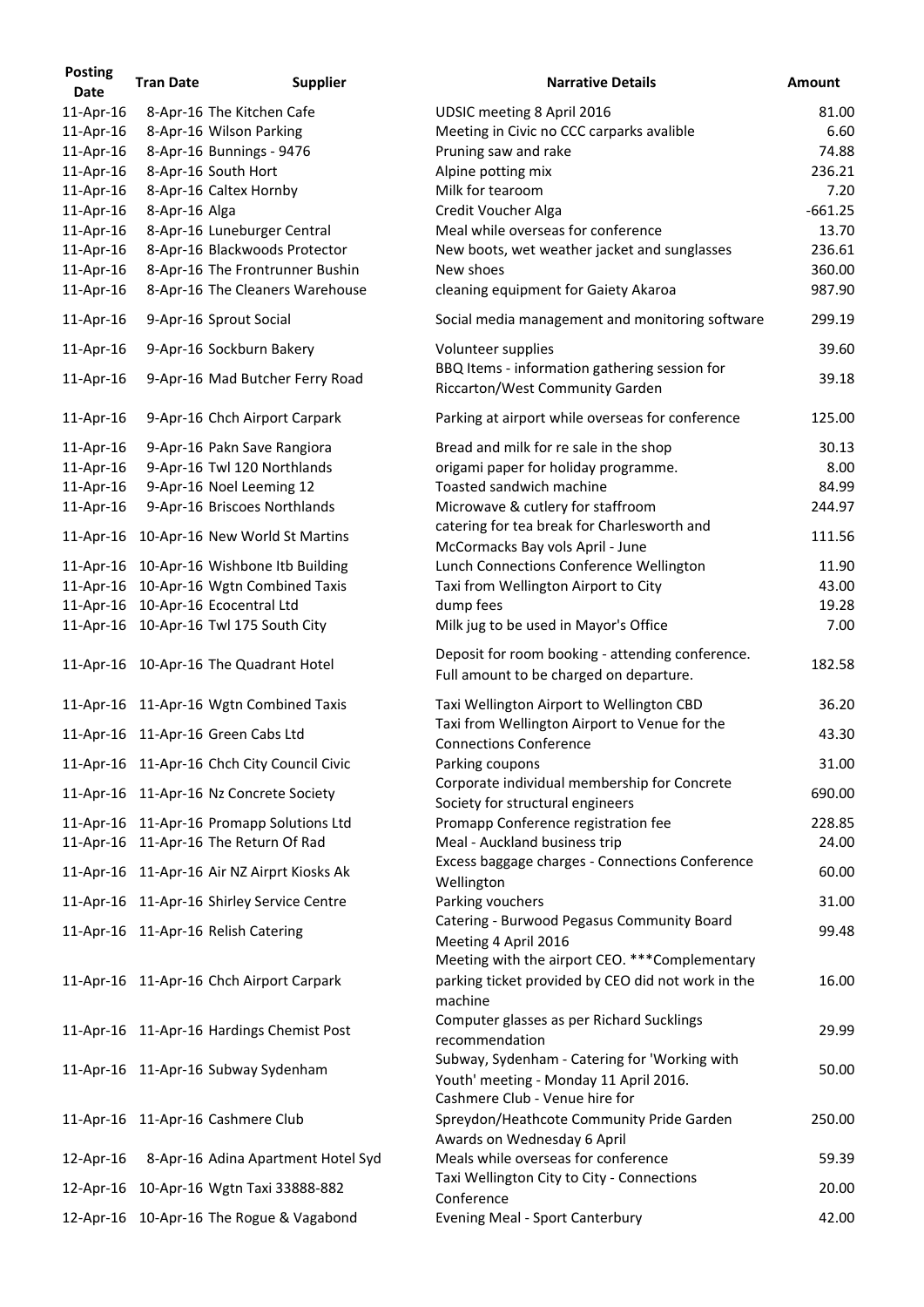| <b>Posting</b><br><b>Date</b> | <b>Tran Date</b> | <b>Supplier</b>                                                                    | <b>Narrative Details</b>                                                                     | <b>Amount</b>    |
|-------------------------------|------------------|------------------------------------------------------------------------------------|----------------------------------------------------------------------------------------------|------------------|
|                               |                  | 12-Apr-16 10-Apr-16 Wufoo.Com/charge                                               | SummerTimes food vendor survey online account<br>fee (Wufoo)                                 | 45.26            |
|                               |                  | 12-Apr-16 11-Apr-16 Ticketmaster Internet                                          | <b>Fees for Auckland Writers Festival</b>                                                    | 75.00            |
|                               |                  | 12-Apr-16 11-Apr-16 Lincraft NZ Limited                                            | Hama Beads for Holiday Programmes                                                            | 77.87            |
|                               |                  | 12-Apr-16 11-Apr-16 Socket Group Limited                                           | ERROR duplicated charge - Txt Campaign, Vbase<br>5001-4310 - Will be Credited                | 95.00            |
|                               |                  | 12-Apr-16 11-Apr-16 Socket Group Limited                                           | Credit Voucher Socket Group Limitedduplicated<br>charge - Txt Campaign, Vbase 5001-4310      | $-95.00$         |
|                               |                  | 12-Apr-16 11-Apr-16 Socket Group Limited                                           | Credit Voucher Socket Group Limitedduplicated<br>charge - Txt Campaign, Vbase 5001-4310      | $-95.00$         |
|                               |                  | 12-Apr-16 11-Apr-16 Socket Group Limited                                           | Txt Campaign Lot55 1 month, Vbase 5001-4310                                                  | 95.00            |
|                               |                  | 12-Apr-16 11-Apr-16 Socket Group Limited                                           | ERROR duplicated charge - Txt Campaign, Vbase<br>5001-4310 - Will be Credited out            | 95.00            |
|                               |                  | 12-Apr-16 11-Apr-16 Richard Suckling                                               | eye test                                                                                     | 51.75            |
|                               |                  |                                                                                    | CDEM Volunteer Cultural Awareness training -                                                 |                  |
|                               |                  | 12-Apr-16 11-Apr-16 Scorpio Books                                                  | thank you gift to cultural members presenting to<br>volunteer training                       | 300.00           |
|                               |                  | 12-Apr-16 11-Apr-16 Chch Airport Carpark                                           | Christchurch airport parking on Council business in<br>Wellington                            | 25.00            |
|                               |                  | 12-Apr-16 11-Apr-16 Amalga Taxis 3-888-000                                         | Wellington city to Wellington airport on Council<br>business                                 | 34.00            |
|                               |                  | 12-Apr-16 11-Apr-16 Officeworks 0311                                               | Stationery - 5th Fire Behaviour & Fuels Conference,<br>Melbourne                             | 7.94             |
|                               |                  | 12-Apr-16 11-Apr-16 Reivernet Pty Ltd                                              | Hotel internet connection - 5th Fire Behaviour &<br>Fuels Conference, Melbourne              | 21.63            |
|                               |                  | 12-Apr-16 11-Apr-16 Freshchoice Barrington                                         | Milk                                                                                         | 2.75             |
|                               |                  | 12-Apr-16 11-Apr-16 Wgtn Combined Taxis                                            | Taxi from Airport to Accomodation                                                            | 38.50            |
|                               |                  | 12-Apr-16 11-Apr-16 The Palms Shopping Centre                                      | Leisure Club Volunteers - recognition                                                        | 104.50           |
|                               |                  | 12-Apr-16 11-Apr-16 French Bakery Limited                                          | Friends of the Library thank you                                                             | 24.10            |
|                               |                  | 12-Apr-16 11-Apr-16 Fosters Outdoor Power                                          | Chainsaw repairs                                                                             | 500.38           |
|                               |                  | 12-Apr-16 11-Apr-16 Assoc Admin Professionals                                      | Annual Subscription 01.04.2016 - 30.03.2017                                                  | 155.00           |
|                               |                  | 12-Apr-16 11-Apr-16 Omc Power Equipment                                            | Chainsaw chains                                                                              | 84.00            |
|                               |                  | 12-Apr-16 11-Apr-16 Mad Butcher Ferry Road                                         | Consumables - provisions for tenant bbq                                                      | 7.98             |
|                               |                  | 12-Apr-16  11-Apr-16 Bunnings - 9476<br>12-Apr-16 11-Apr-16 Dawes Grain & Stock Fd | Trowels, garden rakes<br>bird seed and carrots                                               | 235.34<br>174.00 |
|                               |                  | 12-Apr-16 11-Apr-16 Farmers 5579                                                   | New belt                                                                                     | 31.99            |
|                               |                  | 12-Apr-16 11-Apr-16 Chch Airport Carpark                                           | Airport parking                                                                              | 32.00            |
|                               |                  | 12-Apr-16 12-Apr-16 Chch City Council Civic                                        | parking coupons                                                                              | 62.00            |
|                               |                  | 12-Apr-16 12-Apr-16 Summerland Express                                             | In House Maintenance - WO                                                                    | 108.15           |
|                               |                  | 12-Apr-16 12-Apr-16 Marketing Chemicals Ltd                                        | In House Maintenance - WO                                                                    | 551.58           |
|                               |                  | 12-Apr-16 12-Apr-16 Global Survey Ltd                                              | Service and calibration of Bubble and Reticule                                               | 118.34           |
|                               |                  | 12-Apr-16 12-Apr-16 Mitre 10 Beckenham                                             | Spray paint for marking planting stakes + file for<br>hedgeclippers                          | 134.64           |
|                               |                  | 12-Apr-16 12-Apr-16 Twl 128 Hornby                                                 | Storage containers, cutlery etc for Little River<br>kitchen                                  | 106.00           |
|                               |                  | 12-Apr-16 12-Apr-16 Uoc Parking Meters                                             | carparking for city meeting                                                                  | 6.75             |
|                               |                  | 12-Apr-16 12-Apr-16 Wgtn Combined Taxis                                            | Taxi to Wellington Airport - Ovum Public Sector<br>Conference                                | 40.20            |
|                               |                  | 12-Apr-16 12-Apr-16 Swanndri Christchurch                                          | Personal Protective Equipment - New Employee                                                 | 287.95           |
|                               |                  | 12-Apr-16  12-Apr-16 Twl 175 South City                                            | Materials for frame inventory                                                                | 80.00            |
|                               |                  | 12-Apr-16 12-Apr-16 Wgtn Combined Taxis                                            | Taxi from Wellington City to Wellington Airport for<br>the Connections Conference Wellington | 37.20            |
|                               |                  | 12-Apr-16 12-Apr-16 Gold Band Taxis                                                | Taxi from Christchurch Airport to home from the<br><b>Connections Conference Wellington</b>  | 63.40            |
|                               |                  | 12-Apr-16 12-Apr-16 Briscoes Chch Salisbury                                        | Dustbuster for library mobile van                                                            | 79.99            |
|                               |                  | 12-Apr-16 12-Apr-16 New World Northwood                                            | Styx milk x 2lt                                                                              | 3.09             |
|                               |                  | 12-Apr-16 12-Apr-16 Pgg Wrightson Chch                                             | gumboots to replace leaking pair                                                             | 79.99            |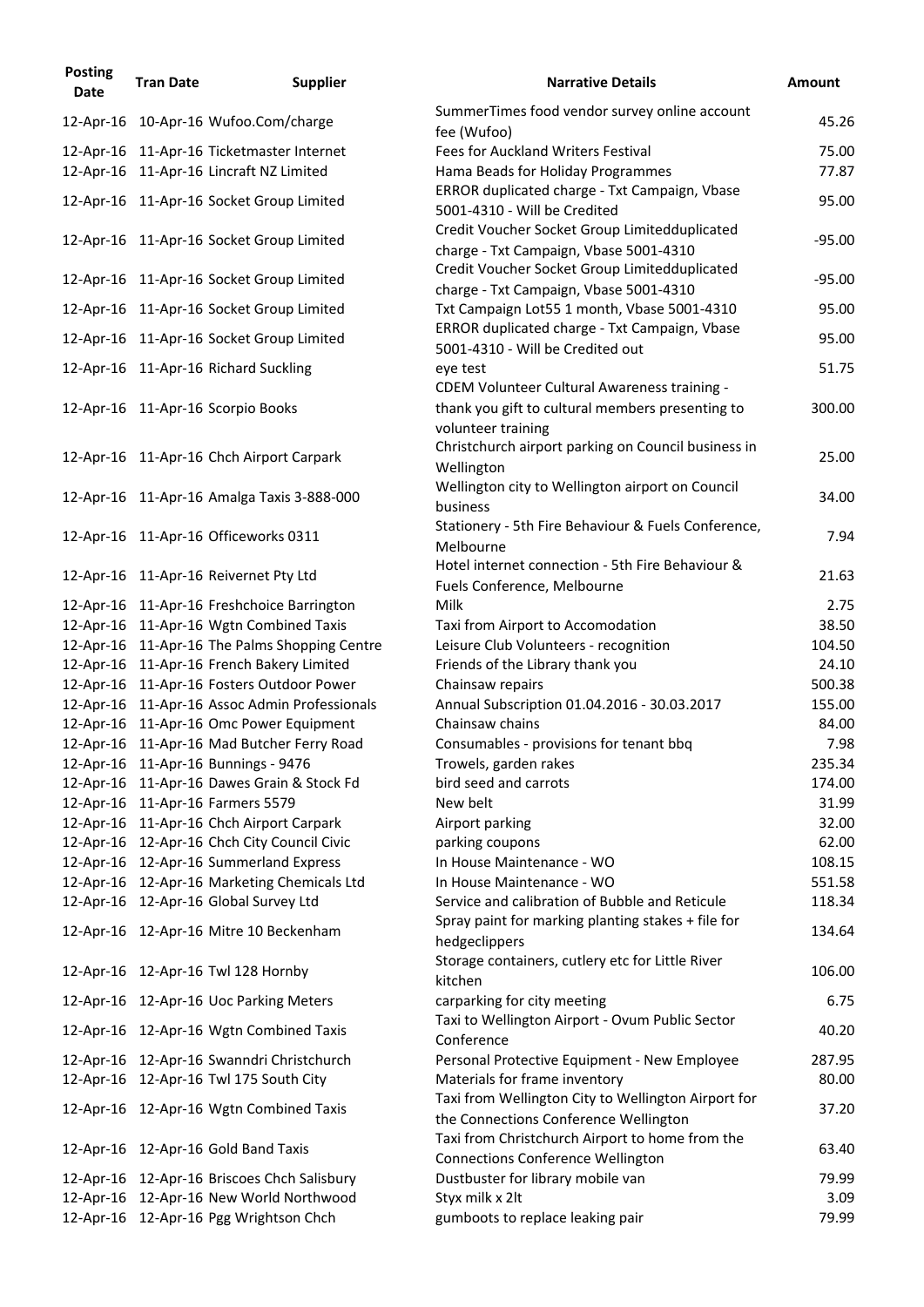| <b>Posting</b><br><b>Date</b> | <b>Tran Date</b>               | <b>Supplier</b>                             | <b>Narrative Details</b>                                                                       | <b>Amount</b> |
|-------------------------------|--------------------------------|---------------------------------------------|------------------------------------------------------------------------------------------------|---------------|
| 12-Apr-16                     |                                | 12-Apr-16 Peninsula Trading Post            | masking tape<br>Catering for Kurashiki Disabled Youth Exchange                                 | 10.49         |
|                               |                                | 12-Apr-16 12-Apr-16 Parsley And Sage        | outbound group civic send-off function on Friday 8<br>April                                    | 109.83        |
|                               |                                | 12-Apr-16 12-Apr-16 Repco Sydenham 67       | Tie downs and rags                                                                             | 106.98        |
|                               |                                | 12-Apr-16 12-Apr-16 Gold Band Taxis         | Taxi fare to Christchurch airport - Customer Service<br>conference attendance                  | 32.00         |
|                               | 12-Apr-16 12-Apr-16 Office Buy |                                             | a4 Diary black x2                                                                              | 29.88         |
|                               |                                | 12-Apr-16 12-Apr-16 Noel Leeming 1w         | 5 x USB Card Readers - SR856129 - Purchased for IT<br>stock                                    | 255.90        |
|                               |                                | 12-Apr-16 12-Apr-16 Property Council Nz     | Membsership to Property Council                                                                | 51.75         |
|                               |                                | 12-Apr-16 12-Apr-16 Paper Plus Barringtons  | PaperPlus Barrington - Card for S/H Community<br><b>Board</b>                                  | 5.99          |
|                               |                                | 13-Apr-16 11-Apr-16 Paknsave Moorhouse      | Milk - C.L. Manchester                                                                         | 1.99          |
|                               |                                | 13-Apr-16 11-Apr-16 Paknsave Moorhouse      | Miscellaneous - BBQ and gift voucher for                                                       | 39.79         |
|                               |                                | 13-Apr-16 11-Apr-16 Adobe Id Creative Cld   | Neighbourhood Support<br>Software license for signs                                            | 22.71         |
|                               |                                | 13-Apr-16 12-Apr-16 Kleenwash Supplies      | various items for duty team cleaning                                                           | 225.56        |
|                               |                                | 13-Apr-16 12-Apr-16 Oderings Nurseries      | veg plants for curators house garden                                                           | 11.66         |
|                               |                                | 13-Apr-16 12-Apr-16 Saecowilson - Christch  | In House Maintenance - WO                                                                      | 506.69        |
|                               |                                |                                             | Woolston Transitional Programe - Artificial Green                                              |               |
|                               |                                | 13-Apr-16  12-Apr-16 Bunnings - 9476        | and supplies                                                                                   | 256.70        |
|                               |                                | 13-Apr-16 12-Apr-16 Coffee Culture Lincoln  | Meeting with Chair of Christchurch School of<br>Gymnastics following presentation              | 10.70         |
|                               |                                | 13-Apr-16 12-Apr-16 Chch Airport Carpark    | Parking at Christchurch Airport whilst attending the<br>Connections Conference in Wellington   | 50.00         |
|                               |                                | 13-Apr-16 12-Apr-16 Blackwoods Protector    | ear plugs for poolside staff                                                                   | 108.98        |
|                               |                                | 13-Apr-16 12-Apr-16 Farmers Riccarton       | Tea towels for Little River and Akaroa Service<br>Centres                                      | 29.98         |
|                               |                                | 13-Apr-16 12-Apr-16 Wilson Parking          | Carparking for city meeting                                                                    | 6.60          |
|                               |                                |                                             | Carpark at CHCH Airport for duration of stay - Ovum                                            |               |
|                               |                                | 13-Apr-16 12-Apr-16 Chch Airport Carpark    | Public Sector Roadshow - Wellington<br>Parking Fee - attendance Intelliliesure training, Civic | 49.00         |
|                               |                                | 13-Apr-16 12-Apr-16 Wilson Parking          | 12/4/16                                                                                        | 25.60         |
|                               |                                | 13-Apr-16 12-Apr-16 Blackwoods Protector    | Personal Protective Equipment - New Employee                                                   | 680.38        |
|                               |                                | 13-Apr-16 12-Apr-16 Ross Galt Lock & Key    | Cam locks for naval point cash box                                                             | 147.60        |
|                               |                                | 13-Apr-16 12-Apr-16 Blackwoods Protector    | Safety Footwear for Commercial Team Building<br>Inspector                                      | 150.36        |
|                               |                                | 13-Apr-16 12-Apr-16 Min Bus Innovation & Em | <b>Tenancy Tribunal application</b>                                                            | 20.44         |
|                               |                                | 13-Apr-16 12-Apr-16 Blackwoods Protector    | Safety signs petrol x 3 first aid x 1                                                          | 37.45         |
|                               |                                | 13-Apr-16 12-Apr-16 Nz Safety Br 21         | safety footwear, fluro vest, sunglasses for nursery<br>staff                                   | 148.19        |
|                               |                                | 13-Apr-16 12-Apr-16 Parsley And Sage        | Catering for Fendalton Board Meeting 4 April 2016                                              | 71.76         |
|                               |                                | 13-Apr-16  12-Apr-16 Bunnings - 9476        | hedge trimmer, fertliser                                                                       | 410.62        |
|                               |                                | 13-Apr-16 12-Apr-16 Bp Oil New Zealand L    | Purchased Petrol in error on card paid back to CCC<br>on 27 April 2016                         | 27.90         |
|                               |                                | 13-Apr-16 12-Apr-16 Blackwoods Protector    | Safety Boots RC                                                                                | 144.72        |
|                               |                                | 13-Apr-16 12-Apr-16 Dun Pub Art Gallery     | Library book                                                                                   | 34.99         |
|                               |                                | 13-Apr-16 13-Apr-16 Plantorama              | plants for city projects                                                                       | 701.50        |
|                               |                                | 13-Apr-16 13-Apr-16 Ferrymead Mitre 10 Mega | <b>Woolston Transitional Program - supplies</b>                                                | 111.93        |
|                               |                                | 13-Apr-16 13-Apr-16 Countdown               | Woolston transitional Site opening                                                             | 13.38         |
|                               |                                | 13-Apr-16 13-Apr-16 Chch Airport Car Park   | Christchurch Airport parking overnight 14/4/16;<br>Wellington meeting                          | 32.00         |
|                               |                                | 13-Apr-16 13-Apr-16 Countdown               | Network meeting catering                                                                       | 12.20         |
|                               |                                | 13-Apr-16 13-Apr-16 Shirley Service Centre  | <b>Parking Coupons</b>                                                                         | 62.00         |

| <b>Narrative Details</b>                                                                     | <b>Amount</b> |
|----------------------------------------------------------------------------------------------|---------------|
| masking tape                                                                                 | 10.49         |
| Catering for Kurashiki Disabled Youth Exchange                                               |               |
| outbound group civic send-off function on Friday 8                                           | 109.83        |
| April                                                                                        |               |
| Tie downs and rags<br>Taxi fare to Christchurch airport - Customer Service                   | 106.98        |
| conference attendance                                                                        | 32.00         |
| a4 Diary black x2                                                                            | 29.88         |
| 5 x USB Card Readers - SR856129 - Purchased for IT                                           |               |
| stock                                                                                        | 255.90        |
| Membsership to Property Council                                                              | 51.75         |
| PaperPlus Barrington - Card for S/H Community                                                | 5.99          |
| <b>Board</b>                                                                                 |               |
| Milk - C.L. Manchester<br>Miscellaneous - BBQ and gift voucher for                           | 1.99          |
| Neighbourhood Support                                                                        | 39.79         |
| Software license for signs                                                                   | 22.71         |
| various items for duty team cleaning                                                         | 225.56        |
| veg plants for curators house garden                                                         | 11.66         |
| In House Maintenance - WO                                                                    | 506.69        |
| <b>Woolston Transitional Programe - Artificial Green</b>                                     | 256.70        |
| and supplies                                                                                 |               |
| Meeting with Chair of Christchurch School of                                                 | 10.70         |
| Gymnastics following presentation<br>Parking at Christchurch Airport whilst attending the    |               |
| Connections Conference in Wellington                                                         | 50.00         |
| ear plugs for poolside staff                                                                 | 108.98        |
| Tea towels for Little River and Akaroa Service                                               | 29.98         |
| Centres                                                                                      |               |
| Carparking for city meeting                                                                  | 6.60          |
| Carpark at CHCH Airport for duration of stay - Ovum                                          | 49.00         |
| Public Sector Roadshow - Wellington                                                          |               |
| Parking Fee - attendance Intelliliesure training, Civic<br>12/4/16                           | 25.60         |
| Personal Protective Equipment - New Employee                                                 | 680.38        |
| Cam locks for naval point cash box                                                           | 147.60        |
| Safety Footwear for Commercial Team Building                                                 |               |
| Inspector                                                                                    | 150.36        |
| Tenancy Tribunal application                                                                 | 20.44         |
| Safety signs petrol x 3 first aid x 1                                                        | 37.45         |
| safety footwear, fluro vest, sunglasses for nursery                                          | 148.19        |
| staff                                                                                        |               |
| Catering for Fendalton Board Meeting 4 April 2016                                            | 71.76         |
| hedge trimmer, fertliser                                                                     | 410.62        |
| Purchased Petrol in error on card paid back to CCC                                           |               |
| on 27 April 2016                                                                             | 27.90         |
| Safety Boots RC                                                                              | 144.72        |
| Library book                                                                                 | 34.99         |
| plants for city projects                                                                     | 701.50        |
| <b>Woolston Transitional Program - supplies</b>                                              | 111.93        |
| <b>Woolston transitional Site opening</b><br>Christchurch Airport parking overnight 14/4/16; | 13.38         |
| Wellington meeting                                                                           | 32.00         |
| Network meeting catering                                                                     | 12.20         |
| <b>Parking Coupons</b>                                                                       | 62.00         |
|                                                                                              |               |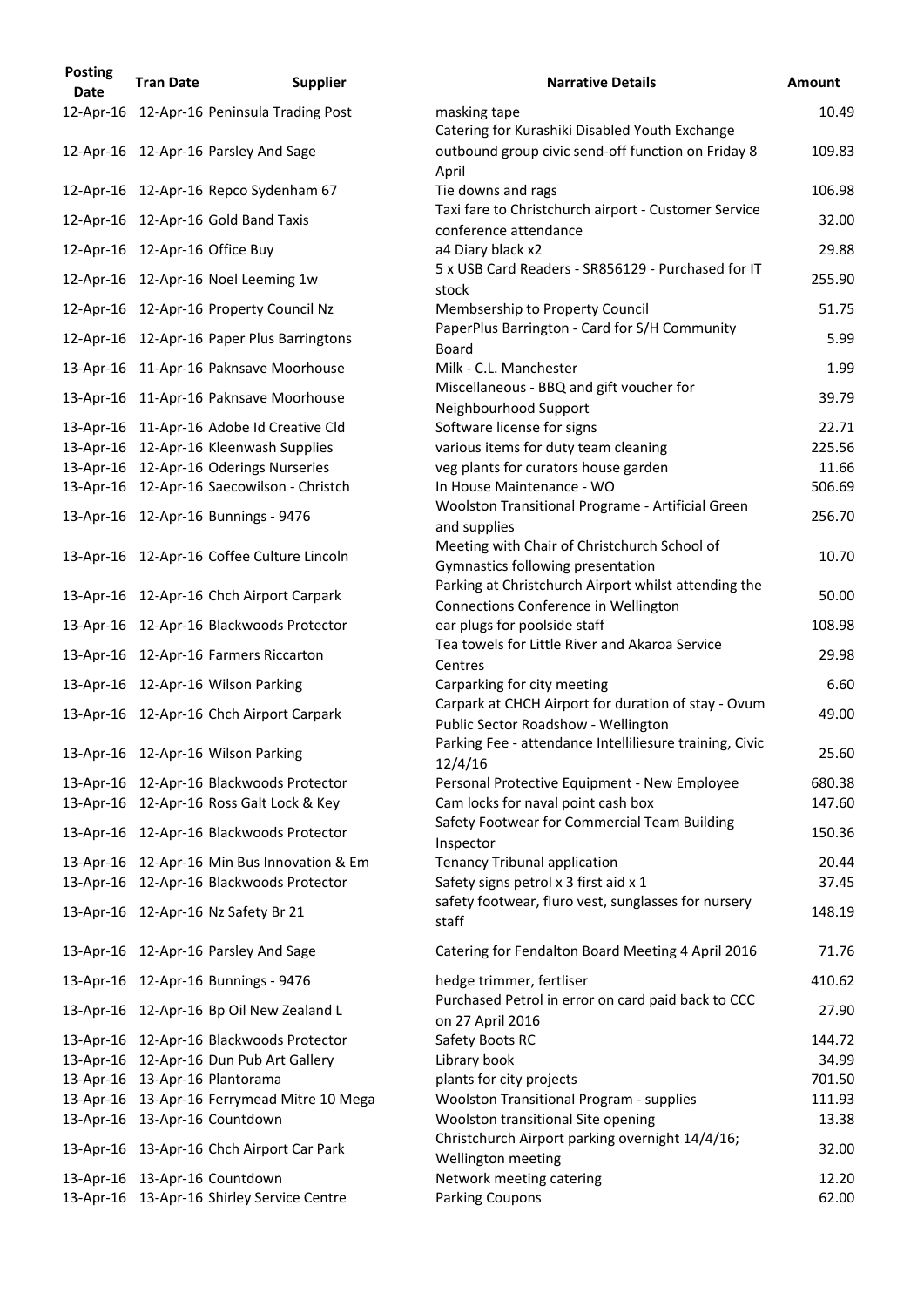| <b>Posting</b><br><b>Date</b> | <b>Tran Date</b>              | <b>Supplier</b>                               | <b>Narrative Details</b>                                                                      | <b>Amount</b> |
|-------------------------------|-------------------------------|-----------------------------------------------|-----------------------------------------------------------------------------------------------|---------------|
|                               |                               | 13-Apr-16 13-Apr-16 Air NZ Airprt Kiosks Ak   | Excess baggage charge for Connections Conference<br>Wellington                                | 60.00         |
|                               |                               | 13-Apr-16 13-Apr-16 Mitre 10 Mega Hornby      | Hand truck (2) for OSD.                                                                       | 338.00        |
|                               |                               | 13-Apr-16 13-Apr-16 New World South City      | Refreshments for volunteer guide function                                                     | 48.42         |
|                               |                               | 13-Apr-16 13-Apr-16 Canterbury Cheesemonger   | Cheese for volunteer guide function                                                           | 110.40        |
|                               |                               | 13-Apr-16 13-Apr-16 Animates Tower Junction   | Fish tank and accessories for Southern Centre                                                 | 253.01        |
|                               |                               | 13-Apr-16 13-Apr-16 Lotsa Goodies             | For Shirley/Papanui Edible Garden Awards 2016.                                                | 20.00         |
|                               |                               | 13-Apr-16 13-Apr-16 Countdown                 | Milk for Carlyle St                                                                           | 6.18          |
|                               |                               | 14-Apr-16 11-Apr-16 Hudsons Coffee Colli      | Lunch - 5th Fire Behaviour & Fuels Conference,<br>Melbourne                                   | 15.02         |
|                               | 14-Apr-16 11-Apr-16 Cafe Baci |                                               | Evening Meal - 5th Fire Behaviour & Fuels<br>Conference, Melbourne                            | 26.40         |
|                               |                               | 14-Apr-16 12-Apr-16 Spotify 266029531081-1    | Spotify Subscription, Vbase Catering - Lot 55<br>Catering                                     | 12.99         |
|                               |                               | 14-Apr-16 12-Apr-16 Vbase Ilex Cafe           | Morning tea - how we work together workshop                                                   | 47.00         |
|                               |                               | 14-Apr-16 12-Apr-16 Vbase Ilex Cafe           | Lunch for 10 Parks Managers at "how we work<br>together" workshop                             | 80.00         |
|                               |                               | 14-Apr-16 12-Apr-16 Fu Xin Group Pty Ltd      | Breakfast - 5th Fire Behaviour & Fuels Conference,<br>Melbourne                               | 23.90         |
|                               |                               | 14-Apr-16 12-Apr-16 Project Management Instit | Lilis PMI subscription                                                                        | 192.65        |
|                               |                               | 14-Apr-16 12-Apr-16 Www.Ingogo                | Taxi Fare - Customer Service conference                                                       | 39.43         |
|                               |                               | 14-Apr-16 12-Apr-16 Pigeonhole Wholesale      | Credit Voucher (AUD 16.34) Pigeonhole Wholesale                                               | $-17.65$      |
|                               |                               | 14-Apr-16 13-Apr-16 Lincraft NZ Limited       | Hama Beads for Holiday Programmes                                                             | 41.93         |
|                               |                               | 14-Apr-16 13-Apr-16 Createsend.Com Ema        | Event Info EDM, Vbase 4312                                                                    | 16.03         |
|                               |                               | 14-Apr-16 13-Apr-16 Boulevard Cafe & Bar      | External client meeting over coffee                                                           | 16.50         |
|                               |                               | 14-Apr-16 13-Apr-16 Saecowilson - Christch    | Credit Voucher Saecowilson - Christch                                                         | $-50.76$      |
|                               |                               | 14-Apr-16 13-Apr-16 Saecowilson - Christch    | In House Maintenance - WO                                                                     | 333.50        |
|                               |                               | 14-Apr-16 13-Apr-16 Mainland Fasterners       | <b>Workshop Supplies</b>                                                                      | 387.26        |
|                               |                               | 14-Apr-16 13-Apr-16 Aspire Canterbury         | <b>Woolston Transitional Program - Ramp Hire</b>                                              | 20.00         |
|                               |                               | 14-Apr-16 13-Apr-16 Blacks Fasteners Lt       | Nails & Drillbits                                                                             | 65.52         |
|                               |                               | 14-Apr-16 13-Apr-16 Createsend.Com Ema        | Recreation and Sport Centres Welcome Email 13<br>April 2016                                   | 8.02          |
|                               |                               | 14-Apr-16 13-Apr-16 Createsend.Com Ema        | Art Gallery e newsletter                                                                      | 8.71          |
|                               |                               | 14-Apr-16 13-Apr-16 Createsend.Com Ema        | Art Makes Me A Winner email.                                                                  | 123.61        |
|                               |                               | 14-Apr-16 13-Apr-16 Moj 267 Dept              | <b>Possession Warrant</b>                                                                     | 200.00        |
|                               |                               | 14-Apr-16 13-Apr-16 Min Bus Innovation & Em   | <b>Tenancy Tribunal application</b>                                                           | 20.44         |
|                               |                               | 14-Apr-16 13-Apr-16 Bp 2go Mairehau           | Milk for BLFP tearoom                                                                         | 16.98         |
|                               | 14-Apr-16 13-Apr-16 Papertree |                                               | sympathy card and higlighter pens                                                             | 29.43         |
|                               |                               | 14-Apr-16 13-Apr-16 Microfilm Digital Print   | digital prints for display                                                                    | 173.08        |
|                               |                               | 14-Apr-16 13-Apr-16 Aromaunga Baxter Flowers  | A bouquet for the Mayor at the official installation<br>ceremony of Larry Ross Memorial bench | 50.00         |
|                               |                               | 14-Apr-16 13-Apr-16 Blackwoods Protector      | Compliance hazchem stickers for fuel trailer                                                  | 27.72         |
|                               |                               | 14-Apr-16  13-Apr-16 Bunnings - 9482          | Tree stakes for dune surveys                                                                  | 155.98        |
|                               |                               | 14-Apr-16 13-Apr-16 Mad Butcher Ferry Road    | Consumables - Additional provisions for BBQ                                                   | 50.74         |
|                               |                               | 14-Apr-16 13-Apr-16 Warehouse Stationery      | 1Tb Hard drive for Incident 856238                                                            | 89.00         |
|                               | 14-Apr-16 13-Apr-16 Lollyshop |                                               | Lollipops with stickers attached (stickers provided)<br>for school talks etc                  | 718.45        |
|                               |                               | 14-Apr-16 13-Apr-16 Wilson Parking New Zealan | Parking for training course                                                                   | 5.60          |
|                               |                               | 14-Apr-16 13-Apr-16 Wilson Parking New Zealan | Parking for Training course                                                                   | 15.60         |
|                               |                               | 14-Apr-16 14-Apr-16 Photo Warehouse           | small microphone for video interviews for website<br>etc                                      | 118.00        |
|                               |                               | 14-Apr-16 14-Apr-16 Ferrymead Mitre 10 Mega   | In House Maintenance - WO                                                                     | 6.90          |
|                               |                               | 14-Apr-16 14-Apr-16 Ferrymead Mitre 10 Mega   | In House Maintenance - WO                                                                     | 40.78         |
|                               |                               | 14-Apr-16 14-Apr-16 Ccc Parking               | Parking while attending meeting at Civic                                                      | 6.70          |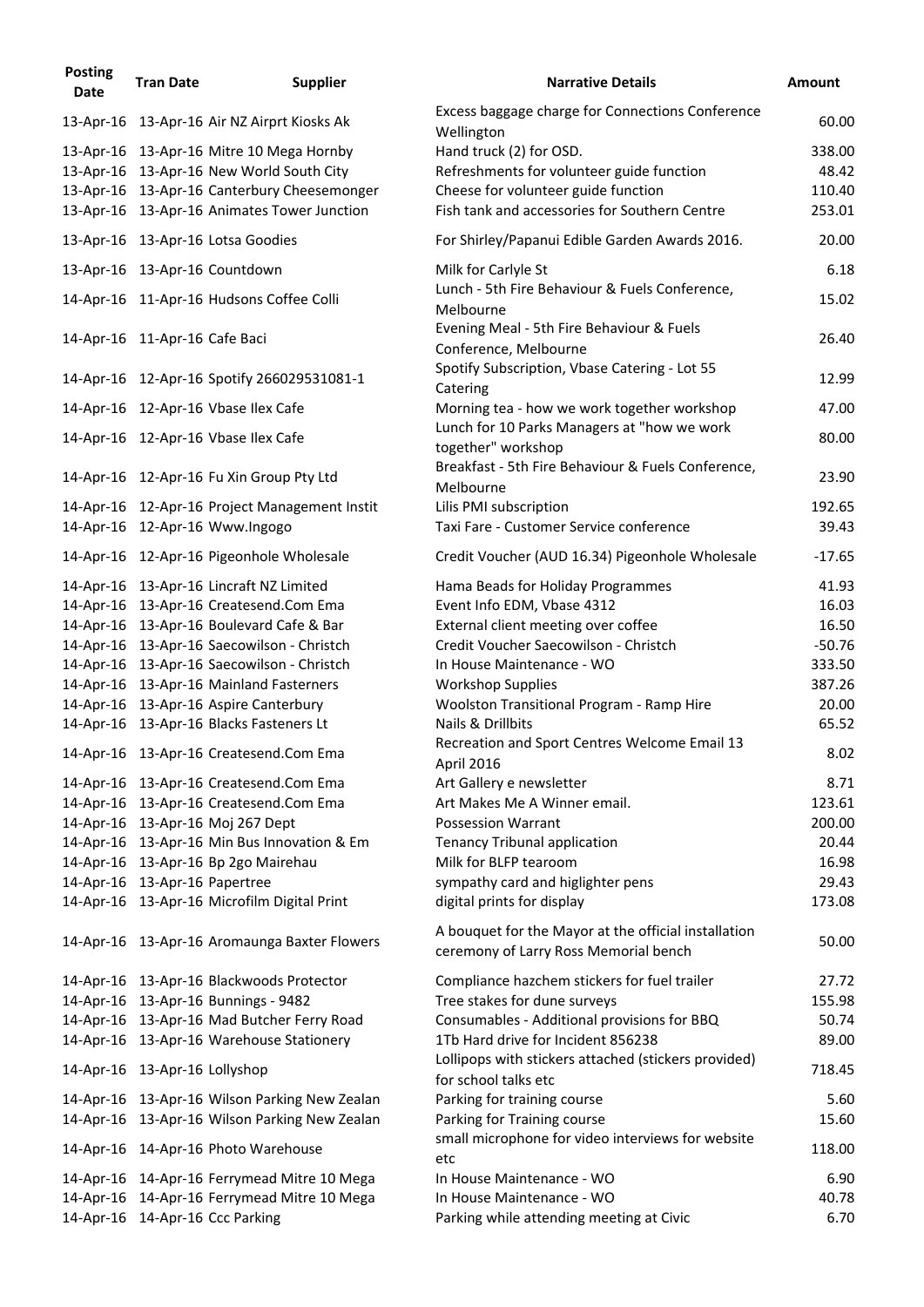| <b>Posting</b><br><b>Date</b> | <b>Tran Date</b>         | <b>Supplier</b>                               | <b>Narrative Details</b>                                                                     | <b>Amount</b> |
|-------------------------------|--------------------------|-----------------------------------------------|----------------------------------------------------------------------------------------------|---------------|
|                               |                          | 14-Apr-16 14-Apr-16 Mitre 10 Bishopdale       | 800665867 Hand tools                                                                         | 258.44        |
|                               |                          | 14-Apr-16 14-Apr-16 Placemakers Riccarton     | 800665867 wheelbarrows, rakes, shovels                                                       | 706.49        |
|                               |                          | 14-Apr-16 14-Apr-16 Property Council Nz       | Attendance at Property Council NZ event                                                      | 55.20         |
|                               |                          | 14-Apr-16 14-Apr-16 Wsl Eastgate              | Corflute and other display materials                                                         | 68.50         |
|                               |                          | 14-Apr-16 14-Apr-16 Central City Flowers      | <b>Bereavement flowers</b>                                                                   | 63.90         |
|                               |                          | 14-Apr-16 14-Apr-16 Adgraphix Ltd             | label for Matt Akehurst work on forecourt                                                    | 200.38        |
|                               |                          | 14-Apr-16 14-Apr-16 Klim Type Foundry         | Typeface - extended for National family                                                      | 216.89        |
|                               |                          | 14-Apr-16 14-Apr-16 New World South City      | Food expense for afternoon tea to celebrate the<br>end of DPR's hearings.                    | 115.82        |
|                               |                          | 14-Apr-16 14-Apr-16 Briscoes Chch Salisbury   | pillows and pillow slips for emergency room                                                  | 45.18         |
|                               |                          | 14-Apr-16 14-Apr-16 Ferrymead Mitre 10 Mega   | Sack barrow for Animal Shelter                                                               | 37.80         |
|                               |                          | 14-Apr-16 14-Apr-16 Pak N Save Northlands     | Milk for staffroom                                                                           | 8.01          |
|                               |                          | 14-Apr-16 14-Apr-16 Wsl Papanui               | Display and craft materials for programmes                                                   | 275.49        |
|                               |                          | 15-Apr-16 13-Apr-16 Eb Christchurch Fee P     | Fee proposal workshop                                                                        | 595.00        |
|                               |                          | 15-Apr-16 13-Apr-16 Eb Christchurch Fee P     | Fee estimating workshop                                                                      | 595.00        |
|                               |                          | 15-Apr-16 13-Apr-16 Eb Christchurch Fee P     | fee estimating workshop                                                                      | 595.00        |
|                               |                          | 15-Apr-16 14-Apr-16 Dick Smith Electroni      | HDMI cable for board room                                                                    | 6.00          |
|                               |                          | 15-Apr-16 14-Apr-16 Lukey Training Resourc    | Seismics in the City conference                                                              | 684.25        |
|                               |                          | 15-Apr-16 14-Apr-16 Drills Taps & Dies Limite | <b>Workshop Consumables</b>                                                                  | 248.95        |
|                               |                          | 15-Apr-16 14-Apr-16 Saecowilson - Christch    | Workshop Consumables & PPE Masks                                                             | 294.43        |
|                               |                          | 15-Apr-16 14-Apr-16 John Brooks Ltd           | In House Maintenance - WO                                                                    | 844.19        |
|                               |                          |                                               |                                                                                              | 65.00         |
|                               |                          | 15-Apr-16 14-Apr-16 Nz Red Cross Cwc          | <b>First Aid Training</b>                                                                    |               |
|                               |                          | 15-Apr-16 14-Apr-16 Ullrich Alumnm Co Ltd     | Aluminium flat bar for Matt Akehurst sculpture<br>brackets                                   | 71.54         |
|                               |                          | 15-Apr-16  14-Apr-16 Bunnings - 9476          | light bulbs, painting accessories for swimsmart office                                       | 247.40        |
|                               |                          | 15-Apr-16 14-Apr-16 Createsend.Com Ema        | Recreation and Sport Centres 3 Month Membership<br>Renewal Discount April 2016               | 7.30          |
|                               |                          | 15-Apr-16 14-Apr-16 Createsend.Com Ema        | Recreation and Sport Centres 12 Month<br>Membership Renewal Discount April 2016              | 8.13          |
|                               |                          | 15-Apr-16 14-Apr-16 Couplands Bakeries        | Catering for Burwood Pegasus Network Forum<br>meeting                                        | 89.98         |
|                               |                          | 15-Apr-16 14-Apr-16 Stihl Shop Northwood      | 800665868 prunning saw and blades<br>800665867 handtools, 3 rakes, 2 shovel, 2 shears, 1     | 159.00        |
|                               |                          | 15-Apr-16  14-Apr-16 Bunnings - 9476          | file                                                                                         | 286.16        |
|                               |                          | 15-Apr-16 14-Apr-16 Burnsco Marine            | 800665869 inflatable life jackets x 4                                                        | 399.96        |
|                               |                          | 15-Apr-16 14-Apr-16 Burnsco Marine            | cord for fixing banners                                                                      | 18.32         |
|                               |                          | 15-Apr-16  14-Apr-16 Bunnings - 9476          | fixings for banners                                                                          | 27.28         |
|                               |                          | 15-Apr-16 14-Apr-16 New World St Martins      | staff morning tea supplies                                                                   | 23.76         |
|                               |                          | 15-Apr-16 14-Apr-16 Bike Barn Christchurch    | replacement bike helmet                                                                      | 64.99         |
|                               |                          | 15-Apr-16 14-Apr-16 Super Shuttle/custom Tran | solgm Awards attendance                                                                      | 43.00         |
|                               |                          | 15-Apr-16 14-Apr-16 Farmlands Co-Operative So | HQP Tagging equipment historic catalogue work<br>friends of group                            | 355.84        |
|                               |                          | 15-Apr-16 14-Apr-16 The Quadrant Hotel        | Accommodation booked for Louise Lane - NZ Law<br>Society CLE 12 - 14 June 2016               | 182.58        |
|                               | 15-Apr-16 14-Apr-16 Etnz |                                               | <b>ETNZ Membership</b>                                                                       | 95.00         |
|                               |                          | 15-Apr-16 14-Apr-16 M J Shardlow & Colid      | Floor Tape for Rams games                                                                    | 819.96        |
|                               |                          | 15-Apr-16 14-Apr-16 Xcm Group Limited         | New polo shirt long sleeve                                                                   | 36.05         |
|                               |                          | 15-Apr-16 14-Apr-16 Blackwoods Protector      | New boots and wet weather jacket                                                             | 225.29        |
|                               |                          |                                               |                                                                                              |               |
|                               |                          | 15-Apr-16 14-Apr-16 Xcm Group Limited         | x15 high vis vests, embroidery and transfix to back                                          | 453.68        |
|                               |                          | 15-Apr-16 14-Apr-16 Countdown Online Shopping | drinks, ice and bags bought for the Techno Mix<br>Event at the GAllery on Wednesday 13 April | 79.95         |
|                               |                          | 15-Apr-16 14-Apr-16 Wilson Parking            | Parking for training course                                                                  | 4.60          |
|                               |                          | 15-Apr-16 14-Apr-16 Blacks Fasteners Lt       | Grub screws for fire fittings                                                                | 21.90         |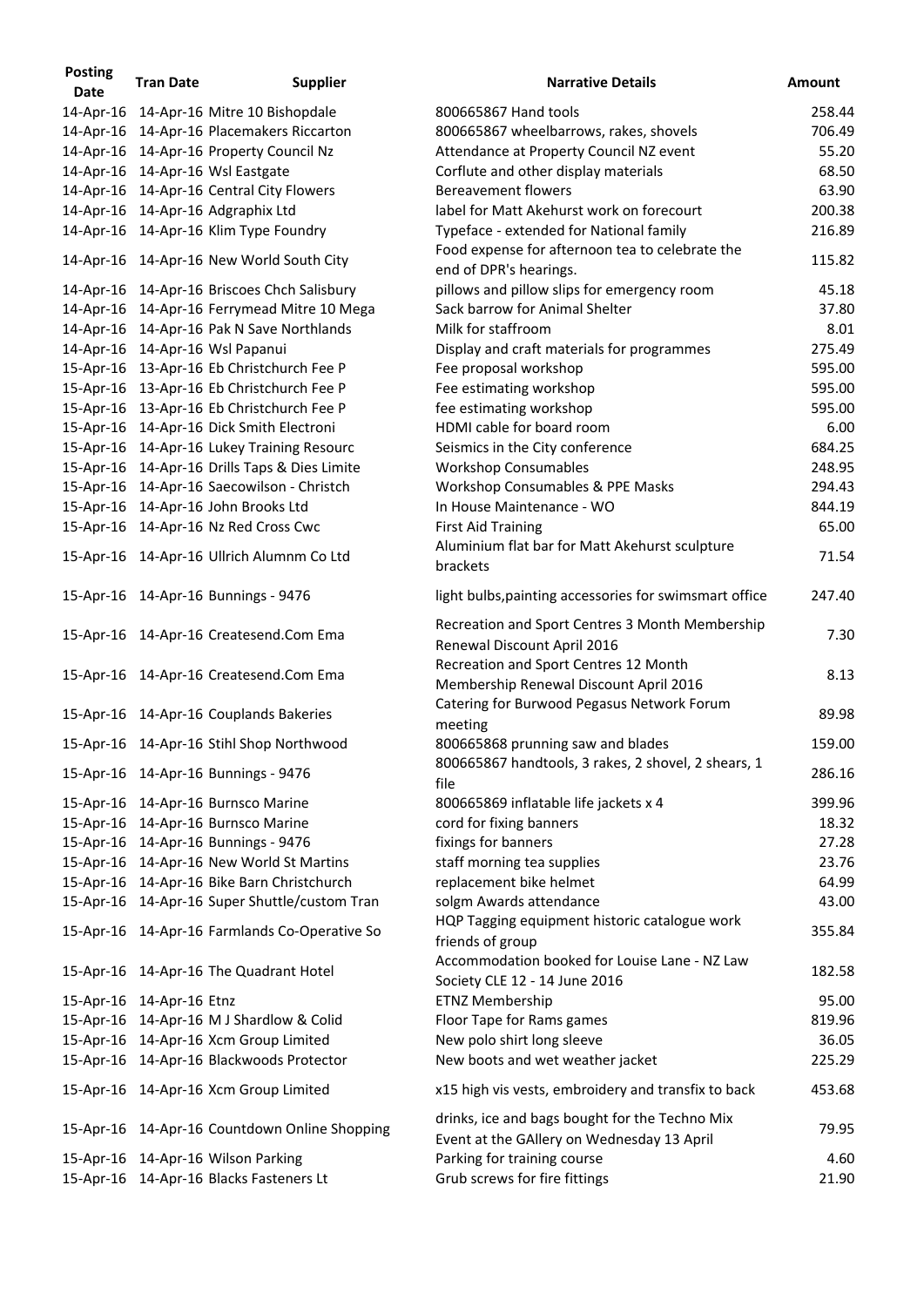| <b>Posting</b><br><b>Date</b> | <b>Tran Date</b> | <b>Supplier</b>                                                                         | <b>Narrative Details</b>                                                                            | <b>Amount</b>   |
|-------------------------------|------------------|-----------------------------------------------------------------------------------------|-----------------------------------------------------------------------------------------------------|-----------------|
|                               |                  | 15-Apr-16 14-Apr-16 Relish Catering                                                     | Relish - Catering for Spreydon/Heathcote<br>Community Board Meeting - Tuesday 5 April 2016          | 154.10          |
|                               |                  | 15-Apr-16 14-Apr-16 Relish Catering                                                     | Relish - Catering for Spreydon/Heathcote<br>Community Board Meeting - Tuesday 1 March 2016          | 159.05          |
|                               |                  | 15-Apr-16 15-Apr-16 Garden City Florist                                                 | LMH Board - ANZAC Day Wreaths                                                                       | 225.00          |
|                               |                  | 15-Apr-16 15-Apr-16 Mrc Transmark Limited                                               | In House Maintenance - WO                                                                           | 22.64           |
|                               |                  | 15-Apr-16 15-Apr-16 Mrc Transmark Limited                                               | In House Maintenance - WO                                                                           | 74.36           |
|                               |                  | 15-Apr-16 15-Apr-16 Vendhq.Com                                                          | Vend licence - library sites                                                                        | 674.00          |
|                               |                  | 15-Apr-16 15-Apr-16 Freshchoice Barrington                                              | Milk                                                                                                | 2.75            |
|                               |                  | 15-Apr-16 15-Apr-16 Mitre 10 Beckenham                                                  | Danger tape for volunteers and rope for tying gear                                                  | 48.40           |
|                               |                  | 15-Apr-16 15-Apr-16 Little River Cafe & Sto                                             | Catering - Little River Community Board +                                                           | 38.20           |
|                               |                  | 15-Apr-16 15-Apr-16 Chch Airport Carpark                                                | Akaroa/Wairewa Community Board<br>Parking CCC airport                                               | 12.00           |
|                               |                  | 15-Apr-16 15-Apr-16 Mitre 10 Beckenham                                                  | Picture hooks for whiteboard                                                                        | 16.98           |
|                               |                  | 15-Apr-16 15-Apr-16 Briscoes Chch Salisbury                                             | Materials for display                                                                               | 6.99            |
|                               |                  |                                                                                         | Freight to move CBD Retial model from CERA                                                          |                 |
|                               |                  | 15-Apr-16 15-Apr-16 Aa Carriers                                                         | building to Rebuild Central - Regenerate                                                            | 212.00          |
|                               |                  | 15-Apr-16 15-Apr-16 Party Warehouse                                                     | Christchurch<br>400 wristbands for Kane Strang launch of NZ Music                                   | 135.20          |
|                               |                  |                                                                                         | Month                                                                                               |                 |
|                               |                  | 15-Apr-16 15-Apr-16 Amora Hotel Wellington                                              | bottle of water from fridge                                                                         | 5.10            |
|                               |                  | 15-Apr-16 15-Apr-16 Chch Airport Carpark                                                | Carpark at airport - SOLGM awards                                                                   | 32.00           |
|                               |                  | 15-Apr-16 15-Apr-16 Wgtn Combined Taxis                                                 | <b>SOLGM Awards</b>                                                                                 | 35.90           |
|                               |                  | 15-Apr-16 15-Apr-16 Mitre 10 Beckenham                                                  | plywood for attaching signs                                                                         | 38.08           |
|                               |                  | 15-Apr-16 15-Apr-16 Fairfax Media (Ps)                                                  | The Press Subscription for 01/04/16-29/04/16 -<br>Papanui Service Centre.                           | 36.49           |
|                               |                  | 15-Apr-16 15-Apr-16 Fresh Choice Parklands                                              | Tea bags, goldilocks dish brush                                                                     | 14.57           |
|                               |                  | 15-Apr-16 15-Apr-16 Parsley And Sage                                                    | Parsley & Sage - Catering for Spreydon/Heathcote<br>Community Board Meeting on Friday 15 April 2016 | 94.19           |
|                               |                  | 18-Apr-16 14-Apr-16 Dropbox*w5bbr35pmzvt                                                | Cloud storage for CityCare file exchange                                                            | 148.40          |
|                               |                  | 18-Apr-16 14-Apr-16 Ludlow Bar & Dining                                                 | Evening Meal - 5th Fire Behaviour & Fuels<br>Conference, Melbourne                                  | 39.10           |
|                               |                  | 18-Apr-16 14-Apr-16 Csiro Publishing Cla                                                | Professional Resource Material - CSIRO wildfire<br>publications                                     | 59.81           |
|                               |                  | 18-Apr-16 14-Apr-16 Eb Christchurch Fee P                                               | fee proposal workshop                                                                               | 595.00          |
|                               |                  | 18-Apr-16 14-Apr-16 Eb Christchurch Fee P                                               | Fee proposal workshop                                                                               | 595.00          |
|                               |                  | 18-Apr-16 14-Apr-16 Dropbox*2nwt3fzmky7f                                                | Dropbox sub                                                                                         | 14.97           |
|                               |                  | 18-Apr-16 15-Apr-16 Createsend.Com Ema                                                  | Industry Newsletter EDM, Vbase 4312                                                                 | 83.01           |
|                               |                  | 18-Apr-16 15-Apr-16 Saecowilson - Christch                                              | In House Maintenance - WO                                                                           | 75.30           |
|                               |                  | 18-Apr-16 15-Apr-16 Saecowilson - Christch                                              | <b>Workshop Consumables</b>                                                                         | 90.62           |
|                               |                  | 18-Apr-16 15-Apr-16 Blackwoods Protector                                                | Safety Vest for Team Member                                                                         | 13.68           |
|                               |                  | 18-Apr-16 15-Apr-16 Blacks Fasteners Lt                                                 | Threaded bolts, lock-nuts, and washers for Matt<br>Akehurst sculpture brackets                      | 27.19           |
|                               |                  | 18-Apr-16 15-Apr-16 Niwa Research Ltd - Wgtn                                            | <b>Staff Gauge Plates</b>                                                                           | 566.38          |
|                               |                  | 18-Apr-16 15-Apr-16 Wilson Parking                                                      | carparking for city meeting                                                                         | 6.60            |
|                               |                  |                                                                                         | Airport parking for comms connect conference G                                                      |                 |
|                               |                  | 18-Apr-16 15-Apr-16 Chch Airport Carpark                                                | Read                                                                                                | 50.00           |
|                               |                  | 18-Apr-16 15-Apr-16 Pearsons Coal & Garden                                              | 800665867 potting mix                                                                               | 19.00           |
|                               |                  | 18-Apr-16 15-Apr-16 Digiweb New Zealand Ltd<br>18-Apr-16 15-Apr-16 Chch Airport Carpark | webhosting cost for city of cycling website<br>Christchurch Airport parking; SOLGM CEs' meeting     | 189.75<br>48.00 |
|                               |                  |                                                                                         | Wellington 15/04/16                                                                                 |                 |
|                               |                  | 18-Apr-16 15-Apr-16 Eccocentral Ltd                                                     | Dumping fee Sockburn clear out                                                                      | 9.64            |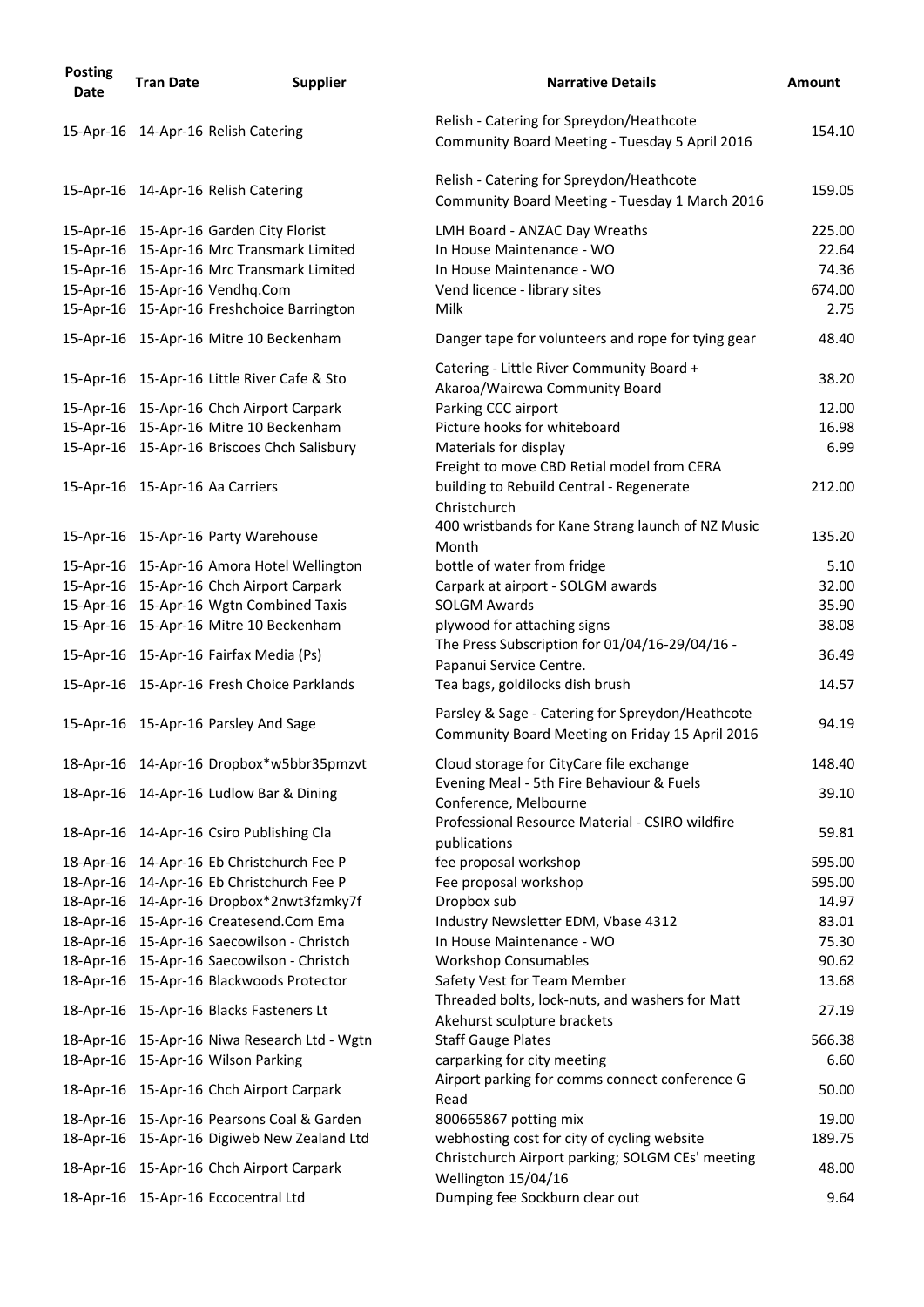| <b>Posting</b><br><b>Date</b> | <b>Tran Date</b>              | <b>Supplier</b>                             | <b>Narrative Details</b>                                                                                | <b>Amount</b> |
|-------------------------------|-------------------------------|---------------------------------------------|---------------------------------------------------------------------------------------------------------|---------------|
|                               |                               | 18-Apr-16 15-Apr-16 M J Shardlow & Colid    | Safer Christchurch Symposium - Attendee<br>Equiptment                                                   | 134.55        |
|                               |                               | 18-Apr-16 15-Apr-16 Computer Food           | Toner for Brother printer                                                                               | 133.28        |
|                               |                               | 18-Apr-16 15-Apr-16 Blackwoods Protector    | Replacement safty boots                                                                                 | 185.15        |
|                               |                               | 18-Apr-16 15-Apr-16 Globalcollect Apple Nz  | App for Customer Programming                                                                            | 1.49          |
|                               |                               | 18-Apr-16 15-Apr-16 Do & Gov Pty Ltd        | Customer Service Conference - Breakfast 15/4/16                                                         | 13.22         |
|                               |                               | 18-Apr-16 15-Apr-16 Gm Cabs Pty. Ltd.       | Customer Service Conference - Taxi fare                                                                 | 47.62         |
|                               |                               | 18-Apr-16 15-Apr-16 Rydges Sydney Ce        | Customer Service Conference - Breakfast 13/4/16 &<br>14/4/16                                            | 66.54         |
|                               |                               | 18-Apr-16 15-Apr-16 Corporate Consumable    | Wireless keyboard for GoGet                                                                             | 79.35         |
|                               |                               | 18-Apr-16 15-Apr-16 Shoof Intl Ltd          | 10x each size 4, 5, 6, 7 muzzles for issue to<br>menacing etc dogs                                      | 693.00        |
|                               |                               | 18-Apr-16 15-Apr-16 T L Parker Ltd          | Radio repair                                                                                            | 328.25        |
|                               | 18-Apr-16 16-Apr-16 Atlassian |                                             | Confluence                                                                                              | 29.91         |
|                               |                               | 18-Apr-16 16-Apr-16 Optimal Workshop        | Online Information Architecture user testing<br>software                                                | 139.00        |
|                               |                               | 18-Apr-16 16-Apr-16 Countdown               | Re-washable cups for volunteer days                                                                     | 11.98         |
|                               |                               | 18-Apr-16 16-Apr-16 Fresh Choice Parklands  | volunteer support Travis wetland                                                                        | 44.49         |
|                               |                               | 18-Apr-16 16-Apr-16 Caltex Hornby           | workday561/213/5/5<br>Milk for tearoom                                                                  | 7.20          |
|                               |                               | 18-Apr-16 16-Apr-16 Blue Star Taxis         | Customer Service Conference - Taxi fare from                                                            | 31.60         |
|                               |                               | 18-Apr-16 17-Apr-16 Ecocentral Ltd          | airport<br>dump fees                                                                                    | 33.74         |
|                               |                               | 18-Apr-16 17-Apr-16 Ferrymead Mitre 10 Mega | Miscellaneous equipment for shelter admin building                                                      | 508.51        |
|                               |                               | 18-Apr-16 17-Apr-16 Couplands Bakeries      | Bread and milk for re sale in shop                                                                      | 22.86         |
|                               |                               | 18-Apr-16 17-Apr-16 Wsl Belfast             | A3 paper for kiwi holiday park signs                                                                    | 25.66         |
|                               |                               | 18-Apr-16 18-Apr-16 Party Warehouse         | paper plates for school holiday programme<br>Volunteer resources                                        | 16.90         |
|                               |                               | 18-Apr-16 18-Apr-16 Ferrymead Mitre 10 Mega |                                                                                                         | 276.90        |
|                               |                               | 18-Apr-16 18-Apr-16 Countdown               | Catering for Hagley Ferrymead Community Board                                                           | 21.29         |
|                               |                               | 18-Apr-16 18-Apr-16 Irrigation Warehouse    | In House Maintenance - WO                                                                               | 739.04        |
|                               |                               | 18-Apr-16 18-Apr-16 Conferences & Events 29 | Conference payment                                                                                      | 100.00        |
|                               |                               | 18-Apr-16 18-Apr-16 Twl 181 Belfast         | supplies for LTA meetings - water jug, reuaseble<br>cups/plates, napkin                                 | 17.00         |
|                               |                               | 18-Apr-16 18-Apr-16 Mitre 10 Beckenham      | Keys for Hoon Hay Library                                                                               | 24.00         |
|                               |                               | 18-Apr-16 18-Apr-16 Countdown               | Catering Burwood Pegasus Community Board<br>Meeting 18 April 2016                                       | 19.68         |
|                               |                               | 18-Apr-16 18-Apr-16 Caltex Redwood          | milk for staff room                                                                                     | 6.00          |
|                               |                               | 18-Apr-16 18-Apr-16 Ccc Parking             | Parking for civic meeting                                                                               | 3.60          |
|                               |                               | 18-Apr-16 18-Apr-16 Mobil Ashburton         | Fuel costs for exhibition loan collection and return<br>trip to Dunedin                                 | 37.55         |
|                               |                               | 18-Apr-16 18-Apr-16 Countdown               | batteries for remotes, dishwasher tabs for Sth New<br><b>Brighton Community Centre</b>                  | 44.00         |
|                               |                               | 18-Apr-16 18-Apr-16 Spotlight Stores NZ Ltd | elastic for the mask holiday programme                                                                  | 29.80         |
|                               |                               | 18-Apr-16 18-Apr-16 Spotlight Stores NZ Ltd | wool and googly eyes for the make your own                                                              | 43.85         |
|                               |                               |                                             | monster holiday programme.                                                                              |               |
|                               |                               | 18-Apr-16 18-Apr-16 Beckenham Service Ctr   | Parking coupons for Spreydon/Heathcote<br>Community Governance Team.                                    | 31.00         |
|                               |                               | 19-Apr-16 16-Apr-16 Black Cab Vic 132227    | Transport from Melbourne Central to Melbourne<br>International Airport - 5th International Fuels & Fire | 73.54         |
|                               |                               | 19-Apr-16 16-Apr-16 Priscilla David Limited | In-house meals - 5th International Fuels & Fire<br>Behaviour Conference, Melbourne                      | 201.95        |
|                               | 19-Apr-16 18-Apr-16 Fmanz     |                                             | <b>FMANZ supscription</b>                                                                               | 201.25        |
|                               |                               |                                             |                                                                                                         |               |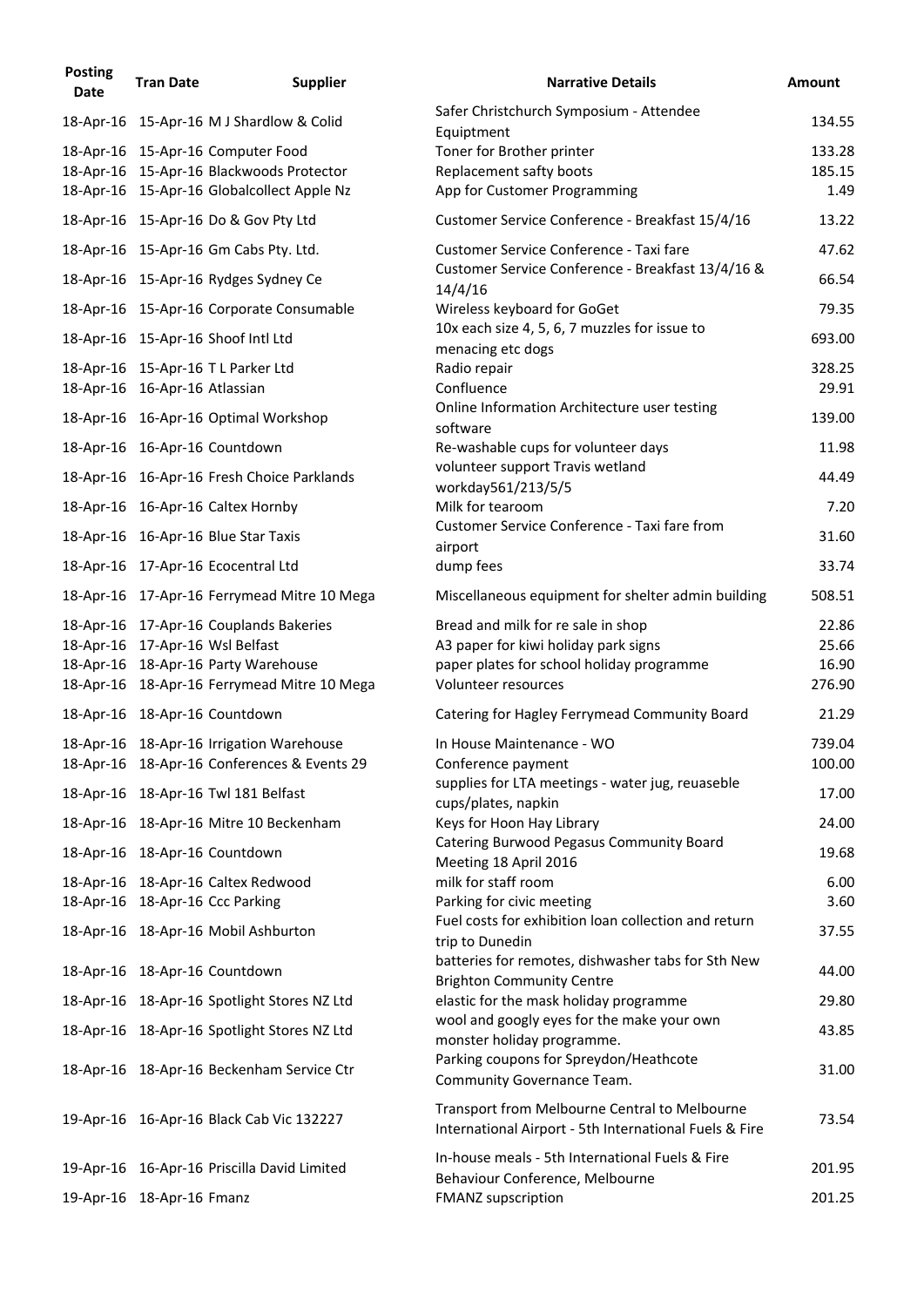| <b>Posting</b><br><b>Date</b> | <b>Tran Date</b>            | <b>Supplier</b>                                                                                                                                                                                                     | <b>Narrative Details</b>                                                                                                                                                            | <b>Amount</b>                                       |
|-------------------------------|-----------------------------|---------------------------------------------------------------------------------------------------------------------------------------------------------------------------------------------------------------------|-------------------------------------------------------------------------------------------------------------------------------------------------------------------------------------|-----------------------------------------------------|
|                               |                             | 19-Apr-16 18-Apr-16 French Bakery Limited                                                                                                                                                                           | Catering for Hagley/Ferrymead Community Board                                                                                                                                       | 45.40                                               |
|                               | 19-Apr-16 18-Apr-16 les Ltd | 19-Apr-16 18-Apr-16 Hcd Flow - Chch<br>19-Apr-16 18-Apr-16 Blacks Fasteners Lt<br>19-Apr-16 18-Apr-16 Createsend.Com Ema<br>19-Apr-16 18-Apr-16 Min Bus Innovation & Em<br>19-Apr-16 18-Apr-16 Stihl Shop Northwood | In House Maintenance - WO<br><b>Metal Anchor Pins</b><br>Art Gallery Friends April email<br>light bulbs<br><b>Tenancy Tribunal application</b><br>800665867 prunning saw and blades | 53.50<br>40.57<br>14.43<br>21.67<br>20.44<br>200.00 |
|                               |                             | 19-Apr-16 18-Apr-16 Pivotel Communicat                                                                                                                                                                              | Inreach GPS safety device Port Hills inv 2138841                                                                                                                                    | 39.95                                               |
|                               |                             | 19-Apr-16 18-Apr-16 Pivotel Communicat                                                                                                                                                                              | Inreach GPS safety device Port Hills inv 2148788                                                                                                                                    | 39.95                                               |
|                               |                             | 19-Apr-16 18-Apr-16 New World Fendalton                                                                                                                                                                             | Catering for Fendalton Board Meeting 18 April 2016                                                                                                                                  | 32.62                                               |
|                               |                             | 19-Apr-16 18-Apr-16 Bakers Delight The Palms                                                                                                                                                                        | Catering Burwood Community Board Meeting - 18<br>April 2016                                                                                                                         | 10.00                                               |
|                               |                             | 19-Apr-16 18-Apr-16 Aromaunga Baxter Flowers                                                                                                                                                                        | Delivery fee of the bouquet on Saturday 23 April to<br>take to the civic event                                                                                                      | 15.00                                               |
|                               | 19-Apr-16 18-Apr-16 Steam   |                                                                                                                                                                                                                     | Food expenses for loan return/collection trip to<br>Dunedin                                                                                                                         | 11.50                                               |
|                               |                             | 19-Apr-16 18-Apr-16 Dunsandel Store Cafe                                                                                                                                                                            | Food expenses for loan return/collection trip to<br>Dunedin                                                                                                                         | 61.50                                               |
|                               |                             | 19-Apr-16 18-Apr-16 Jizo Japanese Cafe & Bar                                                                                                                                                                        | Food and drink costs for exhibition loaned artwork<br>collection trip                                                                                                               | 71.50                                               |
|                               |                             | 19-Apr-16 19-Apr-16 Paper Plus South City                                                                                                                                                                           | Sympathy card                                                                                                                                                                       | 6.99                                                |
|                               |                             | 19-Apr-16 19-Apr-16 Auckland Co Op Taxis                                                                                                                                                                            | Auckland airport to Auckland CBD on Council<br>business                                                                                                                             | 91.10                                               |
|                               |                             | 19-Apr-16 19-Apr-16 Noel Leeming 3<br>19-Apr-16 19-Apr-16 Freshchoice Barrington<br>19-Apr-16 19-Apr-16 Little River Cafe & Sto<br>19-Apr-16 19-Apr-16 Bully Hayes                                                  | usb cable for whitehead room<br>Milk<br>Catering - AKW Board meeting 13 April 2016<br>Credit Voucher Bully Hayes - for incorrect payment<br>on 26 February 2016                     | 54.99<br>2.75<br>112.24<br>$-173.70$                |
|                               |                             | 19-Apr-16 19-Apr-16 Little River Cafe & Sto                                                                                                                                                                         | Catering - AKW Board meeting 10 February 2016                                                                                                                                       | 173.70                                              |
|                               |                             | 19-Apr-16 19-Apr-16 Ccc Parking                                                                                                                                                                                     | parking ticket lost                                                                                                                                                                 | 5.15                                                |
|                               |                             | 19-Apr-16 19-Apr-16 Fresh Choice Parklands                                                                                                                                                                          | Staff Room expenses - coffee, tea, sugar, milk,<br>dishwashing liquid, cloths.                                                                                                      | 70.13                                               |
|                               |                             | 19-Apr-16 19-Apr-16 Briscoes Riccarton                                                                                                                                                                              | Dust buster for Spreydon Lib.                                                                                                                                                       | 79.99                                               |
|                               |                             | 19-Apr-16 19-Apr-16 Property Council Nz                                                                                                                                                                             | Registration for Property Council NZ event 26 May<br>2016                                                                                                                           | 55.20                                               |
|                               |                             | 19-Apr-16 19-Apr-16 Animates Tower Junction                                                                                                                                                                         | two fish for Southern Centre fish tank                                                                                                                                              | 56.92                                               |
|                               |                             | 19-Apr-16 19-Apr-16 New World South City<br>19-Apr-16 19-Apr-16 Linden Leaves Ltd                                                                                                                                   | Morning tea for Benchmark x 6+ meetings<br>Corporate gifts - 10 men's gift sets, 30 women's gift<br>sets and 20 gift bags plus freight charge                                       | 100.85<br>524.98                                    |
|                               |                             | 19-Apr-16 19-Apr-16 Everyday Gourmet                                                                                                                                                                                | Food expenses for loan return/collection trip to<br>Dunedin                                                                                                                         | 10.20                                               |
|                               |                             | 19-Apr-16 19-Apr-16 Ccc Parking                                                                                                                                                                                     | parking for meeting                                                                                                                                                                 | 5.15                                                |
|                               |                             | 19-Apr-16 19-Apr-16 Wsl Belfast<br>19-Apr-16 19-Apr-16 Twl 181 Belfast                                                                                                                                              | Laminating paper for kiwi signs<br>Rubbish bins for Tourists Flats and main amenities,<br>graters for Tourist Flats and buckets for recycling                                       | 19.99<br>181.00                                     |
|                               |                             | 20-Apr-16 18-Apr-16 Paypal *josethai                                                                                                                                                                                | Pentax 645 75/2.8 lens                                                                                                                                                              | 331.33                                              |
|                               |                             | 20-Apr-16 18-Apr-16 B&h Photo, 800-606-6969                                                                                                                                                                         | Foba Rotra2 ceiling track rail - for studio lighting<br>system                                                                                                                      | 375.03                                              |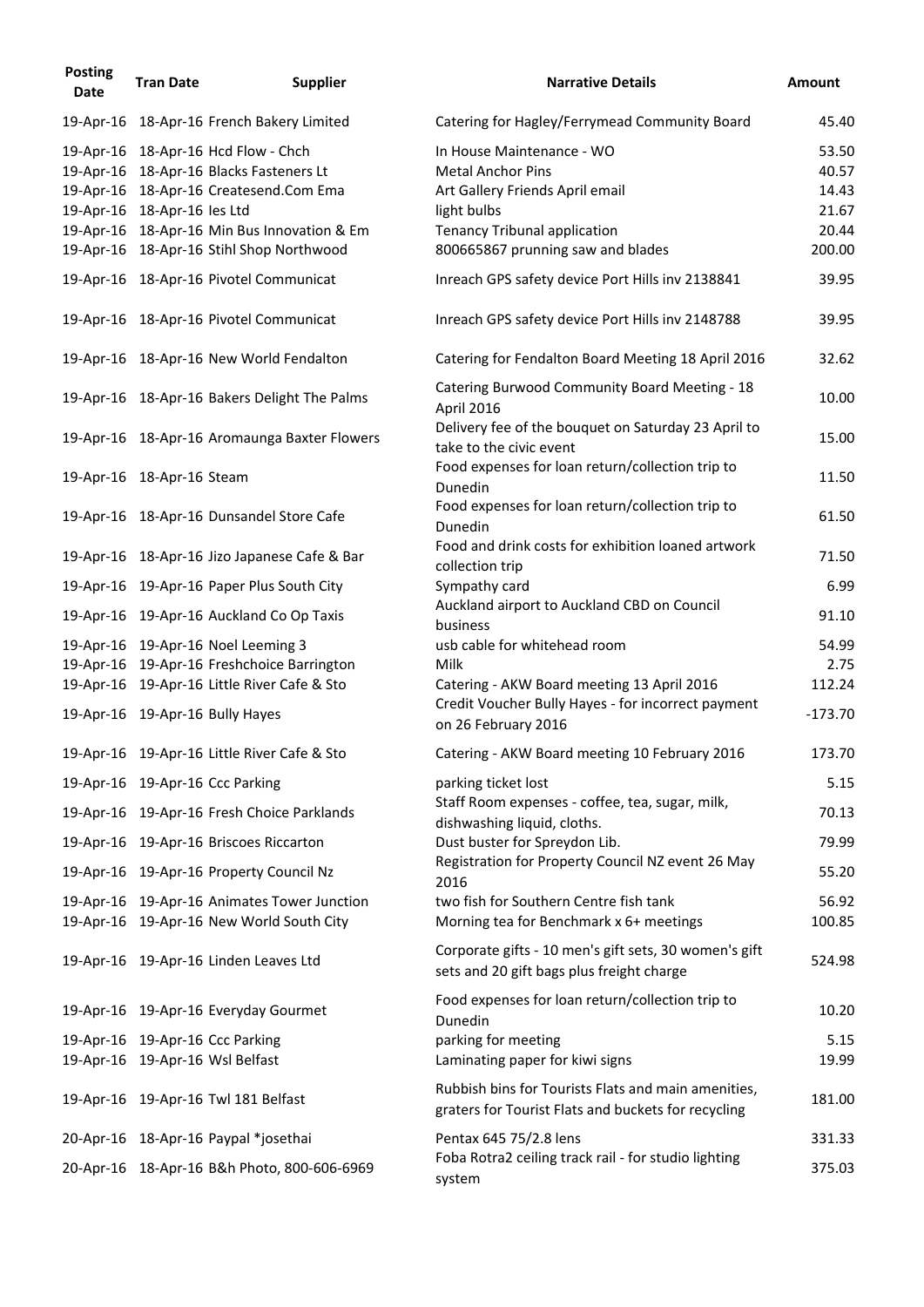| <b>Posting</b><br><b>Date</b> | <b>Tran Date</b>              | <b>Supplier</b>                               | <b>Narrative Details</b>                                                                                   | <b>Amount</b> |
|-------------------------------|-------------------------------|-----------------------------------------------|------------------------------------------------------------------------------------------------------------|---------------|
|                               |                               | 20-Apr-16 18-Apr-16 Eb The Future Is Elec     | 1 x conference registration for "The Future is<br>Electric - Electric Vehicle Symposium" Monday 27<br>June | 320.00        |
|                               |                               | 20-Apr-16 18-Apr-16 Twubs.Com                 | event equipment                                                                                            | 13.45         |
|                               |                               | 20-Apr-16 18-Apr-16 Rhs London                | <b>Botanic Gardens library</b>                                                                             | 108.93        |
|                               |                               | 20-Apr-16 19-Apr-16 Relish Catering           | Catering for April FW liaison meeting                                                                      | 269.10        |
|                               |                               | 20-Apr-16 19-Apr-16 Parsley And Sage          | <b>Catering for Community Board Meeting</b>                                                                | 118.45        |
|                               |                               | 20-Apr-16 19-Apr-16 Cyclone Cycles & Mowers L | Repair chain brake Stihl chainsaw 036                                                                      | 81.00         |
|                               |                               | 20-Apr-16 19-Apr-16 Cyclone Cycles & Mowers L | Chain and spark plug for Stihl MS 250                                                                      | 86.40         |
|                               |                               | 20-Apr-16 19-Apr-16 Cyclone Cycles & Mowers L | New chain and service on Stihl cutting attachment                                                          | 101.30        |
|                               |                               | 20-Apr-16 19-Apr-16 Sports Distributors       | Volleyball nets for Sports Hall 1                                                                          | 164.85        |
|                               | 20-Apr-16 19-Apr-16 Nz Safety |                                               | Earplugs purchased for 4 facilities for install of<br>Queenax frames - H & S                               | 86.83         |
|                               |                               | 20-Apr-16 19-Apr-16 Min Bus Innovation & Em   | <b>Tenancy Tribunal application</b>                                                                        | 20.44         |
|                               |                               | 20-Apr-16 19-Apr-16 Fulton Hogan Coutts Is    | trailer of 5mm chip for seed sowing                                                                        | 35.01         |
|                               |                               | 20-Apr-16 19-Apr-16 Relish Catering           | Planning Away Day C&C Management Team                                                                      | 163.99        |
|                               |                               |                                               | Food expenses for loan return/ collection trip to                                                          |               |
|                               |                               | 20-Apr-16 19-Apr-16 Nectar Espresso Bar & Caf | Dunedin                                                                                                    | 36.10         |
|                               |                               | 20-Apr-16 19-Apr-16 Jizo Japanese Cafe & Bar  | Food expenses for loan return/collection trip to<br>Dunedin                                                | 55.00         |
|                               |                               |                                               | pool water test samples all pools to Cawthron                                                              |               |
|                               |                               | 20-Apr-16 19-Apr-16 Courier Post Christc      | monthly testjavascript: action Receipt(1)                                                                  | 38.20         |
|                               |                               | 20-Apr-16 19-Apr-16 The Standard Kitchen      | Food and drink costs for exhibition loaned artwork<br>collection                                           | 39.00         |
|                               |                               | 20-Apr-16 19-Apr-16 Lpg Chch Byron            | Consumables - bbq gas bottle top up                                                                        | 25.00         |
|                               |                               | 20-Apr-16 19-Apr-16 Mad Butcher Ferry Road    | Consumables - Additional provisions for BBQ                                                                | 53.34         |
|                               |                               | 20-Apr-16 19-Apr-16 Ross Galt Lock & Key      | Afterhours Job Noise control Call outs                                                                     | 580.00        |
|                               |                               | 20-Apr-16 19-Apr-16 Flowers On Cashmere       | Flowers on Cashmere - ANZAC wreath for<br>Spreydon/Heathcote Community Board.                              | 162.00        |
|                               |                               | 20-Apr-16 20-Apr-16 Irrigation Warehouse      | In House Maintenance - WO                                                                                  | 821.16        |
|                               |                               | 20-Apr-16 20-Apr-16 Countdown                 | Catering for Board led Annual Plan Forum                                                                   | 28.39         |
|                               |                               | 20-Apr-16 20-Apr-16 Garden City Florist       | <b>Anzac Wreaths</b>                                                                                       | 600.00        |
|                               |                               | 20-Apr-16 20-Apr-16 Auckland Co Op Taxis      | Taxi in Auckland on Smart Cities Trip                                                                      | 11.50         |
|                               |                               | 20-Apr-16 20-Apr-16 Fairfaxmedia Recurring    | The Press subscription                                                                                     | 38.20         |
|                               |                               | 20-Apr-16 20-Apr-16 Fairfaxmedia Recurring    |                                                                                                            | 47.20         |
|                               |                               |                                               | Press & Star Times subscription                                                                            |               |
|                               |                               | 20-Apr-16 20-Apr-16 Ferrymead Mitre 10 Mega   | L brakets                                                                                                  | 9.68          |
|                               |                               | 20-Apr-16 20-Apr-16 Mitre 10 Bishopdale       | door latch                                                                                                 | 60.35         |
|                               |                               | 20-Apr-16 20-Apr-16 Chch Ready Mix Concrete   | 13mm round gravel for propagator bench                                                                     | 34.96         |
|                               |                               | 20-Apr-16 20-Apr-16 New World Northwood       | supplies for nursery tea room<br>Metro Card Top Up - Strategy & Planning have a                            | 126.32        |
|                               |                               | 20-Apr-16 20-Apr-16 Metro Card Online         | Metro card so staff have an alternative method of<br>travel                                                | 40.00         |
|                               |                               | 20-Apr-16 20-Apr-16 Xero NZ Ltd               | Xero Monthly subscription: Regenerate<br>Christchurch                                                      | 31.63         |
|                               |                               | 20-Apr-16 20-Apr-16 Fairfaxmedia Recurring    | The Press subscription for Fendalton Governance<br>Team                                                    | 38.20         |
|                               |                               | 20-Apr-16 20-Apr-16 Fairfaxmedia Recurring    | Press subs                                                                                                 | 35.00         |
|                               |                               | 20-Apr-16 20-Apr-16 Lincraft NZ Limited       | Thread and needles for holiday programme                                                                   | 19.10         |
|                               |                               | 20-Apr-16 20-Apr-16 Twl 128 Hornby            | Board games for Te Hapua                                                                                   | 77.22         |
|                               |                               | 20-Apr-16 20-Apr-16 Briscoes Chch Salisbury   | Burwood Pegasus Community Board - Boardroom<br><b>Supplies</b>                                             | 64.98         |
|                               |                               | 20-Apr-16 20-Apr-16 Scenic Southern Cross     | Food expenses for loan return/ collection trip to<br>Dunedin                                               | 18.25         |
|                               |                               | 20-Apr-16 20-Apr-16 Pgg Wrightson Chch        | Overalls for spraying                                                                                      | 119.98        |
|                               |                               | 20-Apr-16 20-Apr-16 Scenic Southern Cross     | Food and drink costs for exhibition loaned artwork<br>collection and delivery trip                         | 37.55         |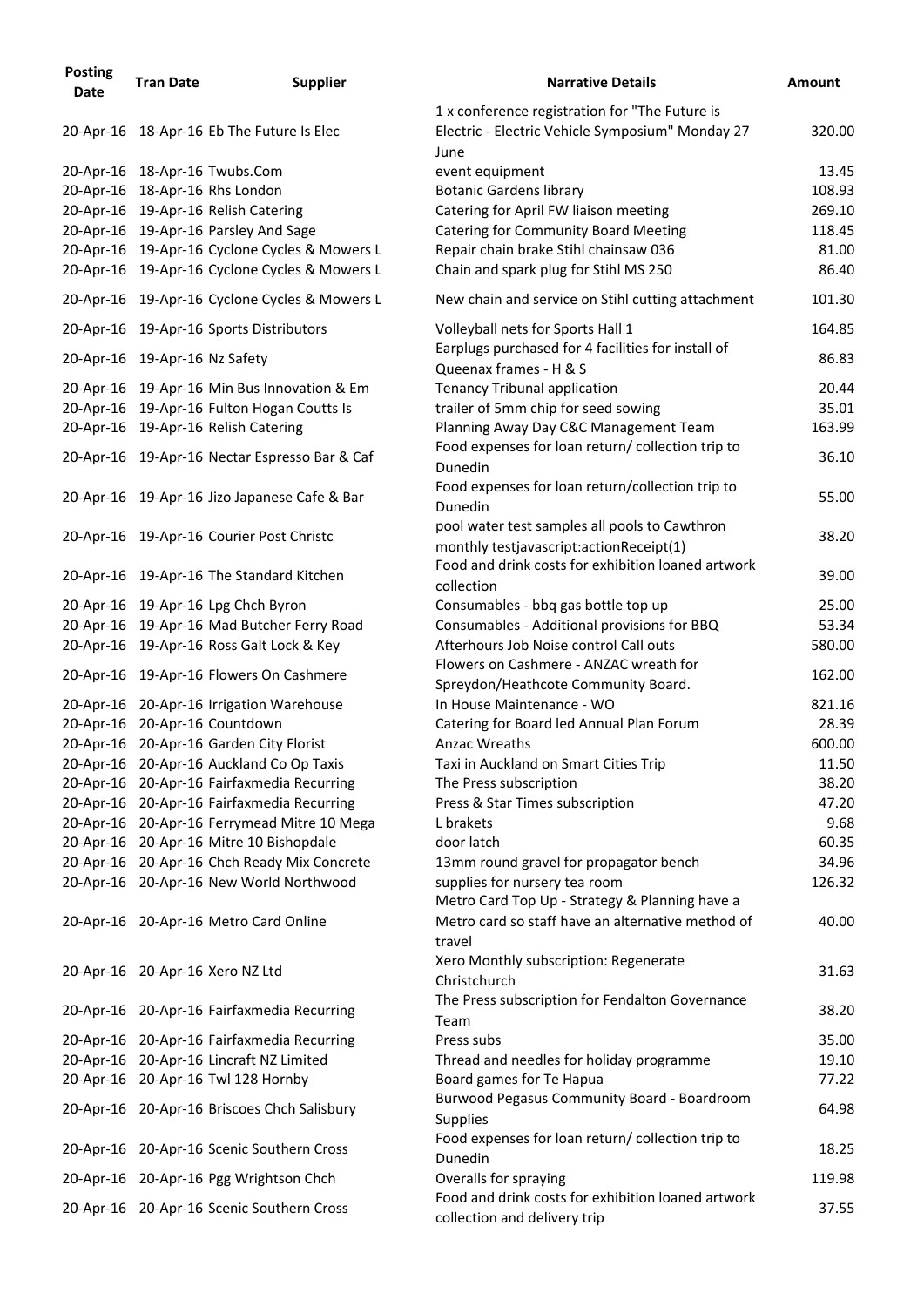| <b>Posting</b><br><b>Date</b> | <b>Tran Date</b>                | <b>Supplier</b>                               | <b>Narrative Details</b>                                                                 | <b>Amount</b> |
|-------------------------------|---------------------------------|-----------------------------------------------|------------------------------------------------------------------------------------------|---------------|
|                               |                                 | 20-Apr-16 20-Apr-16 Modica Group Limited      | Service contract email to SMS one month payment.                                         | 124.58        |
|                               |                                 | 20-Apr-16 20-Apr-16 Placemakers Riccarton     | replace marking paint                                                                    | 90.60         |
|                               |                                 | 20-Apr-16 20-Apr-16 Fresh Choice Parklands    | pk milk                                                                                  | 2.95          |
|                               |                                 | 20-Apr-16 20-Apr-16 Countdown                 | Milk for Carlyle St                                                                      | 8.20          |
|                               |                                 | 21-Apr-16 19-Apr-16 Facebk *32vkd9e3y2        | Boosting of facebook post to promote gallery event<br>for NZ Music Month                 | 36.82         |
|                               |                                 | 21-Apr-16 19-Apr-16 George Henry & Co         | <b>Workshop Consumables</b>                                                              | 33.78         |
|                               |                                 | 21-Apr-16 19-Apr-16 Sitepoint Premium         | Learnable.com web team licence (annual)                                                  | 142.86        |
|                               |                                 | 21-Apr-16 19-Apr-16 Little India Bistro Akld  | dinner while travelling on CCC business overnight.                                       | 52.50         |
|                               |                                 | 21-Apr-16 19-Apr-16 Facebk *hbq339jt62        | Annual Plan and Newsline Facebook posts<br>Annual Plan, Newsline, 30k speed restriction, | 1.72          |
|                               |                                 | 21-Apr-16 19-Apr-16 Facebk *gbq339jt62        | Strengthening Community Grants, ChCh Marathon<br>and Rec                                 | 998.34        |
|                               |                                 | 21-Apr-16 19-Apr-16 Dnh*godaddy.Com Nzd       | ucc ssl cert godaddy                                                                     | 472.48        |
|                               |                                 | 21-Apr-16 19-Apr-16 Paknsave Moorhouse        | Consumables - Additional provisions for BBQ                                              | 13.98         |
|                               |                                 | 21-Apr-16 19-Apr-16 Bookdepository.Com        | Specification by Example Book - SR858489                                                 | 47.61         |
|                               |                                 | 21-Apr-16 19-Apr-16 Products Of Excellen      | Giftware for resale in BG VC                                                             | 561.36        |
|                               |                                 | 21-Apr-16 19-Apr-16 Outliving Pty Ltd         | Giftware for resale in BG VC                                                             | 622.50        |
|                               |                                 | 21-Apr-16 19-Apr-16 French Bazaar Pty Lt      | Giftware for resale in BG VC                                                             | 717.99        |
|                               |                                 | 21-Apr-16 20-Apr-16 French Bakery Limited     | Catering for Hagley Ferrymead Community Board                                            | 45.40         |
|                               |                                 | 21-Apr-16 20-Apr-16 S & T Stainless           | In House Maintenance - WO                                                                | 106.26        |
|                               | 21-Apr-16 20-Apr-16 The V Grill |                                               | dinner on CCC business while travelling overnight                                        | 35.90         |
|                               |                                 | 21-Apr-16 20-Apr-16 Chch Airport Carpark      | Airport Parking - ERFD PRFO Meeting, Wellington<br>(19-20 April)                         | 50.00         |
|                               |                                 | 21-Apr-16 20-Apr-16 Akaroa Auto Centre Ltd    | keys Akaroa Service Centre                                                               | 21.00         |
|                               |                                 | 21-Apr-16 20-Apr-16 Global Pc Riccarton       | Power supply capacitors                                                                  | 39.27         |
|                               |                                 | 21-Apr-16 20-Apr-16 Createsend.Com Ema        | Recreation and Sport Centres Welcome Email 20<br>April 2016                              | 8.02          |
|                               |                                 | 21-Apr-16 20-Apr-16 Createsend.Com Ema        | Art Gallery E-Newsletter for April                                                       | 123.16        |
|                               |                                 | 21-Apr-16 20-Apr-16 Createsend.Com Ema        | Rec & Sport Centres Customer Survey                                                      | 216.45        |
|                               |                                 | 21-Apr-16 20-Apr-16 Dick Smith Electroni      | <b>USB Flash Drives</b>                                                                  | 37.97         |
|                               |                                 | 21-Apr-16 20-Apr-16 Min Bus Innovation & Em   | <b>Tenancy Tribunal application</b>                                                      | 20.44         |
|                               |                                 | 21-Apr-16 20-Apr-16 Min Bus Innovation & Em   | <b>Tenancy Tribunal application</b>                                                      | 20.44         |
|                               |                                 | 21-Apr-16 20-Apr-16 Stihl Shop Northwood      | Helmet visor                                                                             | 47.66         |
|                               |                                 | 21-Apr-16 20-Apr-16 South Hort                | trailer load of potting mix                                                              | 165.22        |
|                               |                                 | 21-Apr-16 20-Apr-16 Konnichiwa                | Origami paper for holiday programme                                                      | 7.21          |
|                               |                                 | 21-Apr-16 20-Apr-16 Event Dynamics Ltd        | Digital workshop                                                                         | 40.00         |
|                               |                                 | 21-Apr-16 20-Apr-16 Farmlands Co-Operative So | Dye for agrichemicals + measuring jugs. Also post<br>puller for tractor.                 | 423.84        |
|                               |                                 | 21-Apr-16 20-Apr-16 Go-Bus Transport          | Transport for Wuhan 10th Anniversary delegation<br>visit 15-17 April 2016                | 915.00        |
|                               | 21-Apr-16 20-Apr-16 Officemax   |                                               | Maker Space purchase                                                                     | 18.99         |
|                               |                                 | 21-Apr-16 20-Apr-16 Richard Suckling          | Eye test and subsidised frame costs                                                      | 344.90        |
|                               |                                 | 21-Apr-16 20-Apr-16 Blackwoods Protector      | safety gear for spraying                                                                 | 194.59        |
|                               |                                 | 21-Apr-16 20-Apr-16 The Magnet Cafe           | Food and drink costs for exhibition loaned artwork<br>collection                         | 12.80         |
|                               |                                 | 21-Apr-16 20-Apr-16 The Standard Kitchen      | Food and drink costs for exhibition loaned artwork<br>collection                         | 30.50         |
|                               |                                 | 21-Apr-16 20-Apr-16 Tees Street               | Food and drink costs for exhibition loaned artwork<br>collection                         | 31.50         |
|                               |                                 | 21-Apr-16 20-Apr-16 Mad Butcher Ferry Road    | Consumables - Additional provisions for BBQ                                              | 46.45         |
|                               |                                 | 21-Apr-16 20-Apr-16 Terra Viva Home & Garden  | Plants                                                                                   | 881.89        |
|                               |                                 | 21-Apr-16 20-Apr-16 Oderings Nurseries        | Plants                                                                                   | 924.74        |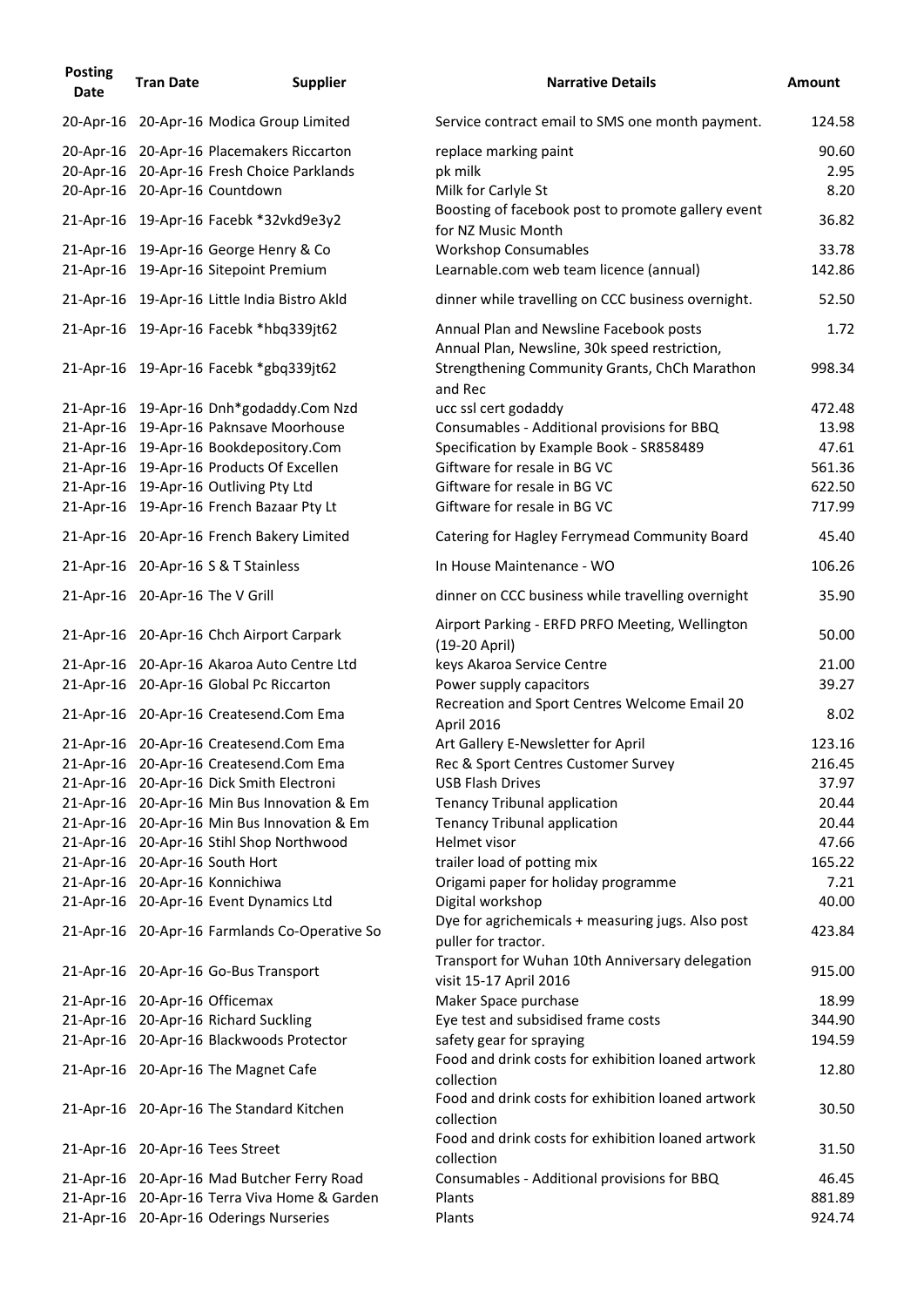| <b>Posting</b><br><b>Date</b>  | <b>Tran Date</b> | <b>Supplier</b>                              | <b>Narrative Details</b>                                                                | <b>Amount</b> |
|--------------------------------|------------------|----------------------------------------------|-----------------------------------------------------------------------------------------|---------------|
|                                |                  | 21-Apr-16 20-Apr-16 New World Bishopdale     | For Shirley/Papanui Community Board meeting on<br>20 April 2016.                        | 99.03         |
| 21-Apr-16 21-Apr-16 Hrinz Inc  |                  |                                              | Webinar Core Skills for Persuasive Conversations                                        | 51.75         |
| 21-Apr-16 21-Apr-16 Hrinz Inc  |                  |                                              | Webinar - Legislation and Case Law update                                               | 51.75         |
| 21-Apr-16 21-Apr-16 Hrinz Inc  |                  |                                              | Webinar Beware of the Busy Person                                                       | 51.75         |
|                                |                  | 21-Apr-16 21-Apr-16 Briscoes Riccarton       | Coffee plungers for staffroom                                                           | 49.98         |
|                                |                  | 21-Apr-16 21-Apr-16 Pak N Save Wainoni       | Retirement morning tea                                                                  | 247.40        |
|                                |                  | 21-Apr-16 21-Apr-16 Blue Star Taxis          | Taxi from Christchurch airport from home after<br><b>Smart Cities visit to Auckland</b> | 27.60         |
|                                |                  | 21-Apr-16 21-Apr-16 Blue Star Taxis          | Taxi to Christchurch airport from home                                                  | 28.40         |
|                                |                  | 21-Apr-16 21-Apr-16 Auckland Co Op Taxis     | taxi to Auckland meeting on CCC business                                                | 13.70         |
|                                |                  | 21-Apr-16 21-Apr-16 Auckland Co Op Taxis     | taxi to meeting in Auckland on CCC business                                             | 19.70         |
|                                |                  | 21-Apr-16 21-Apr-16 Permark Industries Ltd   | <b>Elected Member Name Badge</b>                                                        | 20.01         |
|                                |                  | 21-Apr-16 21-Apr-16 Pgg Wrightson Chch       | <b>Fence Posts</b>                                                                      | 129.90        |
|                                |                  | 21-Apr-16 21-Apr-16 Ccc Parking              | Parking while attending meeting at Civic                                                | 6.50          |
|                                |                  | 21-Apr-16 21-Apr-16 Raeward Fresh Marshland  | Milk for BLFP tearoom                                                                   | 13.00         |
| 21-Apr-16 21-Apr-16 Site Safe  |                  |                                              | Transaction in Error has been credited                                                  | 241.50        |
|                                |                  | 21-Apr-16 21-Apr-16 Merivale Paper Plus      | 2 gardening magazines                                                                   | 28.00         |
|                                |                  | 21-Apr-16 21-Apr-16 Ferrymead Mitre 10 Mega  | Cutting discs                                                                           | 4.98          |
|                                |                  | 21-Apr-16 21-Apr-16 Texture Plants Lt        | Plants section H/I                                                                      | 132.31        |
|                                |                  | 21-Apr-16 21-Apr-16 Mitre 10 Rangiora        | knapsack for spraying weeds                                                             | 99.98         |
|                                |                  | 21-Apr-16 21-Apr-16 Fresh Choice Parklands   | prizes for school holidays QR hunt                                                      | 5.38          |
|                                |                  | 21-Apr-16 21-Apr-16 Shaky Isles Kingsland    | Akld bad hair day collection trip meal expenses Sean                                    | 12.00         |
|                                |                  | 21-Apr-16 21-Apr-16 Metropolitan Rentals     | rental truck akld bad hair day collections                                              | 500.00        |
|                                |                  | 22-Apr-16 19-Apr-16 Audioblocks.Com          | Audioblocks membership subscription                                                     | 145.28        |
|                                |                  | 22-Apr-16 20-Apr-16 Ryder NZ Ltd             | gas bottle fills for BBQ at groynes                                                     | 1028.48       |
|                                |                  | 22-Apr-16 20-Apr-16 Whitcoulls Hornby 049    | Hornby library games for customers                                                      | 119.96        |
|                                |                  | 22-Apr-16 20-Apr-16 Ryder NZ Ltd             | gas bottle for BBQs                                                                     | 600.52        |
|                                |                  | 22-Apr-16 20-Apr-16 Skr*abebooks.Co 3npp6o   | Library book                                                                            | 76.31         |
|                                |                  | 22-Apr-16 21-Apr-16 Createsend.Com Ema       | Event Info EDM, Vbase 4312                                                              | 12.76         |
|                                |                  | 22-Apr-16 21-Apr-16 Kmart - Riccarton        | Balloons and pegs for Music Month display                                               | 13.50         |
|                                |                  | 22-Apr-16 21-Apr-16 The Childrens Bookshop   | Book voucher for prize for Holiday programme<br>competition                             | 20.00         |
|                                |                  | 22-Apr-16 21-Apr-16 Bunnings - 9476          | sika glue for seats                                                                     | 30.96         |
|                                |                  | 22-Apr-16 21-Apr-16 Hydraulic Systems & Co   | In House Maintenance - WO                                                               | 506.77        |
|                                |                  | 22-Apr-16 21-Apr-16 Chch Airport Carpark     | Christchurch airport parking while on CCC business                                      | 75.00         |
| 22-Apr-16 21-Apr-16 The Villas |                  |                                              | Leaving function 8 years service.<br>Olivia Spencer Bower book for donors of 4 Spencer  | 150.00        |
|                                |                  | 22-Apr-16 21-Apr-16 Scorpio Books            | <b>Bower watercolours</b><br>Parking at CHCH airport for duration of Auckland           | 49.99         |
|                                |                  | 22-Apr-16 21-Apr-16 Chch Airport Carpark     | <b>Smart Cities Trip</b>                                                                | 75.00         |
|                                |                  | 22-Apr-16 21-Apr-16 Bunnings - 9476          | Materials for frame inventory: vac, cloths, buckets                                     | 248.32        |
|                                |                  | 22-Apr-16 21-Apr-16 Bunnings - 9482          | draft stop                                                                              | 15.94         |
|                                |                  | 22-Apr-16 21-Apr-16 Blackwoods Protector     | Hi Viz Jackets & Safety footwear                                                        | 576.96        |
|                                |                  | 22-Apr-16 21-Apr-16 Bunnings - 9476          | Hooks and chains                                                                        | 87.96         |
|                                |                  | 22-Apr-16 21-Apr-16 Vehicle Testing - #80    | Groynes replacement rego sticker                                                        | 4.19          |
|                                |                  | 22-Apr-16 21-Apr-16 Property Council Nz      | Women In Property Annual Membership                                                     | 51.75         |
|                                |                  | 22-Apr-16 21-Apr-16 Kmart - Riccarton        | Resources for preschool services to support libraries<br>network.                       | 96.00         |
|                                |                  | 22-Apr-16 21-Apr-16 Freshchoice Merivale     | Kitchen supplies                                                                        | 19.35         |
|                                |                  | 22-Apr-16 21-Apr-16 Wilson Parking           | Parking during training                                                                 | 11.60         |
|                                |                  | 22-Apr-16 21-Apr-16 Mad Butcher Ferry Road   | Consumables - Additional provisions for BBQ                                             | 14.77         |
|                                |                  | 22-Apr-16 21-Apr-16 Terra Viva Home & Garden | Plants for section H/I                                                                  | 85.96         |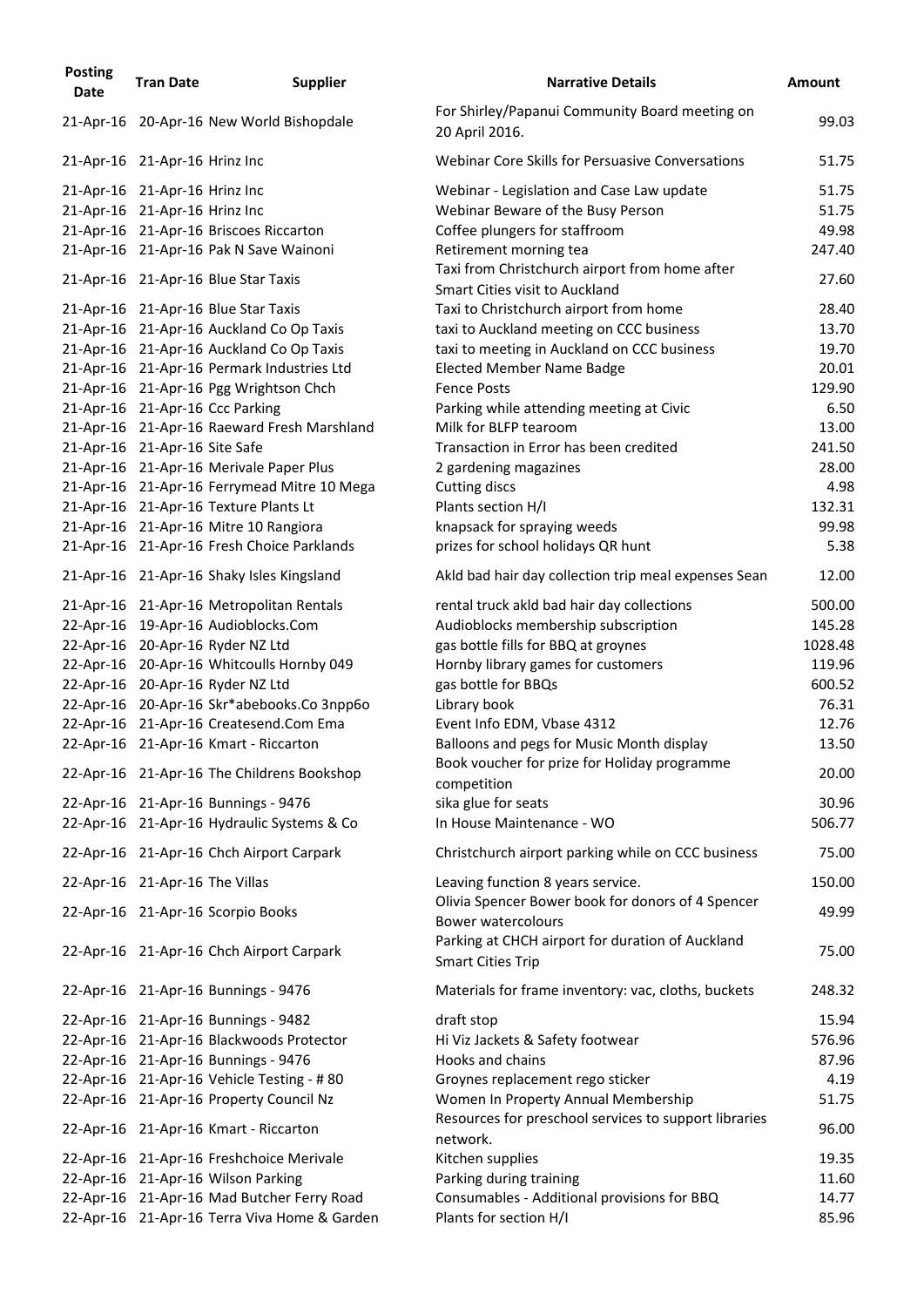| <b>Posting</b><br><b>Date</b> | <b>Tran Date</b>              | <b>Supplier</b>                                                                           | <b>Narrative Details</b>                                                                                   | <b>Amount</b>   |
|-------------------------------|-------------------------------|-------------------------------------------------------------------------------------------|------------------------------------------------------------------------------------------------------------|-----------------|
|                               |                               | 22-Apr-16 21-Apr-16 Blackwoods Protector                                                  | New Staff, member safety equipment                                                                         | 309.78          |
|                               |                               | 22-Apr-16 21-Apr-16 Protector Safety Supply                                               | Hi vis safety vests for Halswell school - School travel<br>planning school. For use in their Junior school | 69.59           |
|                               |                               | 22-Apr-16 21-Apr-16 Ponsonby Post Shop                                                    | prepaid post bag for loan documents                                                                        | 6.50            |
|                               |                               | 22-Apr-16 21-Apr-16 Night N Day@gull Ki                                                   | Akld bad hair day collection trip meal expenses                                                            | 14.92           |
|                               |                               | 22-Apr-16 21-Apr-16 5 Loaves & 2 Fish                                                     | Akld bad hair day collection trip meal expenses                                                            | 15.00           |
|                               | 22-Apr-16 21-Apr-16 The Bach  |                                                                                           | Akld bad hair day collection trip meal expenses                                                            | 24.00           |
|                               |                               | 22-Apr-16 21-Apr-16 Couplands Bakeries                                                    | Bread and milk for re sale in shop                                                                         | 33.12           |
|                               |                               | 22-Apr-16 21-Apr-16 French Bakery Limited                                                 | The French Bakery - Catering for Draft Annual Plan<br>Workshop on 18 April 2016                            | 200.40          |
|                               |                               | 22-Apr-16 22-Apr-16 Gardenmakers                                                          | dump fees APR 2016                                                                                         | 1137.60         |
|                               |                               | 22-Apr-16 22-Apr-16 Sydenham Bakery                                                       | Retirement                                                                                                 | 253.00          |
|                               |                               |                                                                                           | Tripod mount for recording interviews for website                                                          |                 |
|                               |                               | 22-Apr-16 22-Apr-16 Photo Warehouse                                                       | etc.                                                                                                       | 49.90           |
|                               |                               | 22-Apr-16 22-Apr-16 Ferrymead Mitre 10 Mega                                               | Laundry Powder                                                                                             | 119.94          |
|                               | 22-Apr-16 22-Apr-16 Shq Bbsol |                                                                                           | Woolston Transitional program - supplies (barrel)                                                          | 978.00          |
|                               |                               | 22-Apr-16 22-Apr-16 Noel Leeming 12                                                       | 2 x Western Digital Media Players for Steve Carr and<br>Ronnie van Hout video artworks in Bad hair Day     | 379.98          |
|                               |                               | 22-Apr-16 22-Apr-16 Mitre 10 Mega Hornby                                                  | Credit Voucher Mitre 10 Mega Hornby                                                                        | $-338.00$       |
|                               |                               | 22-Apr-16 22-Apr-16 Property Council Nz                                                   | Women In Property Registration                                                                             | 103.50          |
|                               |                               | 22-Apr-16 22-Apr-16 Fendalton Supervalue                                                  | Catering for Annual Plan Workshop 21 April 2016                                                            | 23.96           |
|                               |                               | 22-Apr-16 22-Apr-16 The Kitchen Cafe                                                      | Morning tea for Grand Narrative hand over                                                                  | 45.00           |
|                               |                               |                                                                                           | Banks Peninsula Zone Water Management                                                                      | 400.00          |
|                               |                               | 22-Apr-16 22-Apr-16 Bully Hayes                                                           | <b>COmmittee catering April 2016</b>                                                                       |                 |
|                               | 22-Apr-16 22-Apr-16 Site Safe |                                                                                           | <b>Credit Voucher Site Safe</b>                                                                            | $-241.50$       |
|                               |                               | 22-Apr-16 22-Apr-16 Relish Catering                                                       | Catering Burwood Pegasus Community Board 18<br>April 2016 Meeting                                          | 124.32          |
|                               |                               | 22-Apr-16 22-Apr-16 Ascent Technology Ltd                                                 | HDMI male to VGA female + Audio Adapter                                                                    | 43.47           |
|                               |                               | 22-Apr-16 22-Apr-16 Ascent Technology Ltd                                                 | 4 x Wireless mice & keyboards                                                                              | 203.08          |
|                               | 22-Apr-16 22-Apr-16 Site Safe |                                                                                           | Site Safe                                                                                                  | 106.74          |
|                               |                               | 22-Apr-16 22-Apr-16 Perrys Cafe                                                           | Leaving Function                                                                                           | 80.00           |
|                               |                               | 22-Apr-16 22-Apr-16 Twl 175 South City                                                    | Storage containers and mini rubbish bin not<br>available through OfficeMax.                                | 13.50           |
|                               |                               | 22-Apr-16 22-Apr-16 Twl 175 South City                                                    | Containers for EOC equipment storage                                                                       | 83.20           |
|                               |                               | 26-Apr-16 20-Apr-16 Crazy Egg.Com                                                         | Online heat map monitoring software                                                                        | 148.26          |
|                               |                               |                                                                                           |                                                                                                            | 38.19           |
|                               |                               | 26-Apr-16 20-Apr-16 Skr*abebooks.Co 3npiho                                                | Library book                                                                                               |                 |
|                               |                               | 26-Apr-16 20-Apr-16 Skr*abebooks.Co 3npp6p<br>26-Apr-16 21-Apr-16 Whitcoulls Riccarton 50 | Library book<br>Card and Chalk markers for Music Month and                                                 | 113.85<br>21.36 |
|                               |                               |                                                                                           | children's holiday Programme                                                                               |                 |
|                               |                               | 26-Apr-16 21-Apr-16 Baby First Limited                                                    | Children's toys for network libraries                                                                      | 759.01          |
|                               |                               | 26-Apr-16 21-Apr-16 Skr*abebooks.Co 3npp6q                                                | Library book                                                                                               | 64.88           |
|                               |                               | 26-Apr-16 21-Apr-16 French Bazaar Pty Lt                                                  | Credit Voucher (AUD 71.81) French Bazaar Pty Lt -<br>Item missing from delivery                            | $-78.30$        |
|                               |                               | 26-Apr-16 22-Apr-16 Paypal *uber Bv                                                       | Incorrect personal charge - repaid                                                                         | 16.87           |
|                               |                               | 26-Apr-16 22-Apr-16 New Brighton Florist                                                  | ANZAC Day Wreaths, purchased for board members<br>to place at 3 seperate events across the city            | 550.00          |
|                               |                               | 26-Apr-16 22-Apr-16 S & T Stainless                                                       | In House Maintenance - WO                                                                                  | 19.78           |
|                               |                               | 26-Apr-16 22-Apr-16 Voyager Travel                                                        | IFLA conference second instalment                                                                          | 3532.08         |
|                               |                               | 26-Apr-16 22-Apr-16 Aromaunga Baxter Flowers                                              | Flowers for funeral                                                                                        | 55.00           |
|                               |                               | 26-Apr-16 22-Apr-16 The Naked Baker Ltd                                                   | Rolls for re sale in the camp shop                                                                         | 155.03          |
|                               |                               | 26-Apr-16 22-Apr-16 Wilson Parking                                                        | Carparking for city meeting                                                                                | 11.60           |
|                               |                               | 26-Apr-16 22-Apr-16 Createsend.Com Ema                                                    | <b>CCC Invoices and Credit Notes</b>                                                                       | 12.43           |